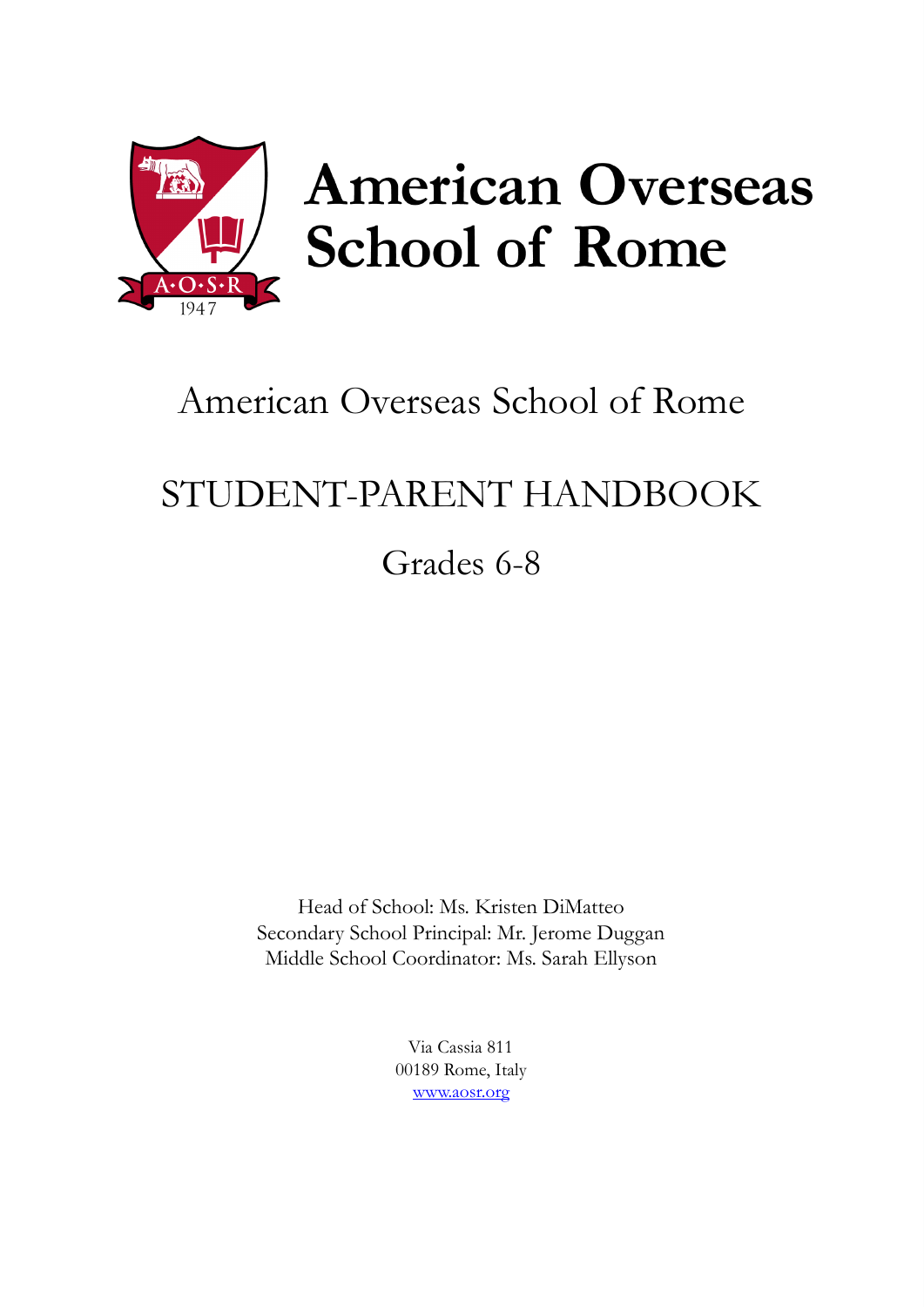## Welcome

The beginning of school always comes with much excitement and anticipation of the infinite possibilities the future holds. Our Mission Statement. Beliefs and Profile of a Graduate clearly outline the scope and the purpose of an AOSR education. This guide gives a good overview of the school's expectations and standards. Naturally, there are nuances that are not in print; however, the spirit of accountability and partnership, in the quest to provide an exemplary education for each student, is clear.

Whether you are new to the school or are a returning family, please carefully read the entire Handbook with your student. This is important to do together as it reminds all of us of our personal responsibilities. In particular we draw your attention to our Academic Honesty Policy (p.12), Attendance Policy (p.16) and Bullying and Harassment Policy (p. 22).

The entire school community looks forward to an outstanding school year and a close relationship with every family and student.

Sincerely,

The AOSR Administrative Team Ms. Kristen DiMatteo, Head of School Ms. Joanne Mallary, Elementary School Principal Mr. Jerome Duggan, Secondary School Principal

The American Overseas School of Rome is a pre-kindergarten through Grade 12 (ages 3 - 19) institute of learning fully accredited by the Middle States Association of Colleges and Schools. In addition, we are the first *international school to be awarded MSA's prestigious International Credential.*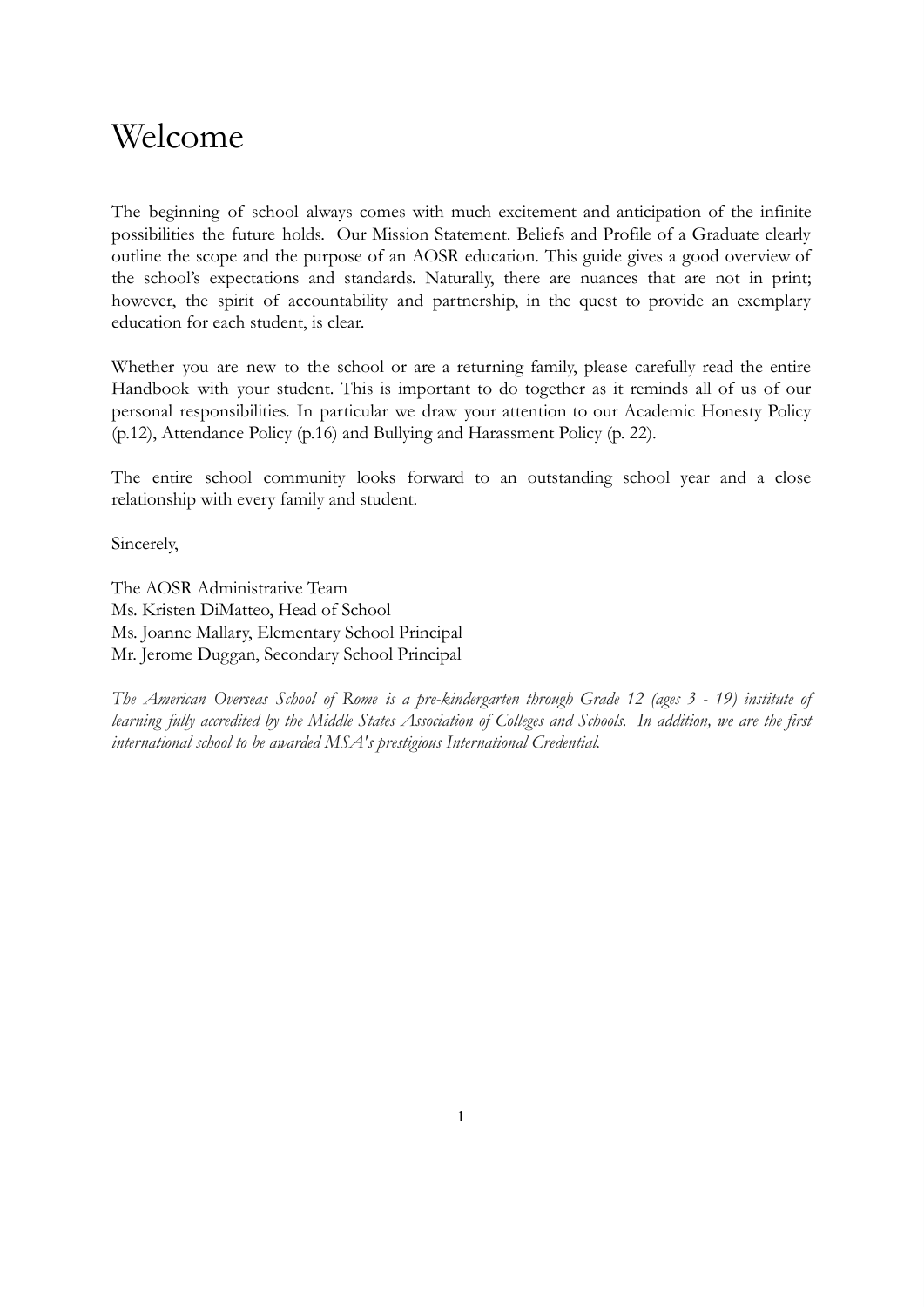## TABLE OF CONTENTS

| I. MISSION, BELIEFS, AND HISTORY                    | 5  |
|-----------------------------------------------------|----|
| <b>II. GETTING STARTED</b>                          | 8  |
| <b>GENERAL INFORMATION</b>                          | 8  |
| <b>HELPFUL CONTACTS AT AOSR</b>                     | 9  |
| <b>COMMUNICATION POINTS</b>                         | 11 |
| <b>IMPORTANT PHONE NUMBERS</b>                      | 11 |
| <b>III. ACADEMIC INFORMATION &amp; EXPECTATIONS</b> | 12 |
| <b>CLASS SCHEDULES</b>                              | 12 |
| CURRICULUM, CREDIT AND GRADING                      | 12 |
| MIDDLE SCHOOL CLASSROOM POLICIES                    | 12 |
| <b>HOMEWORK</b>                                     | 15 |
| <b>CLASS CHANGES / DROPS AND ADDS</b>               | 16 |
| <b>EXTERNAL TESTING</b>                             | 16 |
| WITHDRAWALS                                         | 17 |
| PROMOTIONS and AWARD CEREMONY                       | 17 |
| <b>IV. ATTENDANCE</b>                               | 17 |
| <b>V. STUDENT LIFE</b>                              | 19 |
| <b>STUDENT RIGHTS</b>                               | 19 |
| STUDENT INVOLVEMENT IN DECISION-MAKING              | 19 |
| STUDENT GOVERNMENT                                  | 20 |
| AFTER SCHOOL ACTIVITIES                             | 20 |
| <b>DRAMA</b>                                        | 21 |
| FUNDRAISING / SCHOOL REPRESENTATION                 | 21 |
| <b>CLOSED CAMPUS</b>                                | 21 |
| STUDENT PICK-UP DURING SCHOOL HOURS & DISMISSAL     | 21 |
| <b>SCHOOL VISITORS</b>                              | 22 |
| VI. STUDENT BEHAVIOR EXPECTATIONS                   | 22 |
| <b>GENERAL GUIDELINES FOR STUDENT BEHAVIOR</b>      | 22 |
| CELL PHONES AND OTHER ELECTRONIC DEVICES            | 24 |
| <b>DRESS CODE</b>                                   | 24 |
| CAFETERIA BEHAVIOR EXPECTATIONS                     | 25 |
| <b>FIELD TRIP POLICY</b>                            | 26 |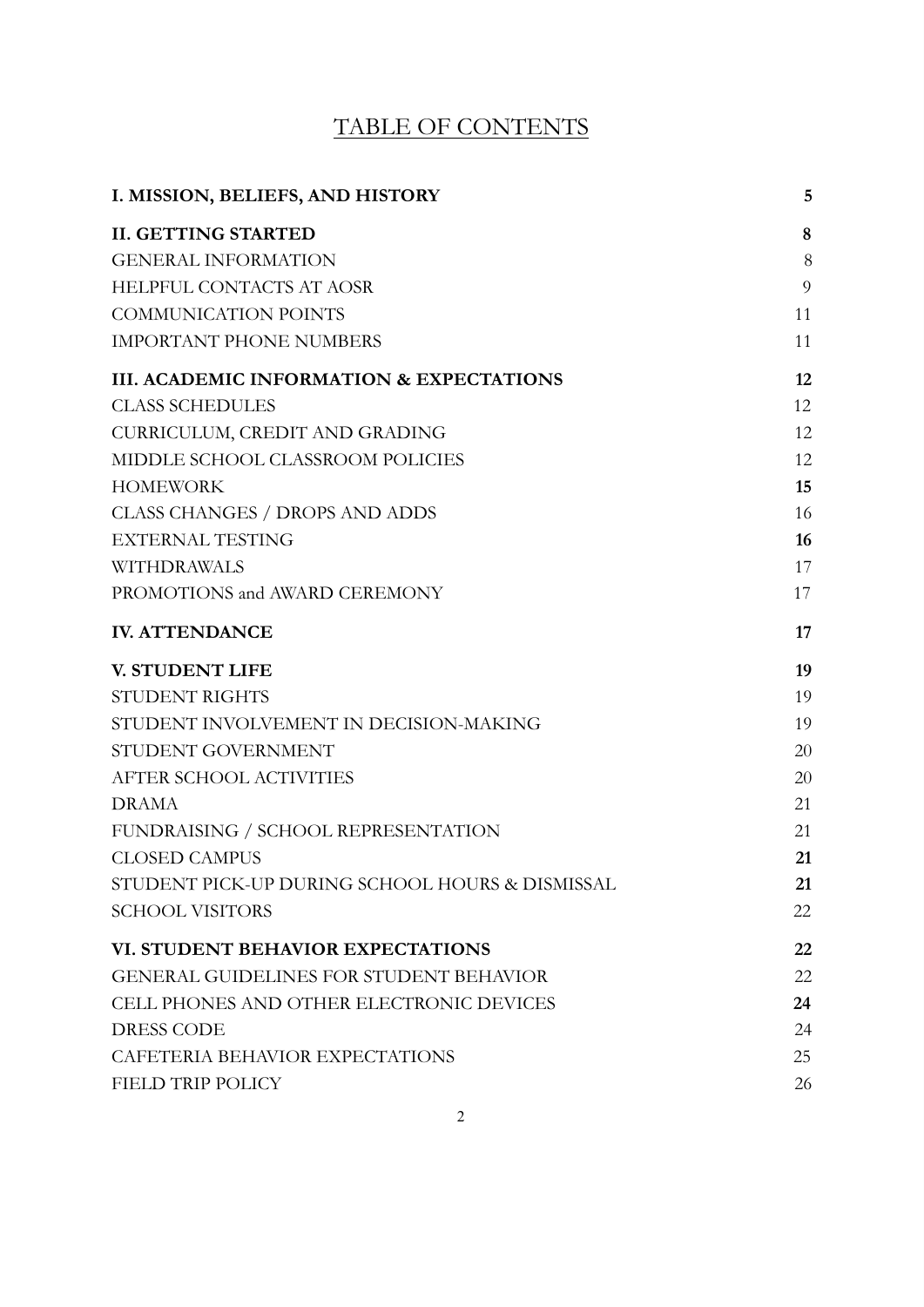| PLAYGROUND and RECESS EXPECTATIONS          | 26 |
|---------------------------------------------|----|
| VII. DISCIPLINE                             | 27 |
| <b>PROBATION</b>                            | 27 |
| <b>SUSPENSION AND EXPULSION</b>             | 28 |
| <b>VIII. COMMUNICATION</b>                  | 29 |
| <b>COMPLAINTS AND GRIEVANCES</b>            | 29 |
| IX. SUPPORT SERVICES and more               | 30 |
| <b>FOOD SERVICE</b>                         | 31 |
| <b>LOCKERS</b>                              | 31 |
| <b>GUIDANCE AND COUNSELING</b>              | 33 |
| <b>X. HEALTH SERVICES</b>                   | 34 |
| <b>SCHOOL NURSE</b>                         | 35 |
| <b>MEDICATION AT SCHOOL</b>                 | 35 |
| IMMUNIZATIONS AND ANNUAL HEALTH INFORMATION | 36 |
| <b>XI. EMERGENCY PROCEDURES</b>             | 37 |
| XII. AOSR TECHNOLOGY ACCEPTABLE USE POLICY  | 37 |
| XIII. ACCIDENT INSURANCE POLICY             | 39 |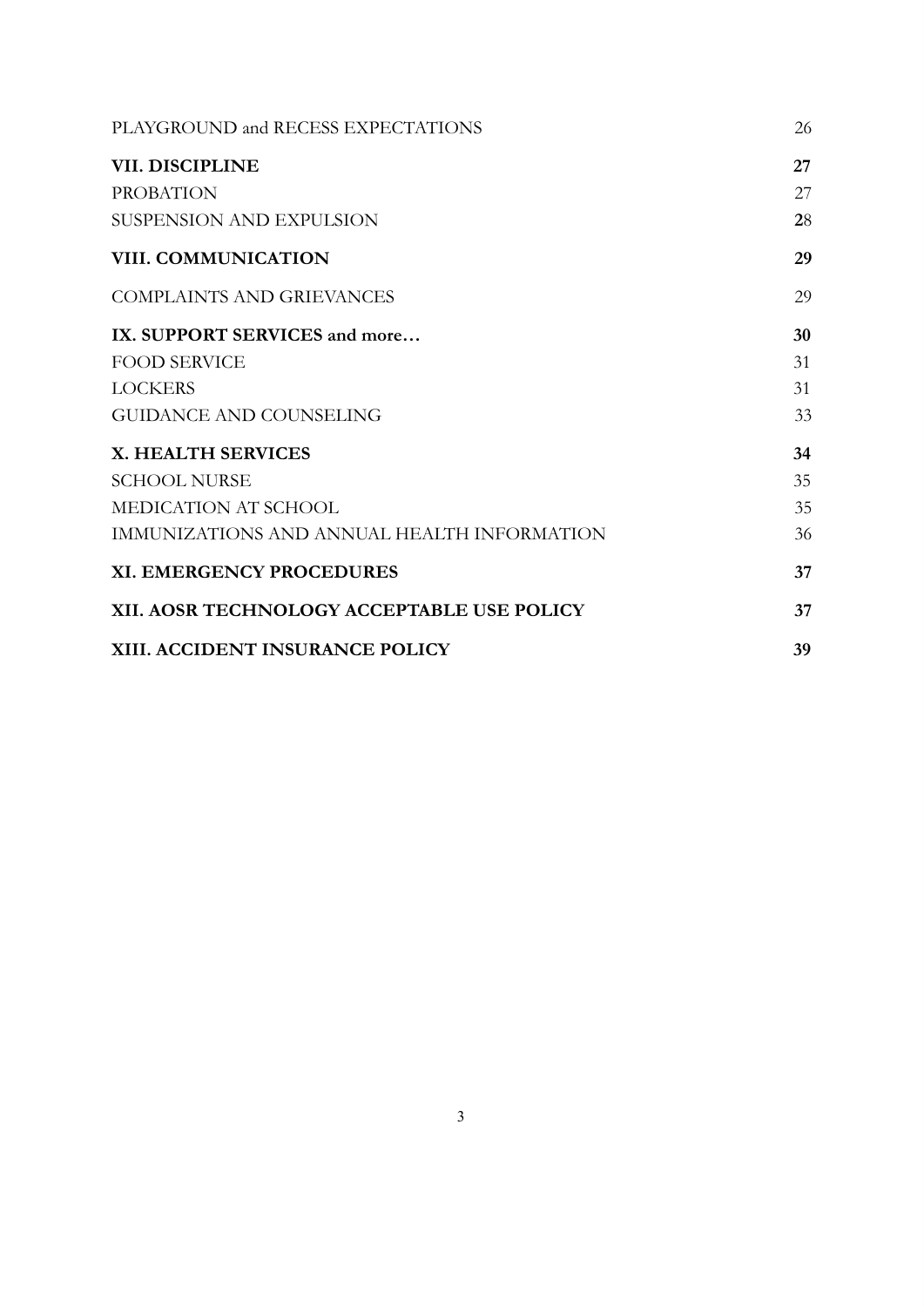## <span id="page-4-0"></span>**I. MISSION, BELIEFS, AND HISTORY**

#### **WHO WE ARE**

The American Overseas School of Rome is a vibrant, open-minded, and caring community from the United States, Italy, and more than fifty countries across the globe. AOSR is proud of its rich Italian heritage and many languages and cultures. We educate our students in pre-kindergarten through grade 12 to continue their studies wherever their travels lead them. Our students are well-prepared to gain admission to universities in the United States, United Kingdom, Italy, and beyond.

#### **MISSION**

AOSR offers the **best of an American-International education.** We **inspire** our **diverse** student body to **courageously** meet the demands of a changing world.

#### **OUR COMMUNITY BELIEFS**

#### **Integrity**

**Our community is founded upon our ethical actions**. We reflect upon our interactions and seek to continuously better ourselves. When we make mistakes, we admit them and use restorative practices to seek a harmonious resolution.

#### **Respect**

We believe that **the dignity of each person in our community must be honored**. Guided by integrity, our actions demonstrate acceptance and appreciation of others.

#### **Responsibility**

We believe that **a focus on personal accountability, self-direction, and an ethic of service empowers us to productively interact in our community** and life beyond AOSR.

#### **Trust**

We believe that **collaboration based in trust stimulates learning; nurtures our community; and results in better outcomes, ideas, and solutions**. Trust is created through the respectful exchange of ideas and opinions and is strengthened through compromise and understanding.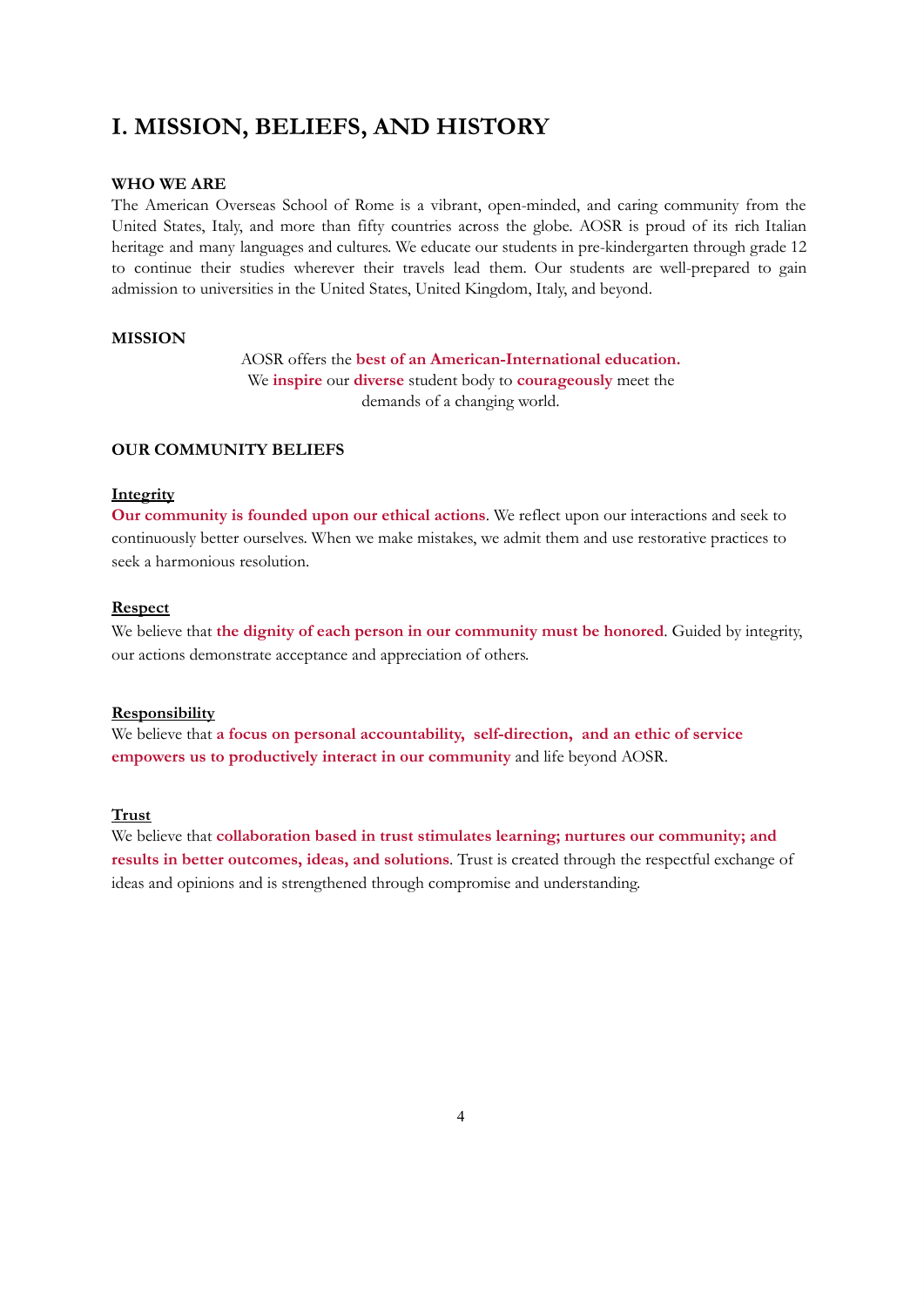#### **AOSR STUDENT PROFILE**

#### **Compassionate**

We **demonstrate compassion through appreciative, supportive and well-intended interaction**s. Our communication and actions reflect our collective kind, caring and empathetic spirit.

#### **Creative**

**We engage in artistic endeavours to express ourselves and enhance our lives.** Our creativity leads to **innovation and divergent approaches to problem solving** that improve our world.

#### **Critical thinker**

**We analyze, apply, and create** with an unprecedented volume of information. We develop **new understandings, solve problems, and make well-informed decisions** that better ourselves and our community**.**

#### **Curious**

**We actively pose and seek answers to challenging questions about our world**. We find joy in the active inquiry of concepts, phenomena, and differing perspectives brings forth valuable new learning.

#### **Ethical**

**Our actions are guided by honesty and a clear sense of right and wrong.** We model our Community Beliefs, and we know that our actions impact others. Acting ethically means doing what's right, even when it is difficult or challenging to do so.

#### **Open Minded**

By **understanding and embracing differences**, we appreciate our common humanity and are equipped to interact with care. **We confidently and respectfully express our ideas and seek to understand those of others.**

#### **Resilient**

We **demonstrate resilience when we see setbacks as an opportunity to grow**. As AOSR community members, we help each other identify and persevere to reach our goals. We strive to **balance physical, emotional and academic needs to lead a fulfilling life**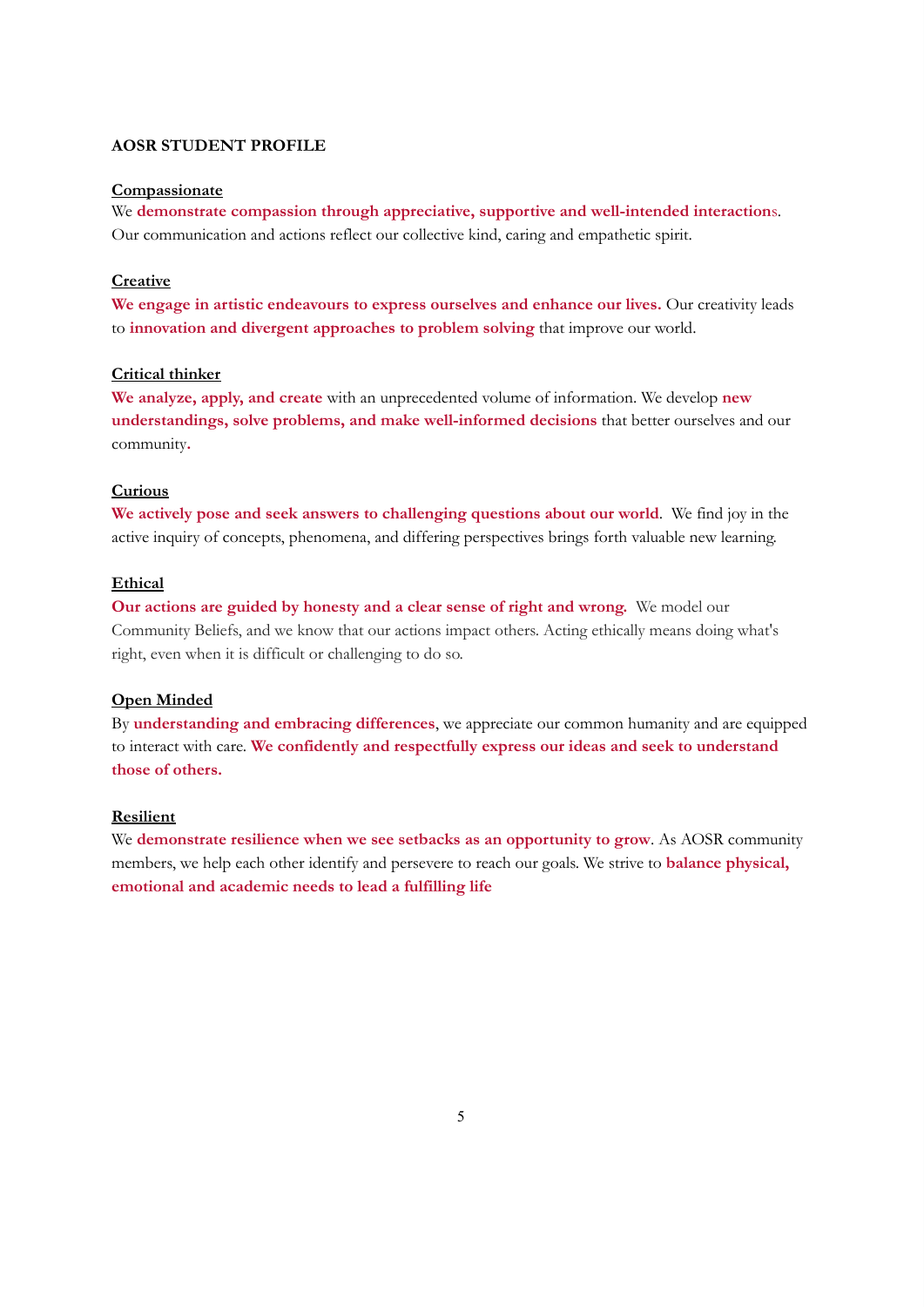#### *A SHORT HISTORY OF AOSR*

For the first half of its existence the school was called the Overseas School of Rome. There actually was an OSR before 1947, but not the same school that was incorporated in that year. It was a little US Army school bearing the same title, located near Ponte Milvio started in September, 1946. We are greatly indebted to them for both starting the idea of our school and for their help when the school had to move at the end of its first year.

When news came that the allied troops were being moved to Trieste, five American and five British mothers (some from the original Ponte Milvio school) got together and decided to form a school that would be nondenominational and international, and would combine the best of the British and American systems. This original group of mothers is responsible for the organization of the official corporation that became our school.

Next they had to find a place for the school. They were able to get both the British and American Ambassadors to become patrons of the school. They in turn convinced the Torlonia family to rent the palazzetto of Villa Torlonia on Via Nomentana as our first home. The school opened its doors to the public on October 16, 1947, with a grand total of 60 students.

In 1952 the school moved from its original site to the current location on Via Cassia. Enrollment continued to rise steadily, reflecting the increased numbers of parents assigned to embassies, consulates, and the United Nations, or living in Rome as scholars, artists, journalists, and professionals.

The Board of Trustees accepted the challenge and opportunity of rising enrollment by constructing a new high-school building with eight classrooms in 1956, and in 1958 an auditorium and cafeteria were completed to replace the temporary structure that had been built.

That same year, the United States government expressed its recognition of the school's educational program, and the importance of the mutual respect and collaboration generated by the exchange of ideas and experiences among members of the multinational student body and faculty, by making a grant to the school. The new elementary school was constructed, additional high school classrooms completed, and the gymnasium built.

In 1965 the elementary school extension was completed, as well as the leveling of the field, and the school took on its present day appearance. The Hillside Theater was added in the early 70s. While enrollment peaked at over 800 students in the late 60s and early 70s, in recent years it has stabilized around 630 students. The change to the current name of American Overseas School of Rome was adopted in the late 70s.

In recent years the implementation of a school-wide renovation plan was started to improve the general school physical plant and to meet the current Italian and European Union security and safety norms.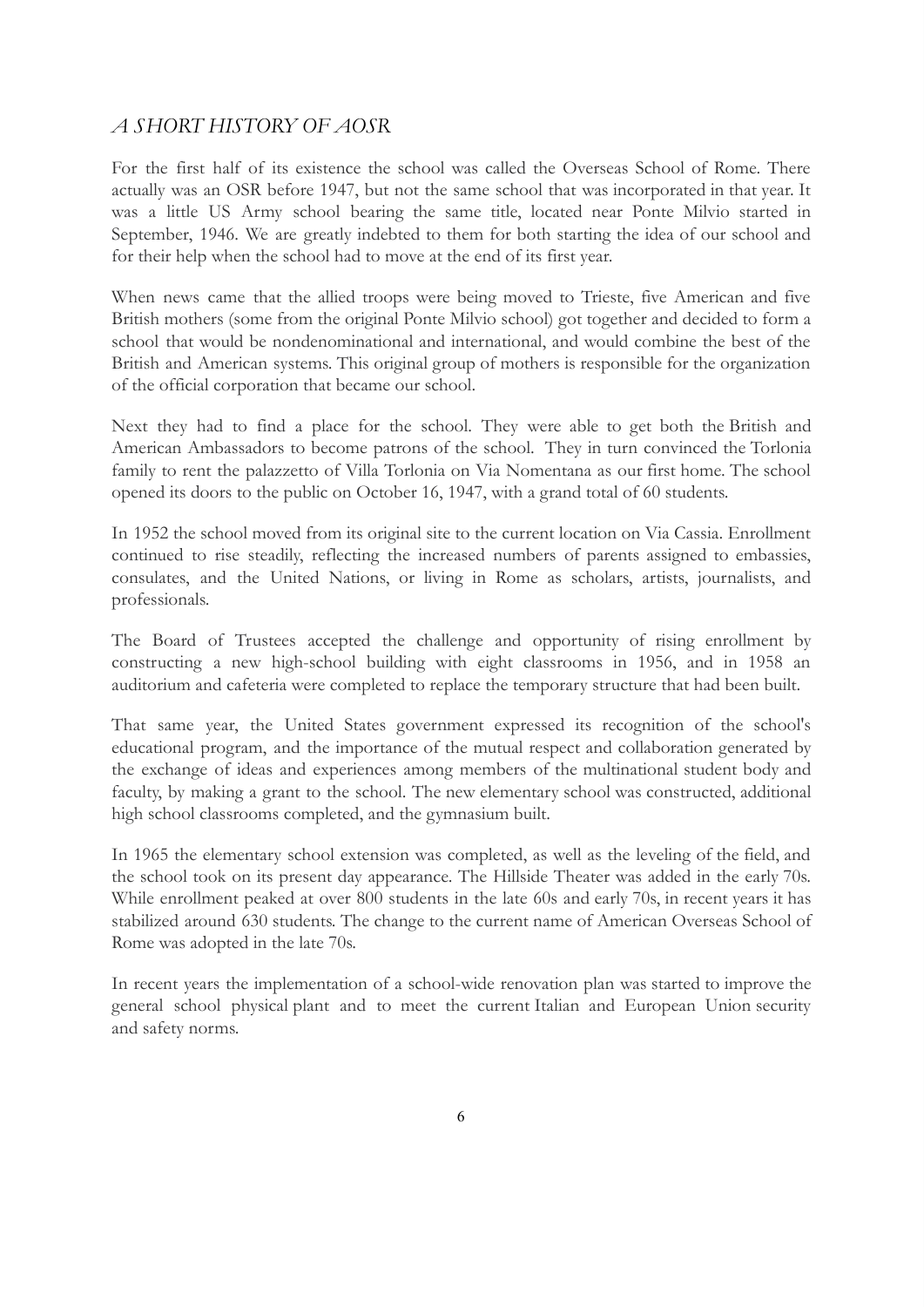Our school kitchen and dining hall were completely refurbished; the back deck, stairway and seating at the Hillside Theatre are new, the high school façade and windows were replaced, new lockers installed and science laboratories refurbished and updated; the gymnasium roof, floor, windows and bleachers were overhauled, as well as all classroom interiors. The parking lot and campus monitoring systems have been updated to enhance the security of the school.

AOSR is now a WiFi campus with more than 500 desktops, laptops and iPads at the disposal of students and faculty members.

## <span id="page-7-0"></span>**II. GETTING STARTED**

#### <span id="page-7-1"></span>*GENERAL INFORMATION*

AOSR provides three Student and Parent Handbooks containing information pertinent to the three sections of school: Elementary, Middle and High School. In addition to these handbooks are the Program of Studies for the middle and high schools to help in the selection of classes for students which can be found on the AOSR website at http://www.aosr.org/students. This booklet contains information specifically for students in grades 6 to 8.

The school realizes the importance of communication and building strong relationships with the AOSR Community. News bulletins and publications are available on the [school](https://www.aosr.org/) web page. We will also send periodic e-mails to student and parent AOSR issued e-mail accounts to keep you abreast of events taking place on and off campus. Reminders will be sent throughout the year with invitations to come to school where we will share information about the selection of courses, the AP and IB diplomas, parent coffees and question and answer forums at PTO meetings.

Our student information system, PowerSchool, allows parents and students to have on-line access for assignments and grades as they are posted. Teachers update PowerSchool at least every three weeks with grades for major assignments posted within two weeks. Instructions for accessing PowerSchool are sent in September. Approximately every twelve weeks, parents will be notified of student progress through a trimester report card. Report cards are sent home with the students. Distribution dates for report cards are posted on the Secondary School Red-Blue Day Calendar. There are also two Parent/Teacher conference days as noted on our school calendar.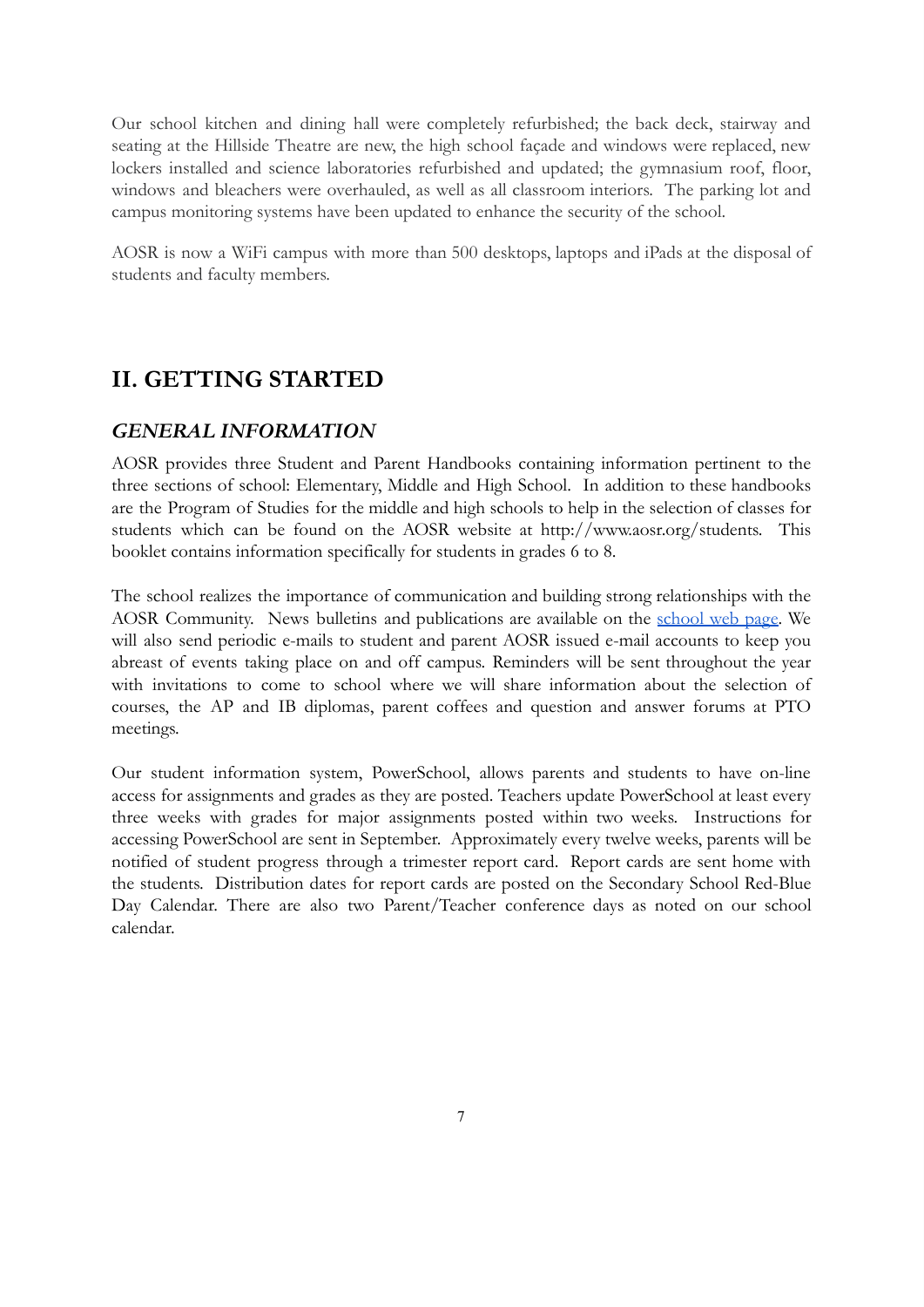Student success is directly related to student attitude and this can be enhanced by parental support and cooperation. Teachers are dedicated to helping students attain their full potential and are the best resources to go to when you have any questions regarding student progress or classroom procedure. If you cannot resolve the issue with the teacher, please make an appointment through the secretary to meet with the principal if you have further questions. Please refer to the "AOSR Contact Guide" which follows for more specific information.

*Please inform the school when you have any change in address, email or telephone number so there are no delays in communicating with you.*

#### <span id="page-8-0"></span>*HELPFUL CONTACTS AT AOSR*

#### AOSR CONTACT GUIDE: WHO DO YOU CONTACT?

The following plan is based on the understanding that whenever a question, issue or problem arises, the solution is to first go to the source. In any situation, it is best to go to the person directly concerned in order to ensure that you:

- ❑ Gain first-hand information
- ❑ Get the complete story
- ❑ Achieve a quick response
- ❑ Support the concept of open sharing of information as an aid to learning

In general, if it involves day-to-day education, classroom activities, relationships or requirements you should first contact the teacher, either personally or in writing (e-mail). The following issues should be addressed directly to the student's teacher:

#### TEACHER

- ❑ Subject or course information
- ❑ Class materials
- ❑ Homework
- ❑ Student behavior
- ❑ Project or research requirements
- ❑ Student progress
- ❑ Classroom and school relationships
- ❑ Questions about general day-to-day routines and expectations
- ❑ Teaching or classroom procedures
- ❑ Missing items
- ❑ Field trips
- ❑ Enrichment activities

#### SCHOOL COUNSELOR School Counselor, Dr. Simona Reichmann

- ❑ Social relationships
- ❑ Social conflicts
- ❑ Anxieties/worries related to school, academic performance, test taking
- ❑ Behavioral factors affecting school performance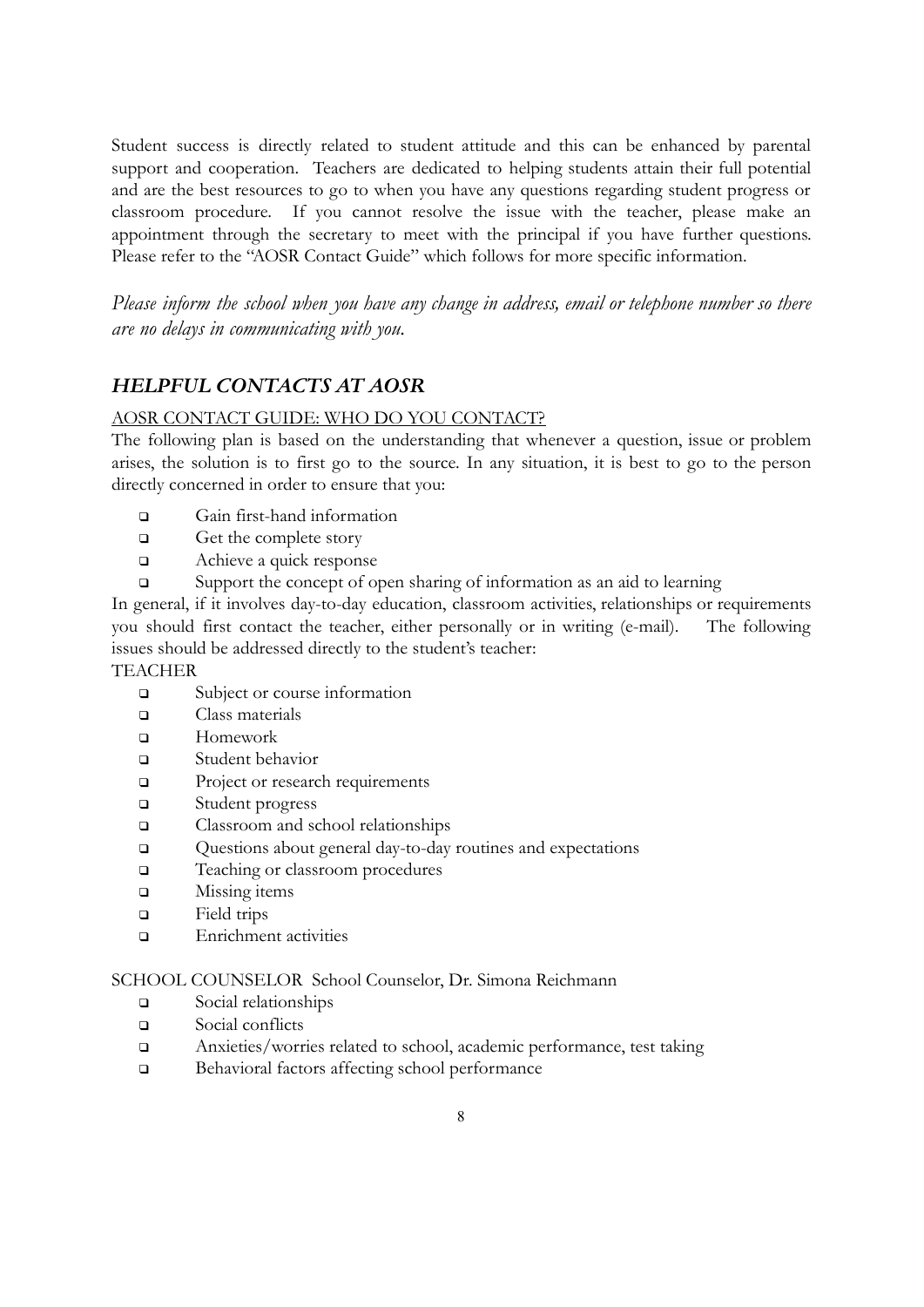#### ATHLETIC DIRECTOR Mr. Daniel Zacaroli

Sports competition, coaching, team trips, team issues

After communicating with the appropriate personnel and more information is required or the situation is unable to be resolved, you may wish to make an appointment with the Principal or Coordinator.

PRINCIPAL / COORDINATOR Secondary School Principal, Mr. Jerome Duggan; Middle School Coordinator, Ms. Sarah Ellyson

In addition to the above, you may wish to consult the Principal/MS Coordinator directly on matters of:

- ❑ Scheduling and class schedules
- ❑ Broad issues involving school-related policies
- ❑ Communication and information relating to a specific division of school and its operation
- ❑ Student report cards
- ❑ Tutoring / extra help (Coordinators)
- ❑ School trips
- ❑ Issues related directly to the responsibilities of the particular Principal or Coordinator

After communicating with the appropriate personnel and if more information is required or the situation is unresolved, you may wish to make an appointment with the Head of School. In addition to the above, you may wish to consult the Head of School directly on matters of:

#### HEAD OF SCHOOL Ms. Kristen DiMatteo

- ❑ Whole-school issues such as security and application of school policies
- ❑ School-wide concerns

ADMISSIONS Ms. Sabine Neumann

HEALTH Ms. Maria Giovanna Osso, School Nurse

❑ Student health matters

BUS COORDINATION Mr. Valerio Aureli

#### BILLINGS/FINANCIAL AID Mr. Billy Ashihundu Matters relating to finances should be addressed to the Director of Operations

#### DIRECTOR OF OPERATIONS Dott.ssa Elisa Bruno

- ❑ School buildings and facilities (including maintenance, safety & security)
- ❑ Accounts and finances
- ❑ Cafeteria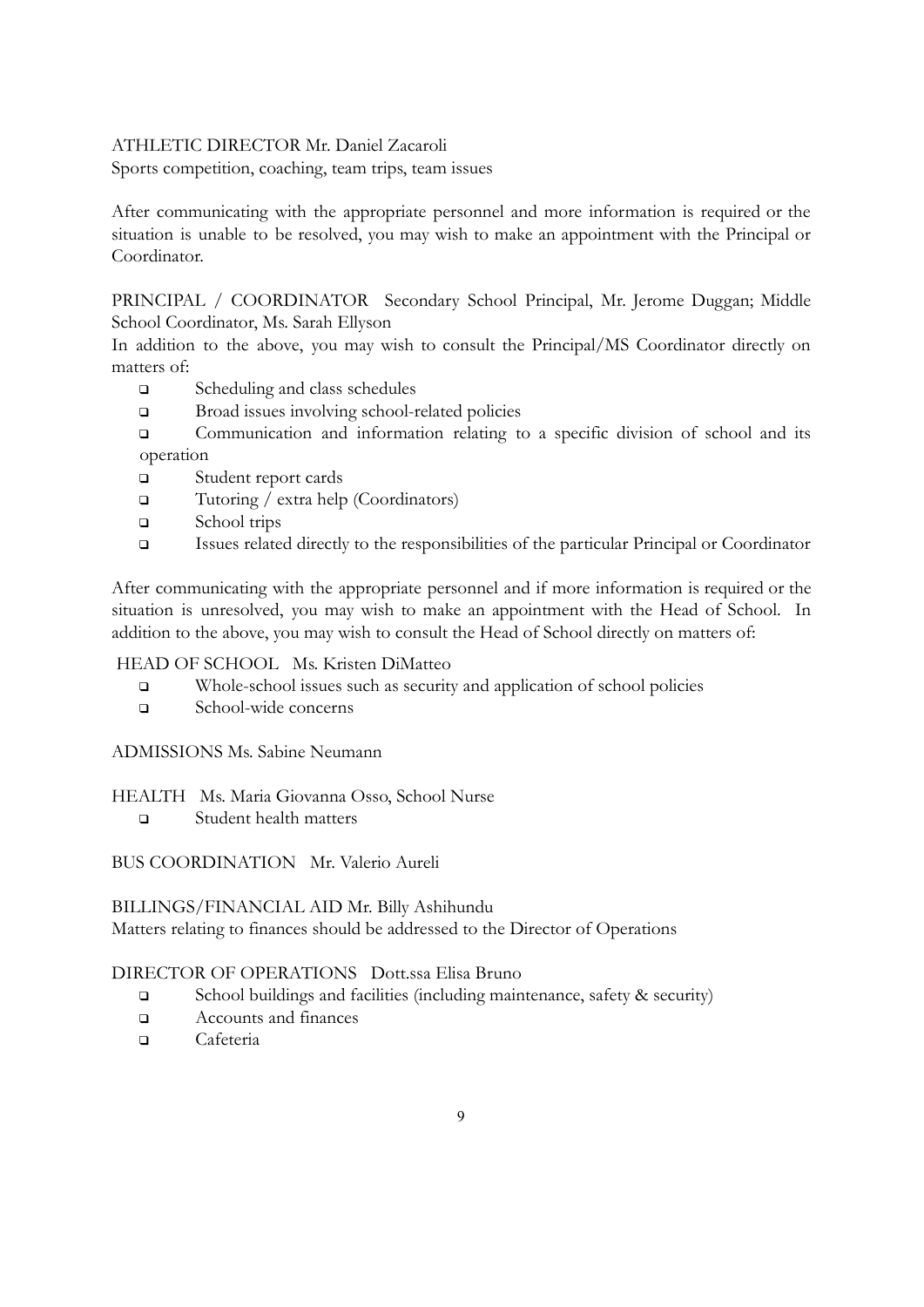If more information is required or the situation is unable to be resolved you may wish to approach the Head of School, with the knowledge of the Director of Operations.

In summary, as depicted below, there are two main points of contact. We trust that in following this contact guide you will receive timely and appropriate attention to your questions and concerns, and that the resultant open communication will assist in ensuring that ours is an effective, efficient and friendly learning community.



#### <span id="page-10-0"></span>*COMMUNICATION POINTS*

1. Students should make their classroom teacher their first point of contact.

2. Parents are encouraged to make maximum use of the sources such as the Student and Parent Handbook, [www.aosr.org](http://www.aosr.org/) and the password protected Parent Portal, AOSR [Middle](https://sites.google.com/aosr.org/aosrmiddleschoolnews/home?authuser=0) [School](https://sites.google.com/aosr.org/aosrmiddleschoolnews/home?authuser=0) News website, Parent Information meetings, and PTO meetings in order to be well informed on school matters.

3. We encourage open dialogue between parents and teachers. Since teachers have busy schedules, we ask that you make an appointment through the division secretary to meet with your child's teacher rather than arriving without an appointment and finding the teacher has prior commitments.

#### <span id="page-10-1"></span>*IMPORTANT PHONE NUMBERS*

To reach a specific area of AOSR dial 06.334.38 followed by the extension:

| <b>AOSR Main Office:</b>    | 300 |                         |
|-----------------------------|-----|-------------------------|
| Head of School:             | 331 | Cell: (39) 333.886.4050 |
| <b>Elementary Principal</b> | 395 | Cell: (39) 331.6065409  |
| Secondary Principal         | 326 | Cell: (39) 320.661.0440 |
| Bus Coordinator             | 372 | Cell: (39) 338.141.8668 |
| <b>Business Manager</b>     | 338 | Cell: (39) 333.823.9214 |
|                             |     |                         |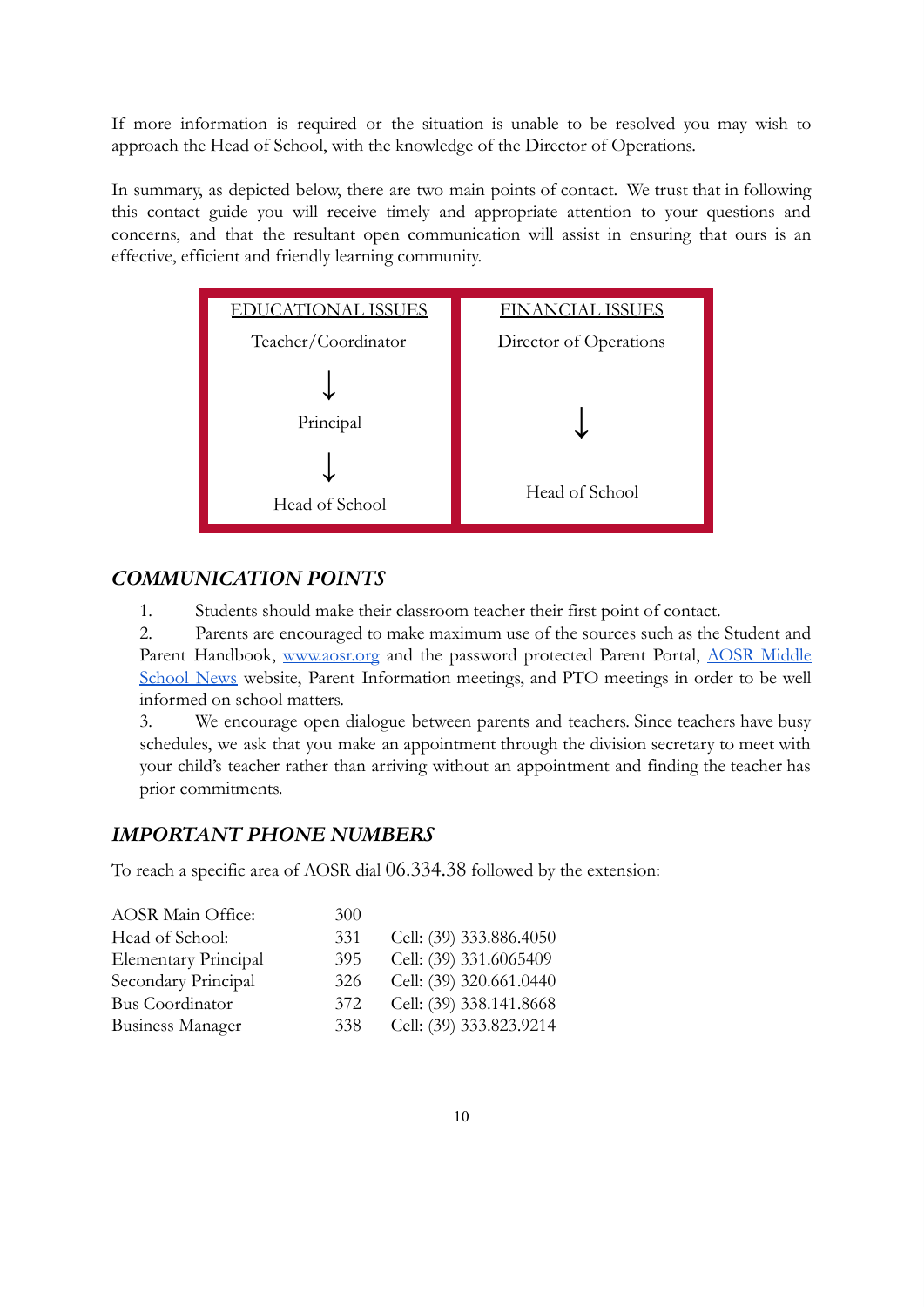## <span id="page-11-0"></span>**III. ACADEMIC INFORMATION & EXPECTATIONS**

## <span id="page-11-1"></span>*CLASS SCHEDULES*

MS and HS classes meet on a rotating block schedule with 4 classes per day over two days (8 classes of 85 minutes each in all) from Monday – Friday. Over a two-week period, all blocks meet equally five times. A Red/Blue day calendar is in your first day packet. Students in grades 6 – 8 are assigned eight classes.

### <span id="page-11-2"></span>*CURRICULUM, CREDIT AND GRADING*

The curriculum is American and the language of instruction is English.

Credit is given for successfully completing all the requirements of a course. One full credit is earned by completing three trimesters of a course that meets for 400 minutes over a two-week period. Middle school credit for completing classes does not count toward the 23 credits needed to graduate from high school. The school year consists of approximately 175 teacher-student contact days from early September through the middle of June. Number grades are given for all courses. Students will be graded on almost every assignment required in core subjects.

An "incomplete" (I) grade may be issued if a student has not completed required coursework. Any incomplete becomes a permanent F if the coursework is not made up within two weeks after the grading period ends. Exceptions to this require special permission from the Principal. Incompletes will not be given at the end of the 3rd trimester. Special circumstances may necessitate correspondence or independent study options. Requests to pursue correspondence or independent study must be submitted to the Principal for approval.

#### <span id="page-11-3"></span>*MIDDLE SCHOOL CLASSROOM POLICIES*

#### *HOW TO BE PREPARED FOR CLASS*

Bring all Materials to Class Each Day:

- Homework planner (provided by the school)
- Pencils, Pens and Pencil Case
- Notebooks, folder and/or Binder with plenty of paper
- Book and/or workbook
- Your school laptop with fully charged battery
- Any extra class-specific items (ruler, calculator, colored pencils, marker, highlighter)

#### Complete Homework:

- Has a proper heading, including name, subject, date and assignment
- Has work shown and/or has fully answered questions
- Is done in pencil or pen as instructed
- Is done neatly
- Is done before the start of class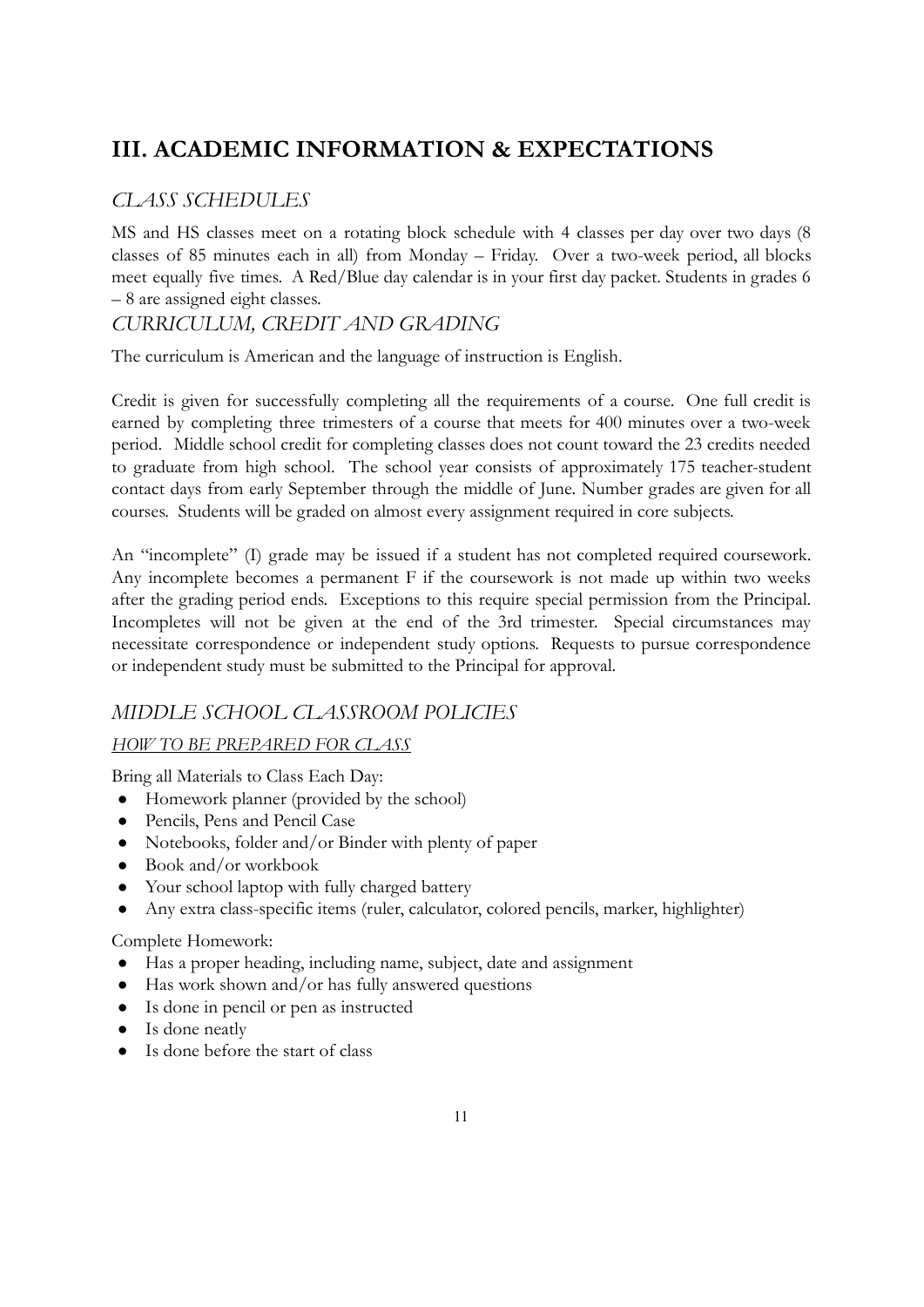Maintain Clean and Organized Notebooks, Binders and Folders:

- Is in good condition, for example, the rings work properly and the binder has both a front and back cover
- Has sections with labeled section divider tabs
- Has papers and handouts placed orderly in the proper sections
- Has no loose paper

#### Class Guidelines

- Be on time: When class starts, students should be in their seats with all materials needed for class
- Use the homework journal: Write your homework assignment from the board into your homework journal when you enter the class
- Stay on task: When given an assignment, class work, group work or any mission you are to get involved by following directions and staying focused
- Encourage a positive learning environment: Class participation, support of classmates, asking relevant questions, communicating when you need help and keeping a positive attitude are all ways that you will contribute to a productive and positive classroom
- Respect for all: This is the most important rule we have. Please listen to whoever has the floor, be courteous, honest and helpful to others and treat others as you wish to be treated.

*Please note: Students should be timely with homework, projects and all class responsibilities.*

#### *COMMUNICATION OF ACADEMIC PERFORMANCE*

Approximately every twelve weeks, the trimester will finish with a report card/progress report.. Report cards are sent home with the students. Distribution dates for report cards are posted on the Secondary School Red-Blue Day Calendar. Please note: these reports are not mailed home. If you do not receive a report card, please contact the secondary school office and additional copies can be printed for you.

PowerSchool allows parents and students to have on-line access for assignments and grades as they are posted. Teachers update PowerSchool at least every three weeks with grades for major assignments posted within two weeks. Instructions for accessing PowerSchool are sent in September.

#### *ACADEMIC HONESTY POLICY*

Academic honesty is critical to the mission of AOSR. The promotion of practices of academic honesty is central in our quest to develop inquiring and knowledgeable students who can think critically and communicate effectively. Faculty model and instruct on the practices of academic honesty and students are expected to exhibit these practices in all of their academic pursuits. Students are expected to demonstrate academic honesty at all times.

Throughout their school careers at AOSR, students are guided in the practices of academic honesty. As students progress through middle and high school they are instructed how to produce authentic work that is based upon their ideas with the ideas and work of others fully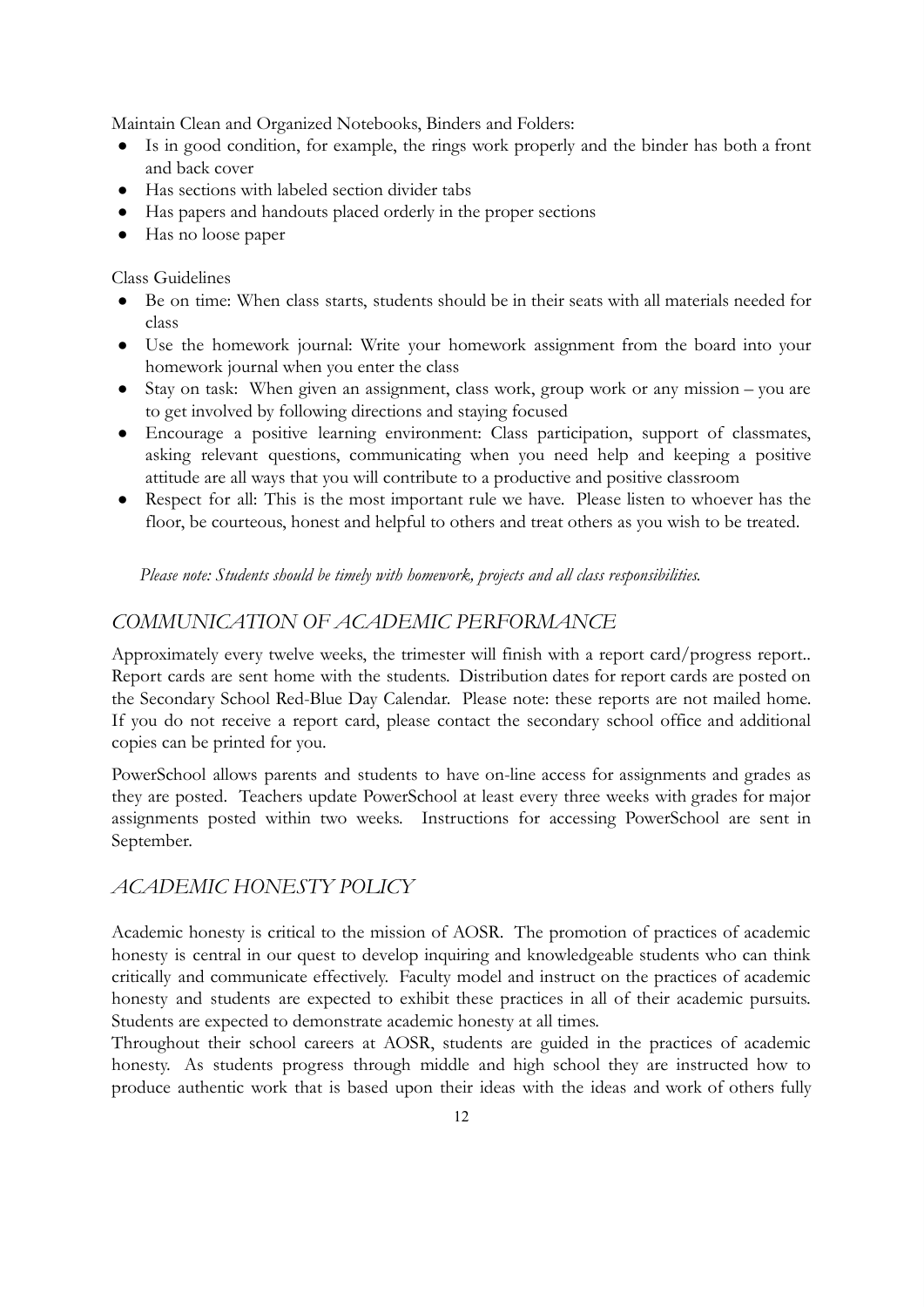acknowledged. During orientation days and throughout the school year, teachers across all disciplines work with our students to ensure that they learn the practices of academic honesty, including academic writing, research and citation skills. Students are specifically taught how to cite from a variety of sources, including print, electronic and spoken materials and to judge the reliability of sources of information. Students learn how to collaborate to complete work when appropriate and also to learn the difference between collaboration and collusion, which includes allowing the copying of one's work. We believe that modeling by our faculty and developing in our students the practices of academic honesty is critical to students' future success beyond AOSR.

Failure to abide by this commitment, or to engage in any behavior that gains an unfair advantage for a student, is a breach of the academic honesty policy and is considered academic malpractice. We aim to teach skills and practices that promote academic honesty and will not tolerate academic malpractice in any form.

#### Academic malpractice includes:

- Plagiarism is the representation of ideas or work of another as your own and it applies to ideas in written, verbal, or electronic form. In short, to plagiarize is to give the impression that you have written or thought something that you have in fact borrowed from another.
- Teachers will access on-line services to check written assignments for plagiarism. Although a writer may use another person's words and thoughts, the work must be acknowledged as such.
- Collusion involves supporting the malpractice of another student such as allowing one's work to be copied or to be submitted by another. This includes allowing answers to be copied for a test or quiz.
- Duplication of work, which is submitting the same work for different assignments.
- Any other behavior that gains an unfair advantage for a student or impacts the results of others. This would include taking unauthorized material into a classroom during a test, use of electronic devices to search for answers or disruptive behavior during a test or exam. In short, it is the student's responsibility to behave in such a manner that there can be no question of academic malpractice. For example, having a cell phone or electronic device visible in class at any time, unless expressly authorized by the teacher, is a violation of school rules. If a cell phone or electronic device visible during a quiz, test or examination it will be considered a violation of our academic honesty policy and students will be subject to an academic consequence, including the possibility of receiving a zero for the test or quiz; students will also be dismissed from the assessment.

#### Consequences for incidents of academic malpractice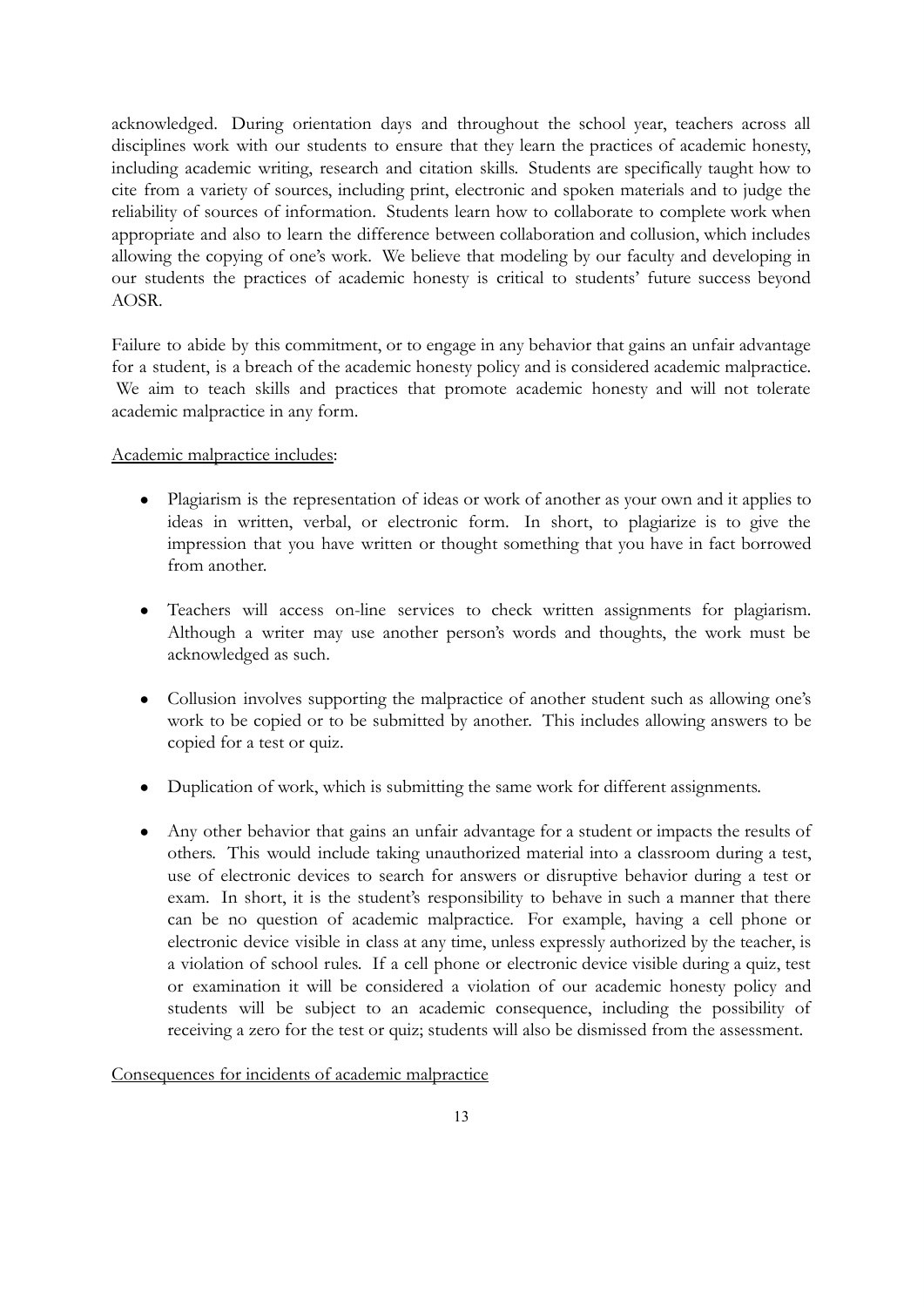We follow a process of progressive discipline in regards to incidents of academic malpractice. Incidents are counted from the beginning of grade nine and are cumulative through to high school graduation. Depending upon the seriousness of any given incident, and regardless if it is the first or second offense, the principal has the authority to issue an in school or out of school suspension and to recommend convening an expulsion hearing to determine continued attendance at AOSR.

Violations of academic honesty policy will also be considered during nomination process for academic honor societies and for continued membership to academic honor societies as well as for leadership positions in other student organizations.

For all incidents the following applies:

First Offense:

- The student may receive a zero for the test or assignment in question unless the teacher determines a more appropriate academic consequence
- If a zero is recorded, it will be averaged in with the student's overall class grade
- Parents will be contacted
- Student will meet with principal and record made for student file

Second Offense:

- The student may receive a zero for the test or assignment in question unless the teacher determines a more appropriate academic consequence
- If a zero is recorded, it will be averaged in with the student's overall class grade
- Parents will be contacted
- Student and parents will meet with principal and record made for student file
- Depending on the severity of the infraction dismissal from the DP program might be applied.
- A letter will be sent to student and parents notifying that a third offense may result in expulsion from AOSR

Third Offense:

- The student may receive a zero for the test or assignment in question unless the teacher determines a more appropriate academic consequence
- If a zero is recorded, it will be averaged in with the student's overall class grade
- Parents will be contacted
- A parent conference must be held before the student may return to school.
- An expulsion hearing will be convened to determine continued attendance at AOSR

#### <span id="page-14-0"></span>*HOMEWORK*

AOSR believes that homework is valuable both because of the opportunity it provides for reinforcement of ideas and skills taught in the classroom and because of the self-discipline it develops. Grades for homework are considered in the overall course grade. The recommended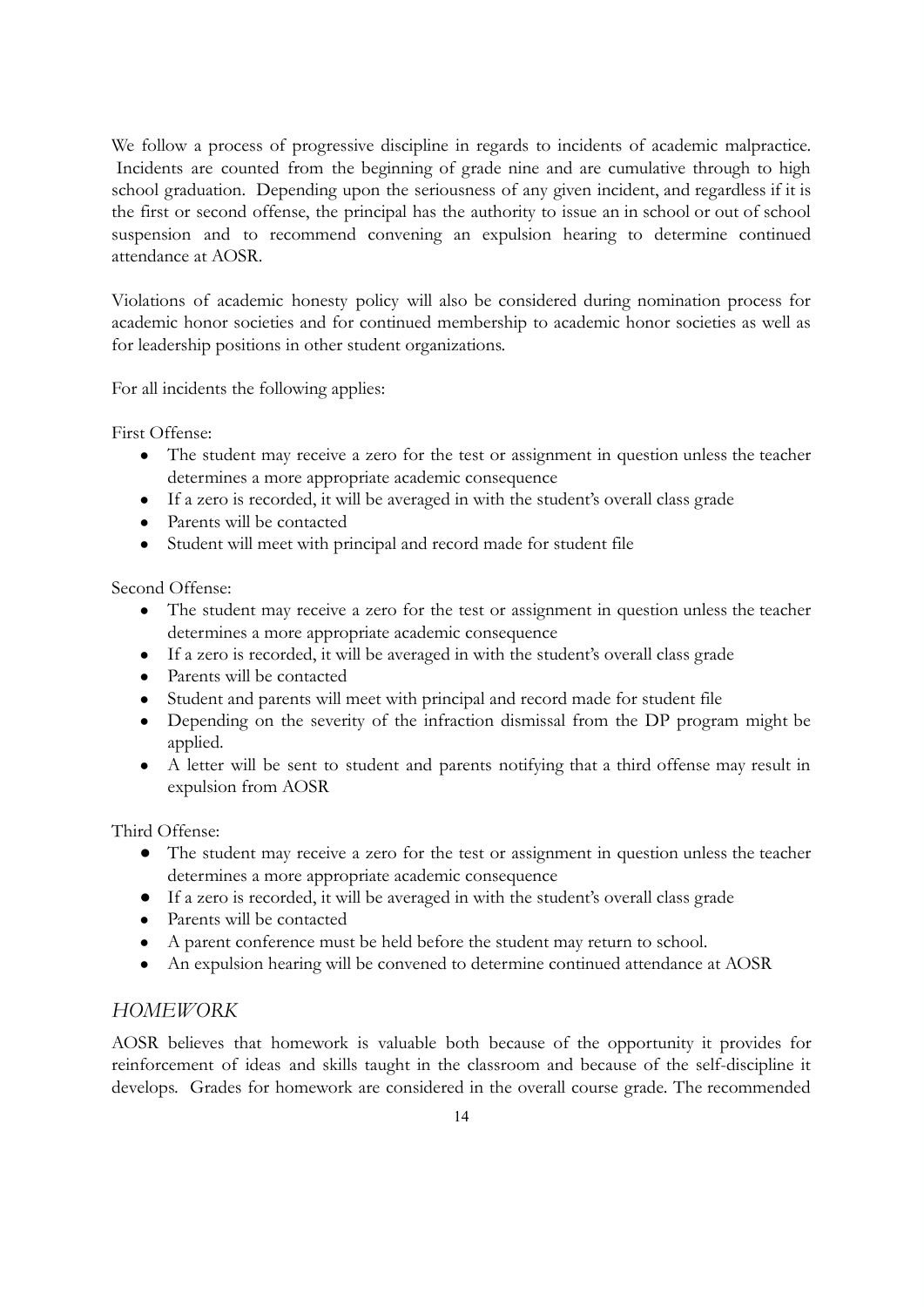at home study time for all subjects in grades 6 - 8 is between 1 1/2 to 2 1/2 hours, averaging to approximately 30 minutes per class. Each teacher will detail the homework policy at the beginning of the school year in the course outline sheet as well as at Open House to parents.

#### <span id="page-15-0"></span>*CLASS CHANGES / DROPS AND ADDS*

Students are counseled by the faculty in the selection of courses and the planning of their academic programs. However, if there is a need for a change in a student schedule, the following rules apply:

Any schedule change request from a student should occur within the first 10 days that a student is enrolled in classes at AOSR.

A schedule change after the first ten days of enrollment in a class will only be permitted when authorized by the classroom teacher and approved by the Middle School Coordinator and/or Principal. When the schedule change takes place within the first 10 days of enrollment, the course that is dropped will be removed from the student's record. If this change is authorized and approved and occurs after the first ten days of enrollment in a course, a withdrawal grade will be recorded for the marking term.

Students must complete a drop/add form to initiate any schedule change. It is important that all required signatures are obtained (instructor whose class is being dropped, instructor whose class is being added, guidance counselor or principal, and parent signatures). These forms may be obtained from the Middle School Coordinator or the Principal's Office. A schedule change is not official until the completed drop/add form is turned in to the Coordinator's Office and a new schedule has been printed showing the changes.

The following guidelines must be kept in mind when discussing schedule changes:

● Half credit may be granted for one semester's successful work in a full year course providing the individual teacher, Coordinator and the Principal have approved the drop.

#### <span id="page-15-1"></span>*EXTERNAL TESTING*

Students in grades three through eight take an assessment called the Measures of Academic Progress (MAP) from the Northwest Evaluation Association (NWEA) each fall and spring. Students are assessed in Reading, Mathematics and Language Usage.

#### *EXAMS*

Since the Middle School is on trimesters, there is not a formal end of the semester. MS teachers will be able to take advantage of the secondary school exam schedule to administer cumulative assessments but it is not required. Any culminating assessments will be incorporated into that trimester's grades.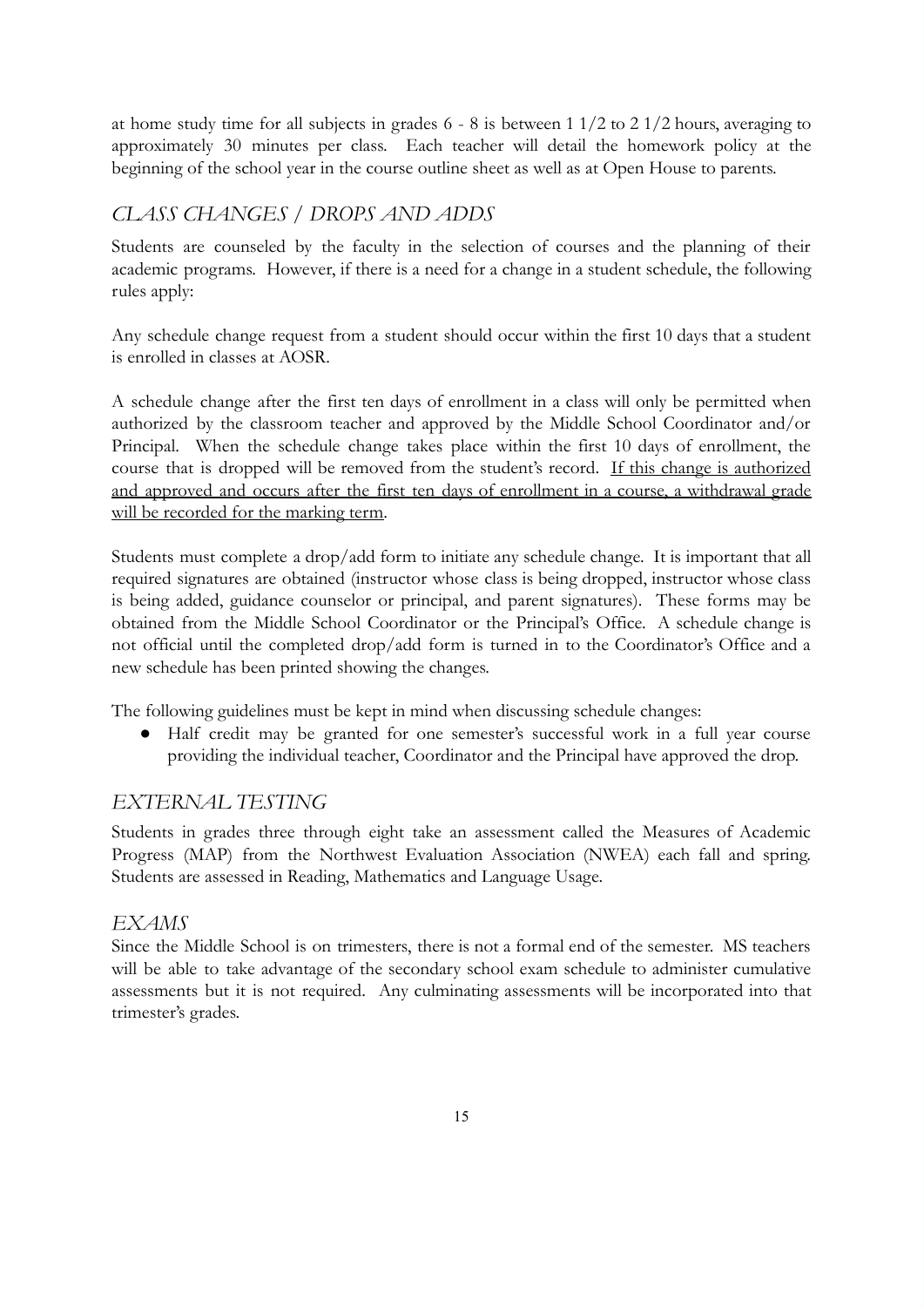#### <span id="page-16-0"></span>*WITHDRAWALS*

Families who plan to have their child withdraw to attend another school anytime during the school year should notify the Principal's Office as soon as possible so the paperwork may be completed. The office needs at least a 24 hour notice to have all records available. In addition, every student leaving the school by transfer or at the end of the school year must complete a Student Check-Out Form before school records and transcripts can be released. This form may be obtained from the Principal's Office. It requires students to secure signatures from all of their teachers, the librarian, and the principal. All students must complete the clearance procedures at the end of each school year (even if returning the following year) in order to receive report cards and other school documents.

#### <span id="page-16-1"></span>*PROMOTIONS AND AWARD CEREMONY*

Students who complete Grade 8 successfully will participate in an Eighth Grade Promotion Ceremony at the end of the school year. Certificates of completion of the AOSR Middle School program will be distributed to students who have earned them. Student achievement and effort are celebrated at the end-of-year awards assembly. During this assembly, outstanding performance by students in academic and elective courses, as well as academic improvement, is recognized and celebrated.

## <span id="page-16-2"></span>**IV. ATTENDANCE**

#### *ATTENDANCE POLICY*

Students are to be in class before the start of each period. **Students MUST go to the Principal's Office to get a LATE PASS if they arrive to school after 09:00.** Permission from the class teacher or school administrator, obtained before the class meets, will be the only excuse accepted for not being in class.

Absences for any reason other than illness are strongly discouraged.

#### **Absences must be cleared within 48 hours following the absence.**

**If a student is absent for more than 5 consecutive days due to illness**, Italian scholastic health laws require a Certificate of Re-entry stating that the student is free from any communicable illness and safe to return to the school. This certificate must be turned in to the Principal's Office on the first day that the student returns to school. If families know they will not be in school for 5 or more days prior to any reason, they need to inform the Principal's Office and Middle School Coordinator as well as complete the Advanced Absence Form to facilitate students' make-up work and academic planning during the extended absence.

Attendance is recorded electronically for each class period. **It is a minimal expectation that students be present for a minimum of 80% of the scheduled class periods or risk loss of**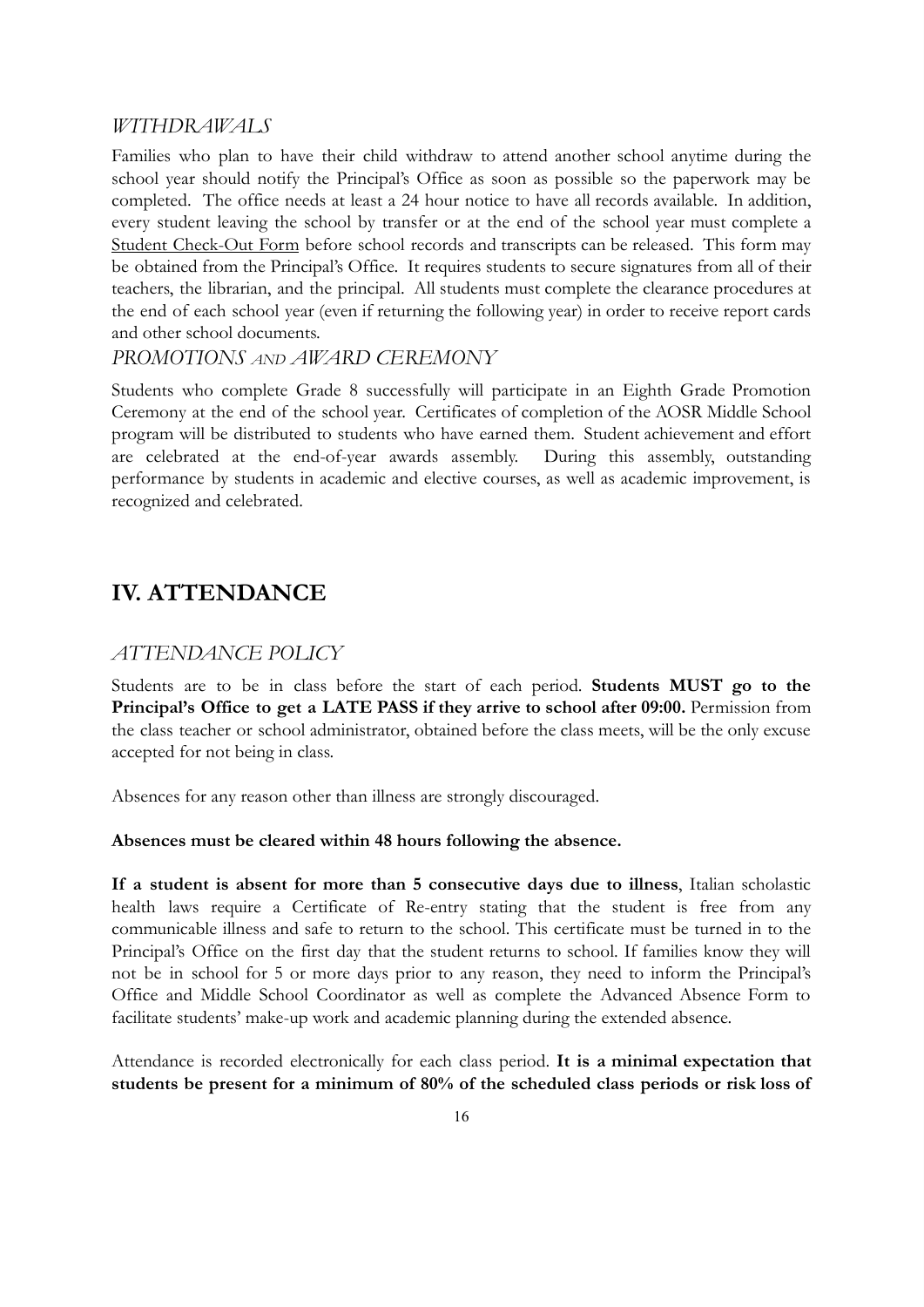**credit for the course.** Parents will be notified when absences exceed 15% during the first semester (approximately 12 absences in a class). If a student continues with absences that, when totaled, reach 20% of scheduled class periods for the year, this will result in loss of course credit for the year except in special circumstances as determined by the administration. Loss of credit may be appealed to the principal.

All absences, including participation in school-sponsored activities that involve missing school, count as part of the 20% maximum allowable absences. **Keep in mind however, that** *all absences* **are included in the 20% maximum allowable absences.**

- Illness
- Family emergencies
- Religious observances
- School sponsored activities
- Legal or residence related issues

Students may be permitted to leave the school campus during the school day with prior permission in writing from parents and the approval of the principal. Students must check out with the principal's secretary before departing. Typically, family emergencies, doctor or dentist appointments constitute occurrences that require students to leave campus during the school day.

#### *TARDY POLICY*

Each quarter, a student who is tardy, excused or unexcused, four or more times for any particular class will be issued an after school detention. A tardy becomes an absence in terms of recording attendance after thirty minutes but does not excuse a student from serving a detention. Parents will be notified after the fifth tardy.

#### *STUDENT TRUANCY*

When a student is absent from school without parent permission or knowledge, the student is considered truant. The parent will be contacted and the student will serve at least one after-school detention. The student is responsible for work missed on the day of the truancy but s/he will not receive a grade for tests/quizzes/assignments missed for that day or period(s) nor will the student be permitted to make them up. A second absence will result in two days of detention and a possible parent conference.

#### *MISSED ASSIGNMENTS POLICY*

1. If a student is present in class when an assignment, quiz, or test is announced but absent on the day that the assignment is due or the test/quiz given, s/he must turn in the assignment or take the test/quiz on the day of their return to school.

2. A student returning from an absence will be given sufficient time to complete missed assignments and tests. Make-up time is usually equivalent to the number of days absent up to a maximum of five days. It is preferred for the student to make up the missed work during the after school Homework Club or at another time outside of class time to avoid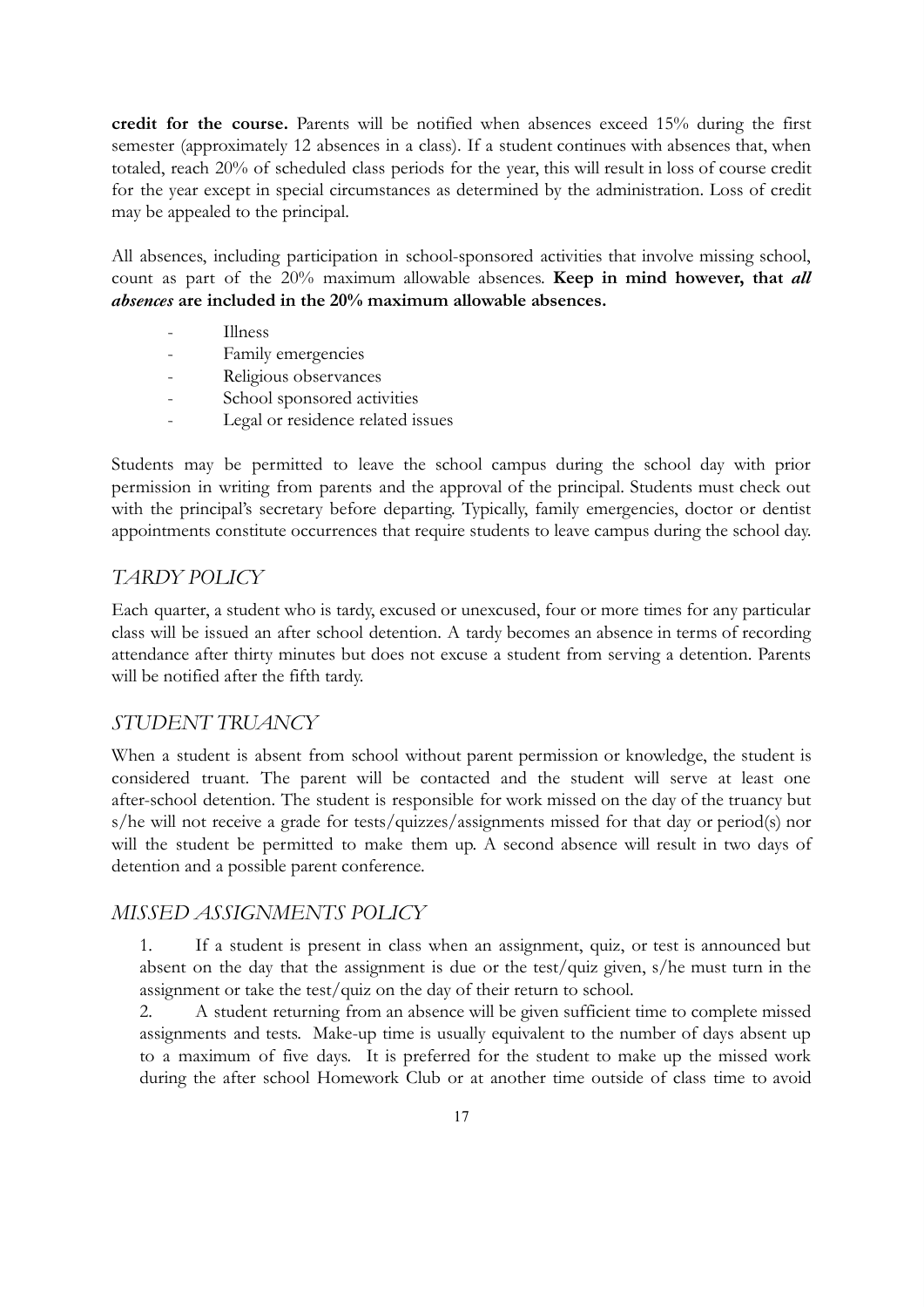missing class instruction of material.

3. A student arriving to school late must contact the teachers whose classes were missed for assignments and to make-up tests or quizzes given earlier on the same day. If a student is in school for any period of time on test days or days when major assignments are due, s/he is responsible for taking the test, turning in the assignments or meeting with teachers if there are complications.

4. A student who becomes ill during the school day and misses a test or quiz while in the Nurse's Office must make every attempt to make-up the test or quiz later in the school day.

5. In the event there will be a known absence, parents should notify the office or Coordinator at least 5 days prior. The student will be given an Advance Absence form to then obtain teacher signatures and knows materials from teachers for whom they will miss classes. It is preferred for students to make up the work prior to the planned absence, if not it should be done in the day(s) immediately following the planned absence.

6. A student serving an in-school suspension is permitted to complete assignments and tests/quizzes while on suspension and to receive grades for them.

7. A student serving an out-of-school suspension is not permitted to make up any quizzes, tests or exams while serving his or her suspension but is expected to make up that work when he/she returns. Students are responsible for all class assignments during the absence..

## <span id="page-18-0"></span>**V. STUDENT LIFE**

#### <span id="page-18-1"></span>*STUDENT RIGHTS*

All students at the American Overseas School of Rome have the right to:

- Be treated with respect;
- Be provided with an educational program and atmosphere conducive to successful academic achievement and personal growth;
- Be given clear and timely information on all rules and regulations affecting students;
- Express their views on educational policies and school regulations;
- Consult with teachers, counselors, administrators and other school personnel;
- Present concerns to school authorities and receive prompt replies;
- Make decisions regarding their personal lives and behavior in accordance with school rules.

#### <span id="page-18-2"></span>*STUDENT INVOLVEMENT IN DECISION-MAKING*

AOSR believes that students, as individuals and as members of the student body, should contribute to their school and to their education. Thus, participation in the decision-making process is encouraged through the following venues:

1. AOSR encourages students to form class or school organizations (such as Student Council), which offer practice in democratic government and serve as forums for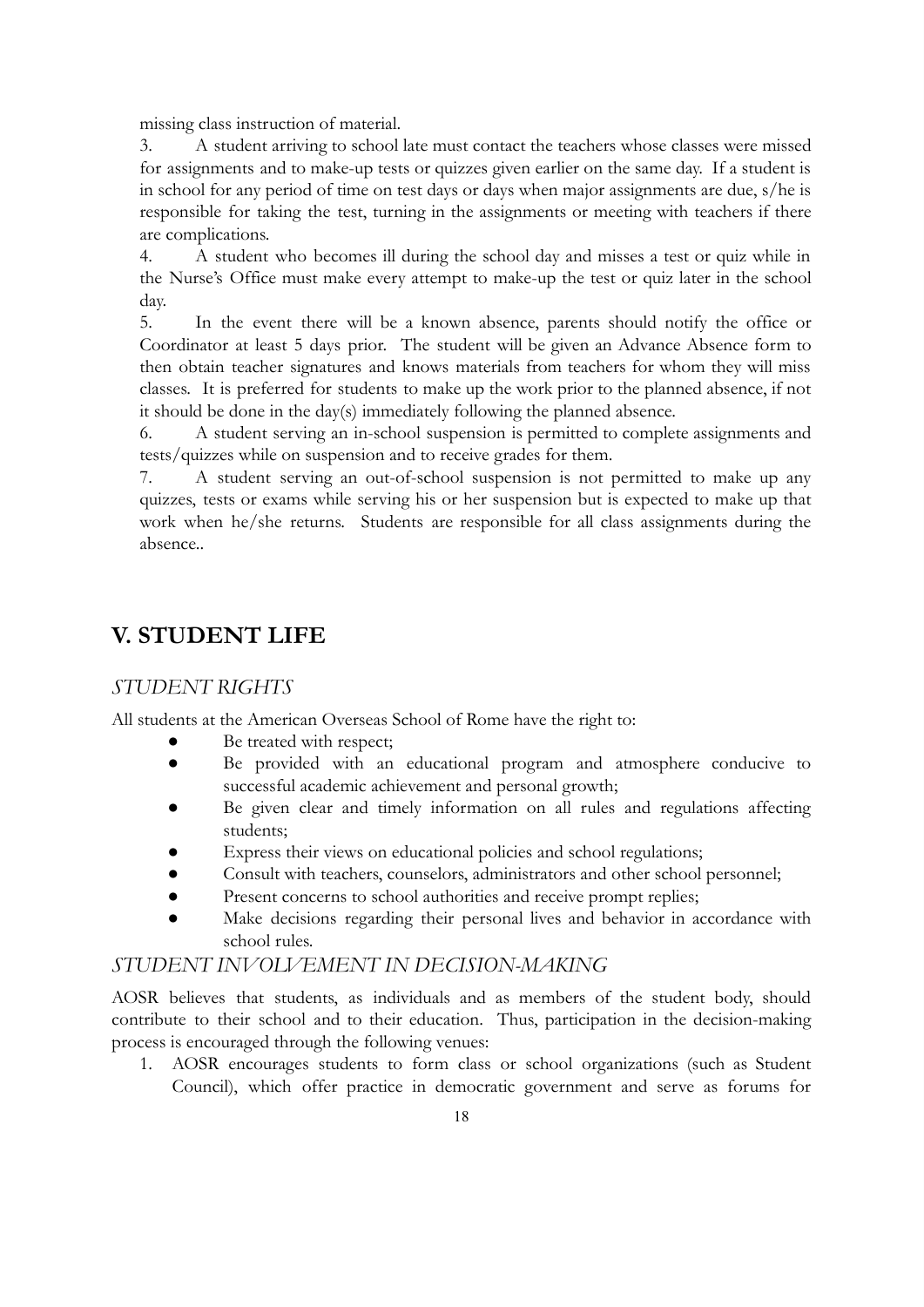student ideas. Student body elections for class officers take place at the beginning of the school year.

2. Students are encouraged to voice any concerns to the principal or coordinator.

#### <span id="page-19-0"></span>*STUDENT GOVERNMENT*

The AOSR Middle School Student Council (STUCO) is set up as a voice for the students. The full middle school student body votes to elect students for the Executive Committee positions of President, Vice President, Secretary and Treasurer. In addition, each grade elects one Ambassador who also serves on the STUCO Executive Committee. The Executive Committee and entire STUCO cabinet meet weekly in order to organize activities for the student body. Student elections take place in early October. Eligibility requirements are available from the Middle School Students Council Advisor.

#### <span id="page-19-1"></span>*AFTER SCHOOL ACTIVITIES*

The After School Activities (ASA) program at AOSR offers students the experience of sports, dance and a variety of other activities. A complete list of the After School Activities offerings are presented in mid-September for the first ASA session which runs from early October until late January and the second session's offerings presented in early January to begin late January and run until late May.

#### *MIDDLE SCHOOL ATHLETICS*

At the high school level, AOSR participates in the Department of Defense Education Activity (DoDEA) athletic league. In accordance with the DoDEA guidelines, AOSR students in grades seven and eight are eligible to participate in certain varsity athletic programs (for example: tennis, cross country, and track and field). MS students can only play friendly matches and, for example, in cross-country run with a different jersey that identifies them. They cannot obtain an official uniform from the school. Their participation in grade 7-8 does not affect their HS eligibility.

Each season we will publicize availability of athletic programs to middle school students. In order to participate middle school students must meet all expected requirements of high school athletes such as an up to date physical exam and academic requirements, and their participation must not then exclude a high school student from participating. A complete description of the program can be found in the AOSR Varsity Athletic Handbook.

Eligibility for participation in co-curricular activities for middle school students is based on the grades from the previous trimester (or previous school year for first trimester). Students will be considered eligible if their previous quarter grades meet the following situations:

- a. Student did not earn two or more failing grades in all subjects; or
- b. Student did not earn more than one failing grade and two grades of D in any subject.

Middle School students in grade seven and eight are able to attend practices regularly, with the understanding that students involved in the Italian Media Program must attend their Italian Math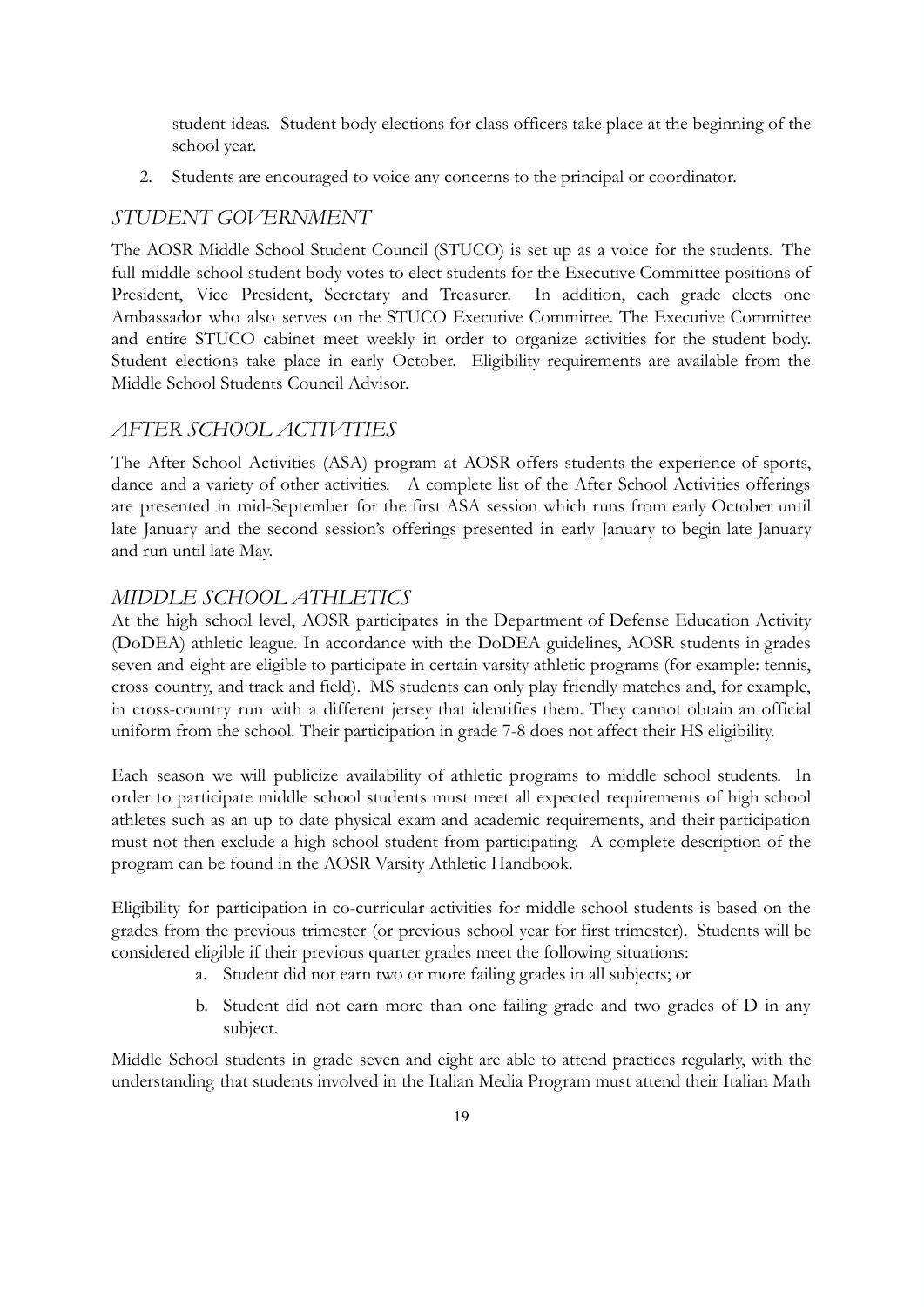classes twice weekly and Italian classes Saturdays according their schedule of classes. Middle School students are able to participate in friendly competitions in Rome; however, they will not regularly travel outside of Rome.

#### <span id="page-20-0"></span>*DRAMA*

During the academic year students may participate in a number of drama presentations, including the middle school play in the winter and the annual Shakespeare Festival in May. Students wishing to participate in drama productions must also meet the academic expectations for co-curricular activities as outlined above.

#### <span id="page-20-1"></span>*FUNDRAISING / SCHOOL REPRESENTATION*

All activities involving fundraising by student groups must be approved by the school administration. No individual student or student group may sell items on campus or represent AOSR without prior school authorization. Additionally, the school's name may not be used to advertise groups or activities without the expressed consent of the school's administration.

#### <span id="page-20-2"></span>*CLOSED CAMPUS*

Students will be required to remain on the school grounds from the time school opens in the morning until school is dismissed at the end of the day. Exceptions may be granted to individual students with written permission to meet appointments. Any student who leaves the school grounds without permission, for any reason, will be considered truant and will be subject to disciplinary action.

REMINDER: School hours are 09:00 – 15:30. Students must leave the school campus at 15:40 unless they are in a supervised after-school activity. No student may remain on campus unattended following class dismissal time. When a student does leave at the end of the school day, they are not permitted to return on campus unless they have received prior permission from the school Principal.

#### <span id="page-20-3"></span>*STUDENT PICK-UP DURING SCHOOL HOURS & DISMISSAL*

When a student needs to leave school early, s/he must present a parental excuse listing the specific time and date for release from school to the Principal's Office. The office will grant permission to leave campus (Permesso Di Uscita). Extreme care is exercised at all times when releasing students from school before the end of the school day.

The student must give the guard at the gate the pass from the office in order to be allowed off campus. All students must be picked up by an adult who may be asked to show photo identification. In some circumstances, a high school student may be permitted to leave school early without being accompanied by an adult with permission from the Principal's Office.

At the end of the day, if there is a change in your child's regular dismissal plans, please send an email to  $\underline{buschanges}$   $@{}_{aOST.org}$ . Emails sent to this address will be received by the Bus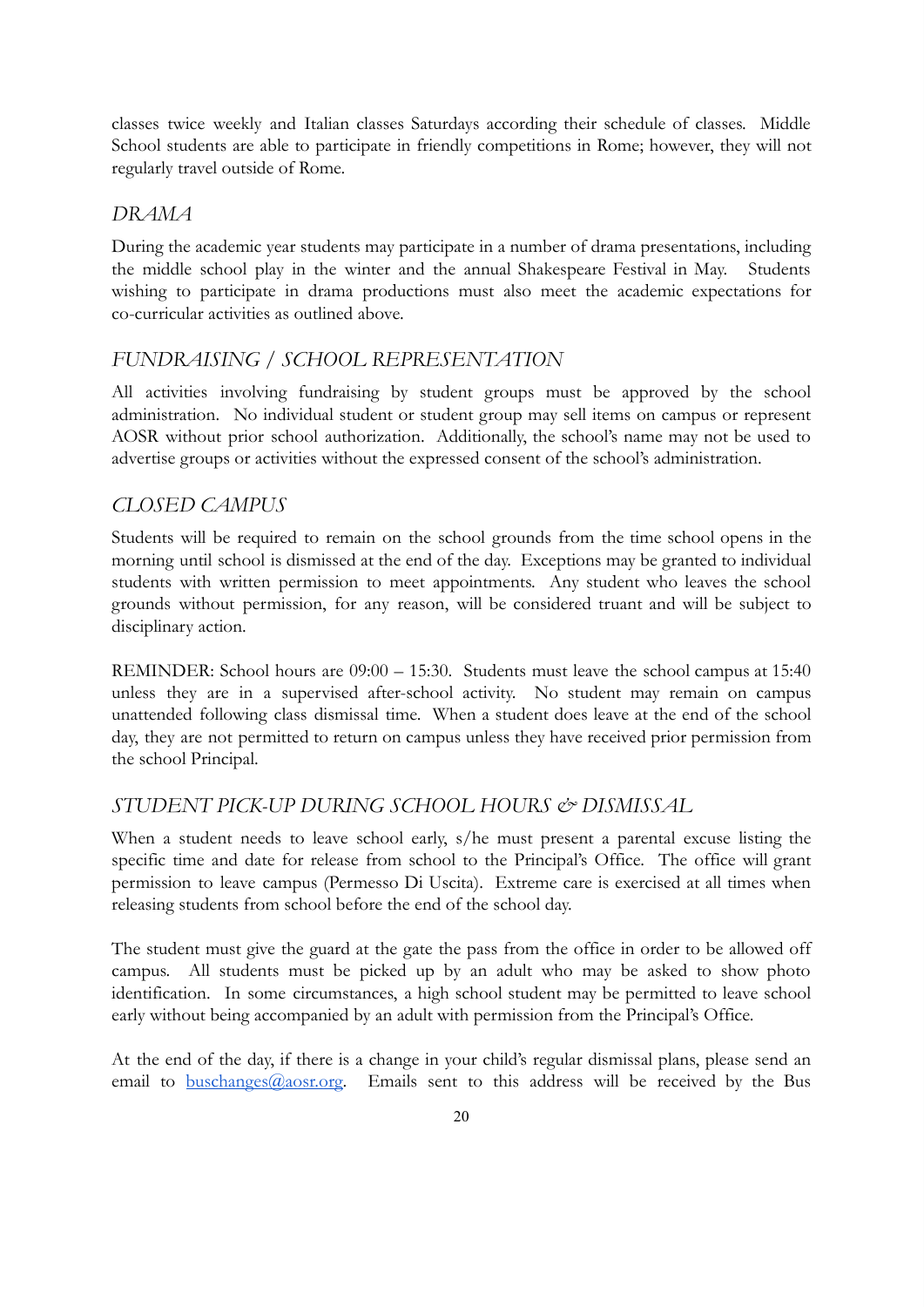Coordinator as well as the secondary school secretary. We therefore ask that any changes regarding AM/PM pick-up or drop-off of students, parents inform the school in writing by emailing  $\underline{buschanges}(\omega_{\text{aOST.org}})$  no later than 14:00 the day of for afternoon changes. The parent who emails the request will receive an automatic response confirming that the email has been received by the school.

#### <span id="page-21-0"></span>*SCHOOL VISITORS*

Parents are welcome to visit the AOSR campus. After the start of the school day, visitors must obtain a visitor's pass from security at the main gate or from the Principal's Office. Students not registered at AOSR may not attend classes without prior permission in writing from the Principal. Visitors are required to provide at least 24 hours notice to the Principal's office so teachers can be notified in advance. Student visitors to AOSR are typically allowed to visit for no more than one full day and AOSR students are allowed one visitor per year, unless approved in advance by the Principal.

## <span id="page-21-1"></span>**VI. STUDENT BEHAVIOR EXPECTATIONS**

#### <span id="page-21-2"></span>*GENERAL GUIDELINES FOR STUDENT BEHAVIOR*

The American Overseas School of Rome is a community of students and teachers dedicated to learning. Furthermore, we believe that this process should take place in a safe and caring environment where teachers can teach and students can learn.

One characteristic which creates a sound learning environment is an emphasis on discipline and a safe and orderly campus. For such an environment to exist, it is necessary that students clearly understand what is expected of them and that teachers be involved in reinforcing student behaviors that demonstrate, above all, respect and consideration for the rights of others.

We are proud of our students and recognize that they will make every attempt to conduct themselves in an appropriate manner. With this in mind, the following broad set of expectations has been developed for all AOSR students.

- Show respect for people and property
- Participate actively in learning
- Have a positive attitude
- Be responsible and honest
- Use appropriate language
- Promote school spirit and unity

Every effort will be made by all staff to help students understand the expectations of AOSR and every attempt will be made to balance fairness with consistency.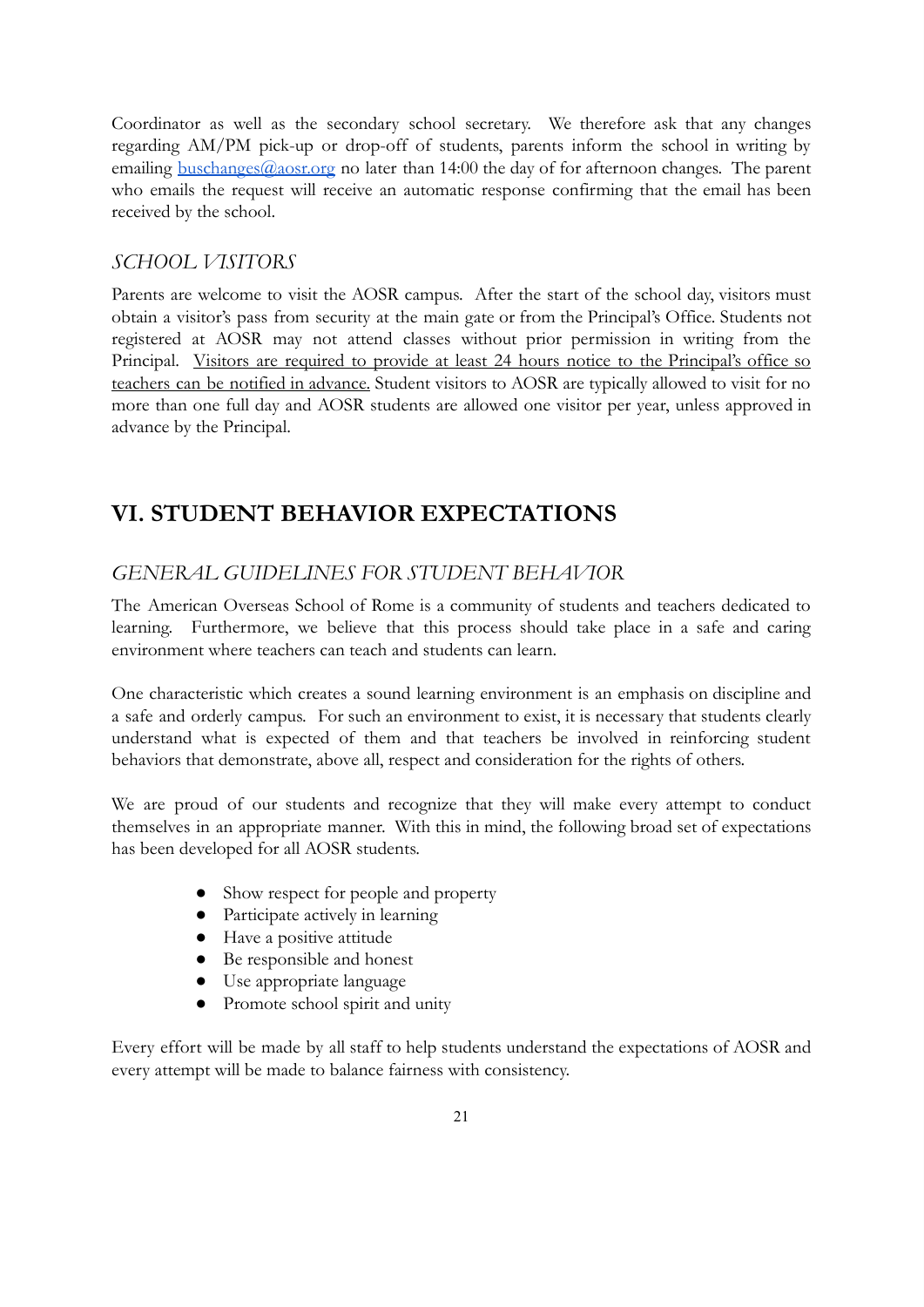These guidelines can be summarized as follows:

- 1. Students are expected to be civil to each other and to all teachers and staff members at all times. Use of profanity will not be tolerated.
- 2. Students are expected to be in class and to be there on time. Students are to remain on campus from 09:00-15:30 when school is in session.
- 3. Students are not allowed to smoke on the campus or school buses, at school sponsored activities, or in the immediate area of the school.
- 4. Students are not allowed to drink alcohol on campus or school buses. The use of alcohol at school sponsored activities is not allowed without special permission of the administration.
- 5. Narcotics, stimulants, depressants or other hallucinogenic drugs are not permitted at AOSR or during AOSR sponsored events at any time. Possession and/or use will result in immediate suspension with referral for expulsion. The use of narcotics is illegal in Italy.
- 6. Student-operated motor vehicles of any type (including scooters) are not allowed on the campus at any time.
- 7. Weapons, including but not restricted to, firearms, knives and toy weapons are not allowed on campus.

With these guidelines in mind and the use of common sense, every student can look forward to an enjoyable year as a member of the AOSR community. The remaining list of guidelines serves merely to detail these major expectations.

#### *BULLYING AND HARASSMENT POLICY*

Students are entitled to receive their education free from humiliation, oppression and abuse. Bullying and harassment have far-reaching implications for everyone in the school community, both directly and indirectly. The word harassment includes, but is not limited to, slurs, jokes, threats, displays of bigotry, and any other verbal, graphic, or offensive conduct relating to age, race, religion, color, sex, sexual orientation, national origin, citizenship or disability. This type of conduct can impact learning, damage the atmosphere of a class and even the climate of the school.

AOSR is dedicated to fostering an environment which promotes kindness, embraces differences between individuals, and displays respect for all including, but not limited to, gender, age, culture, race, religion and sexual orientation. Therefore, bullying, teasing, taunting, ridiculing or threatening conduct among students will not be permitted.

In a manner and style matching their developmental level we take an active role with all of our students to build an understanding about what harassment and bullying is, develop an awareness that it does hurt and teach small actions that we all can take to ensure that all at AOSR are treated with kindness and respect.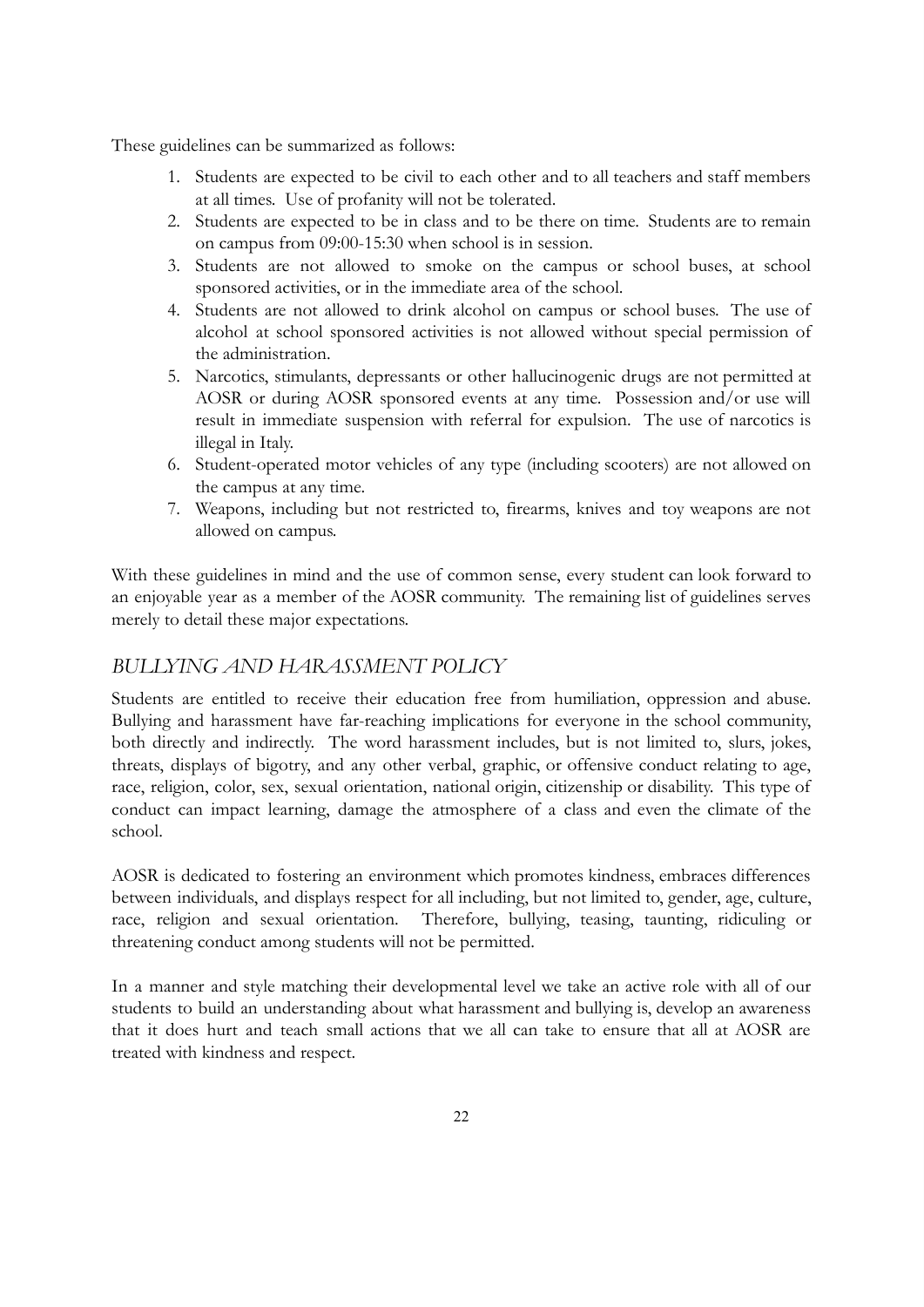All AOSR students, faculty and staff have the responsibility for keeping the school environment free from harassment and bullying. Incidents of harassment or bullying behavior must be reported to school personnel (e.g., the student's teacher, principal, school coordinator or school counselor) immediately. The school administration's designee will then promptly investigate the situation and give each child involved due process. Any student found to have violated this policy will be subject to disciplinary action. Students will receive consequences that provide the clear message that harassment and bullying are unacceptable, but also provide support for them to learn the skills and acquire the insights that they are lacking.

#### <span id="page-23-0"></span>*CELL PHONES AND OTHER ELECTRONIC DEVICES*

We are respectful and ethical digital citizens. Our use of equipment and electronic communication in and out of the classroom adheres to AOSR's mission, rules, and Technology Use Policy.

| Cell phone FAQs                                                                   | Yes | Limited | Nο |
|-----------------------------------------------------------------------------------|-----|---------|----|
| Can bring cell phone to school?<br>Must remain off in locker during school hours. | X   |         |    |
| Can use during breaks and lunch?                                                  |     |         |    |
| Can use in class or library?<br>With teacher permission only.                     |     | X       |    |
| Field Trips and Special Events?<br>With teacher or organizer permission only.     |     | Х       |    |

Students are permitted to bring cell phones to school; however, they must be turned off and put away in their locker during the school day. If a student is using a cell phone during the school day without direct permission from a teacher, teachers/administrators will confiscate the cell phone and turn it into the Principal. The cell phone will be returned to the student at the end of the day.

If a student needs to make a phone call during the school day, he/she should ask to use a school phone. Similarly, parents who need to contact their child(ren) should do so by calling the school.

It is NOT recommended that students bring expensive portable electronic devices to school due to the possibility of loss or theft.

Under no circumstances may students use these devices in class, the library, assemblies, and other school activities without the consent of the teacher. In other words, if you are not sure that the teacher has given the ok, you are not permitted to use the device. There are legitimate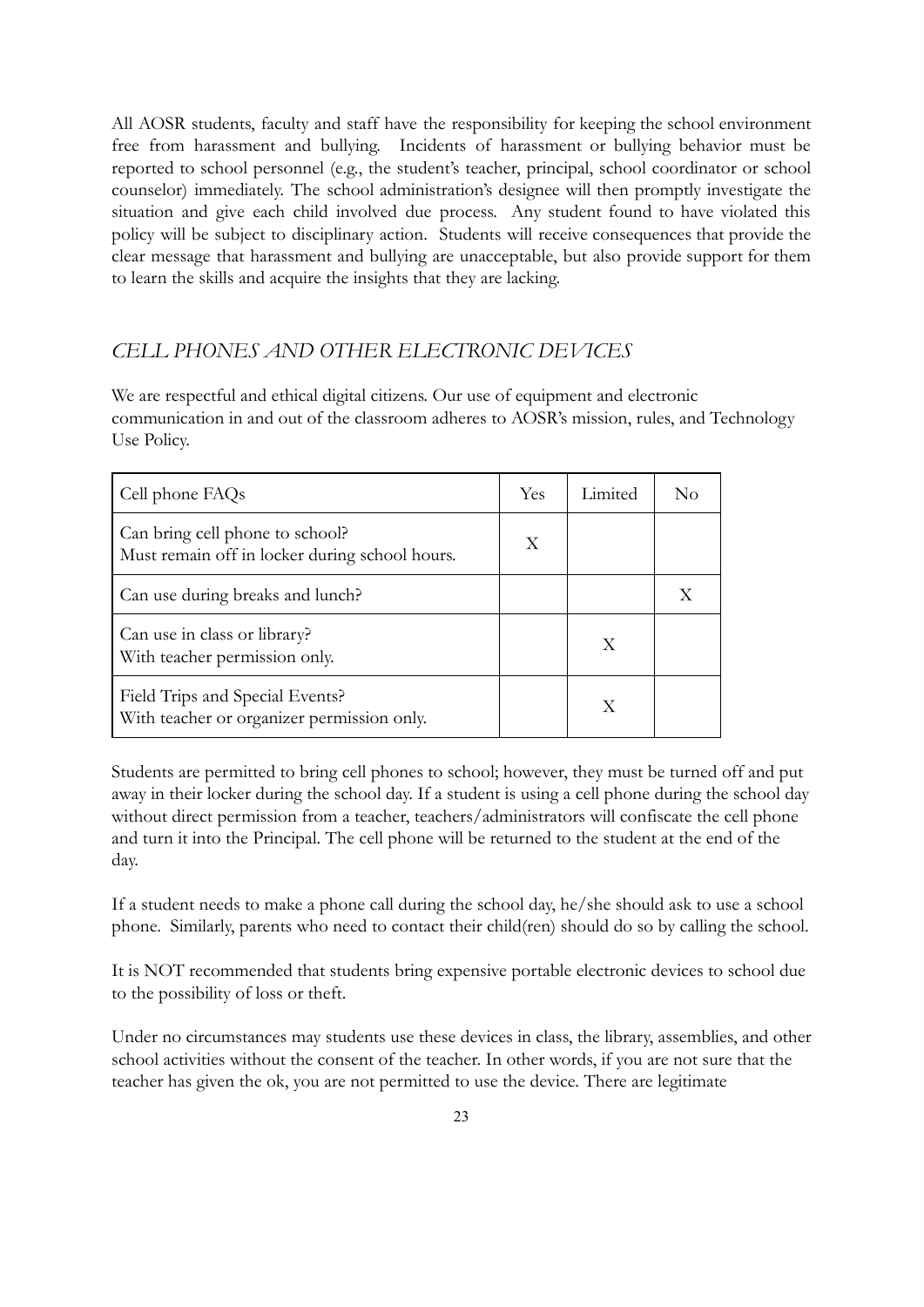educational uses for personal electronic devices and it is up to the discretion of the teacher to decide if the use of an electronic device supports the learning goals and activities taking place.

If a cell phone or electronic device is out and visible during a test or quiz the device will be confiscated and the student will receive an appropriate consequence as determined by teacher and Principal.

#### *INSTANT MESSAGING, E-MAIL, AND SOCIAL NETWORKING*

Social Media has age limitations and students should not create accounts unless they meet age restrictions and have parental permission.

As responsible community members, we follow laws, school rules, and AOSR usage policies. We keep all communication respectful and we let our teacher and or parents know when we see or hear things that make us feel uncomfortable or unsafe.

AOSR strives to keep our community safe and respectful in and outside school time and may investigate and assign consequences for inappropriate behavior even if when an incident happens outside the school.

Repeated offences will lead to progressive disciplinary action. If confiscated, the phone will be held in the office. On the second offense the student will be required to turn the phone in to the principal's office at the start of the day and retrieve it at the end of the day for a period of two weeks. Parents will also be notified if there is a second offense. Repeated violations beyond this will require a parent to pick up the phone and a meeting with the Principal to determine a suitable action plan to prevent additional violations.

#### <span id="page-24-0"></span>*DRESS CODE*

AOSR believes there is a direct correlation between the quality of appearance and a sound educational program. Thus, students are expected to come to school dressed and groomed appropriately. The key to proper appearance is **MODESTY**, **NEATNESS and CLEANLINESS**. Beach attire, short shorts and mini-skirts are not considered appropriate. Students arriving at school inappropriately dressed will not be permitted to attend class until appropriate clothing is obtained. This may result in the student having to return home for more appropriate attire. The classes missed during this time will be considered unexcused absences.

- 1. Faculty may ask students to remove hats and hoods inside buildings (this includes baseball caps).
- 2. Clothing that advertises alcohol, drugs, or smoking of any kind, may not be worn at school.
- 3. Clothing that is printed with slogans or allusions that contain obscenities or biases of a racial, sexual, or political nature may not be worn at school.
- 4. Tops that expose the midriff are not permitted. Tops that are low cut are not permitted.
- 5. Pants must cover under garments.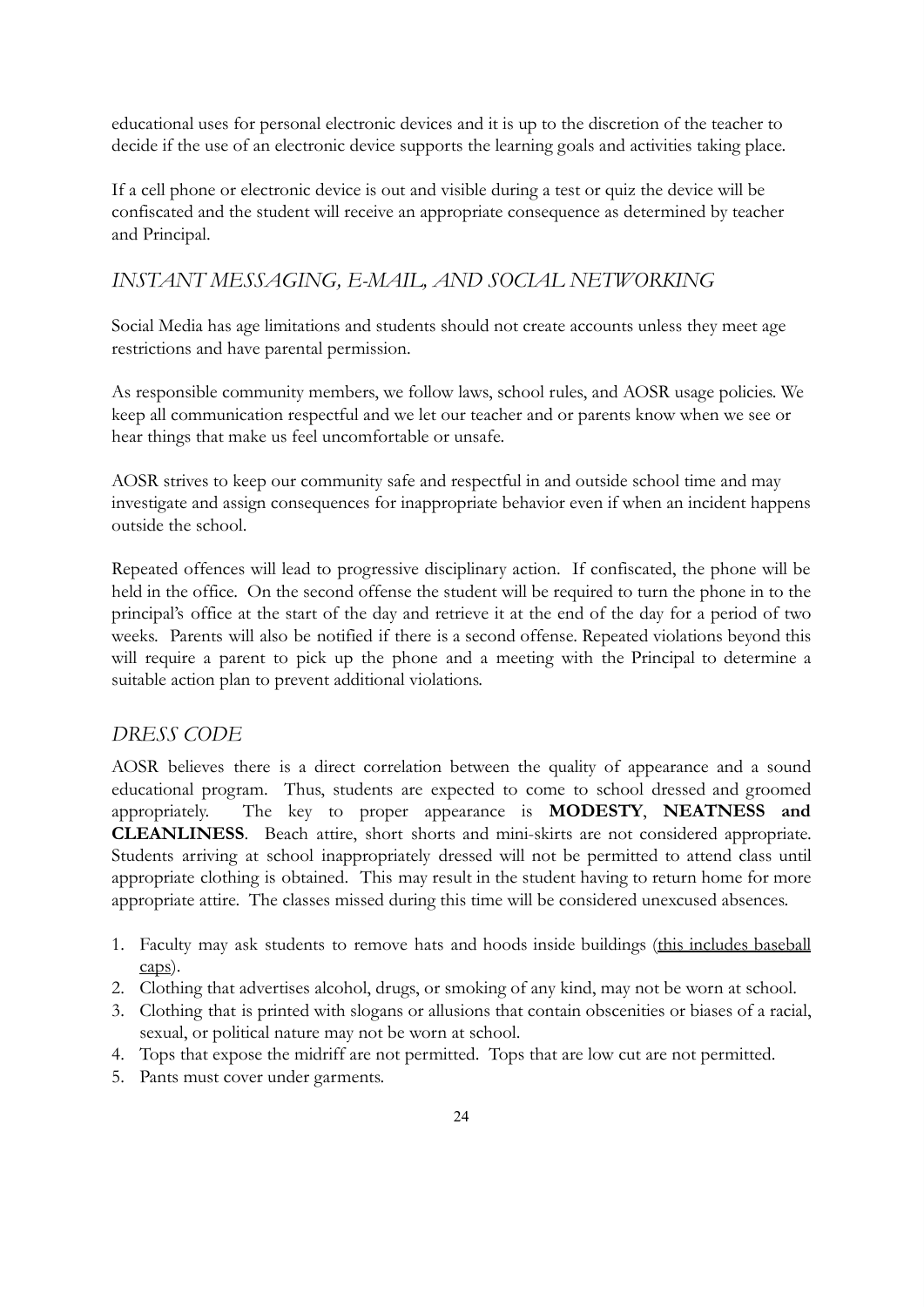- 6. Shorts and skirts are to be no shorter than mid-thigh (about where one's hands fall to one's side) and shorts must have an inseam of no less than 8 cm (4 inches).
- 7. Extremes in appearance will be monitored and receive appropriate follow-up from the administration.

#### *ASSEMBLY BEHAVIOR EXPECTATIONS*

All students are required to attend scheduled assemblies. Food and beverages are not permitted during assemblies. The use of cell phones, or other electronic device is prohibited. During assemblies, students are expected to:

- 1. Remain seated during a performance except in case of an emergency
- 2. Maintain polite and considerate behavior at all times
- 3. Direct their attention to the events on the stage and to show respect for performers.

#### <span id="page-25-0"></span>*CAFETERIA BEHAVIOR EXPECTATIONS*

Mealtime provides a break from class and a chance to socialize with friends. To make this a pleasant experience for all, students are expected to eat and behave as they would at home or at a restaurant.

- 1. Students must line up to get their food in an appropriate manner.
- 2. Students are permitted to eat either inside or outside on the terrace provided that all trays, dishes, and silverware are returned and NO litter is left. Eating outside is a privilege that can be taken away if these rules are not followed.
- 3. Students may not eat in classrooms or chew gum anywhere on campus unless permitted to do so by the teacher..
- 4. The use of laptops at lunch time is restricted to special projects that are under teacher supervision

#### *CLASSROOM AND CAMPUS ENVIRONMENT*

Students are encouraged to contribute to the appearances of their school by discarding trash in the appropriate containers and by avoiding graffiti and vandalism. Special work assignments will be issued to students who violate this regulation. Additionally, students will be charged for any damage to school property.

#### <span id="page-25-1"></span>*FIELD TRIP POLICY*

Any student participating in a school-sponsored field trip must have written permission from his/her parents or guardian before the event. To simplify and facilitate this process, parents will be asked to review and sign a "general field trip permission" included in the handbook signature page at the start of the school year. Students will then be given a field trip notice by the teacher/sponsor in charge of the trip as events are scheduled. Students need to inform all their teachers of the planned activity and fill in the "Advanced Absence Form" which requires teachers to list homework or exams that will be missed during the planned activity. This includes school-sponsored activities such as music festivals, day field trips, sports trips, etc. Overnight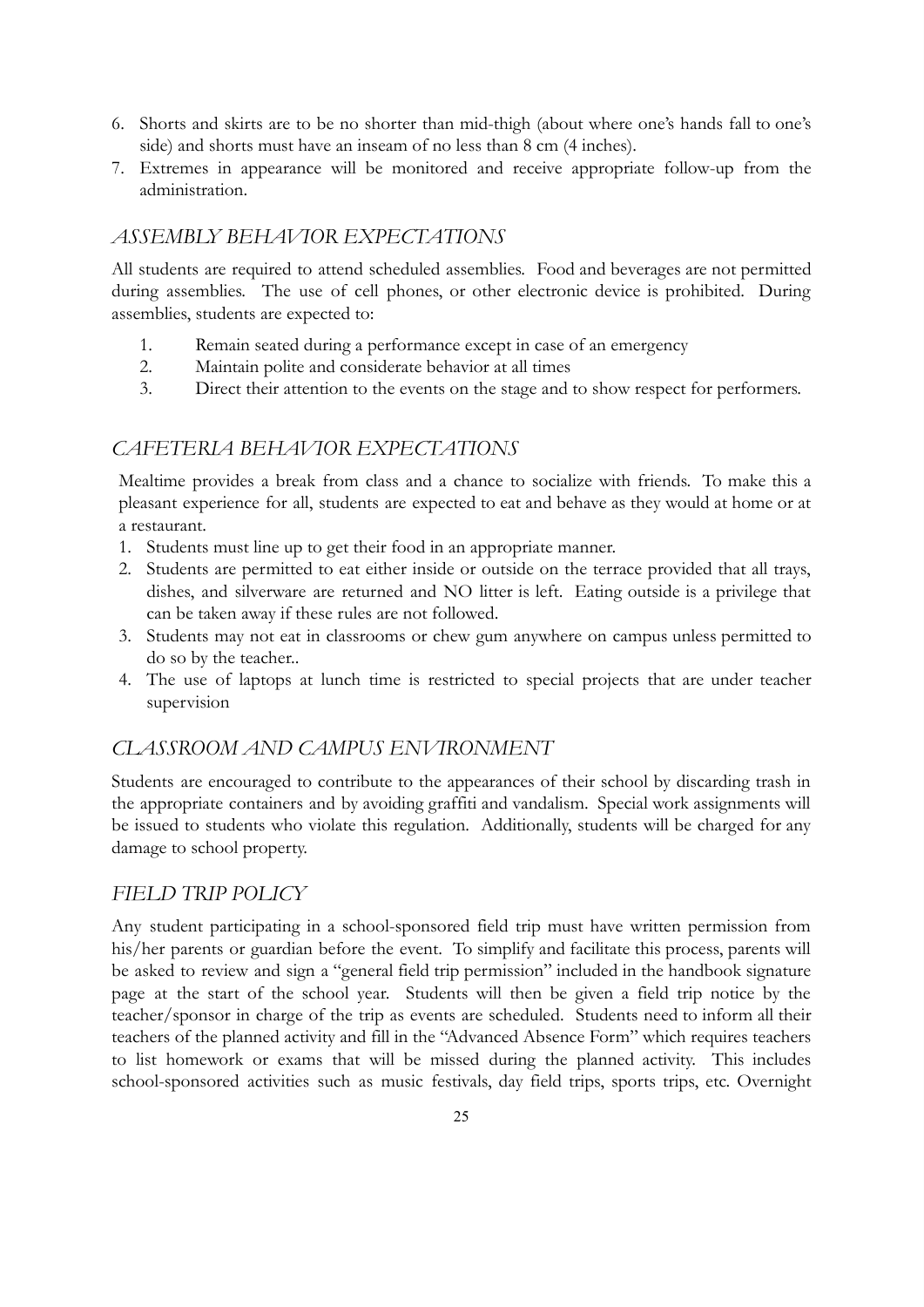trips will still require separate permissions sent home by the teacher/sponsor in charge of the activity.

Students participating in field trips serve as ambassadors from the school to the outside community. As such, their behavior when on a trip must be exemplary. School rules apply as well as school bus regulations. Students must remain with the group at all times.

#### <span id="page-26-0"></span>*PLAYGROUND AND RECESS EXPECTATIONS*

1. Share your games and take turns. Fighting is considered unacceptable behavior.

2. Speak politely and kindly to others.

3. When there is a problem or someone is hurt, go to the teacher on duty and report the problem or accident.

Do not play around the bushes at the sides of the field and do not play on or with the tennis nets. Do not go outside the fence for any reason. If a ball goes outside the fence, report it to the duty teacher.

#### *THEFT*

Students are reminded not to leave anything of value unattended in classrooms, hallways, locker rooms or study areas. Students should avoid bringing valuables or large sums of money to school. Students are advised to use their school lockers and gym lockers as needed to lock up belongings. The school will not assume responsibility for any valuables lost or stolen. However, AOSR will not tolerate theft. Students who are involved in stealing will be subject to suspension and/or expulsion.

#### *DRUGS AND ALCOHOL*

AOSR is a DRUG-FREE campus. Any student within the school campus or at school sponsored activities who possesses or uses any narcotic, stimulant, depressant, or hallucinogenic drug will receive an immediate suspension with investigation to determine further consequences. Any student who is caught selling any narcotic, stimulant, depressant or hallucinogenic drug will be immediately suspended and referred for an expulsion hearing. In addition, any student who is suspected of substance abuse will be referred to the School Nurse, Counseling Office and/or Principal. The school administration reserves the right to request a drug test if needed. In the event that this occurs, a parent conference will be held prior to the testing. AOSR reaffirms the prohibition of the consumption of alcohol on campus or on school sponsored trips by students.

#### *TOBACCO*

AOSR is a nicotine and SMOKE/VAPE-FREE campus. The school recognizes the health hazards associated with smoking and tobacco use. Thus, smoking, vaping, and the use of smokeless tobacco by students and adults are prohibited on campus and buses, at school sponsored activities at all times, and in the immediate area of the school (including right outside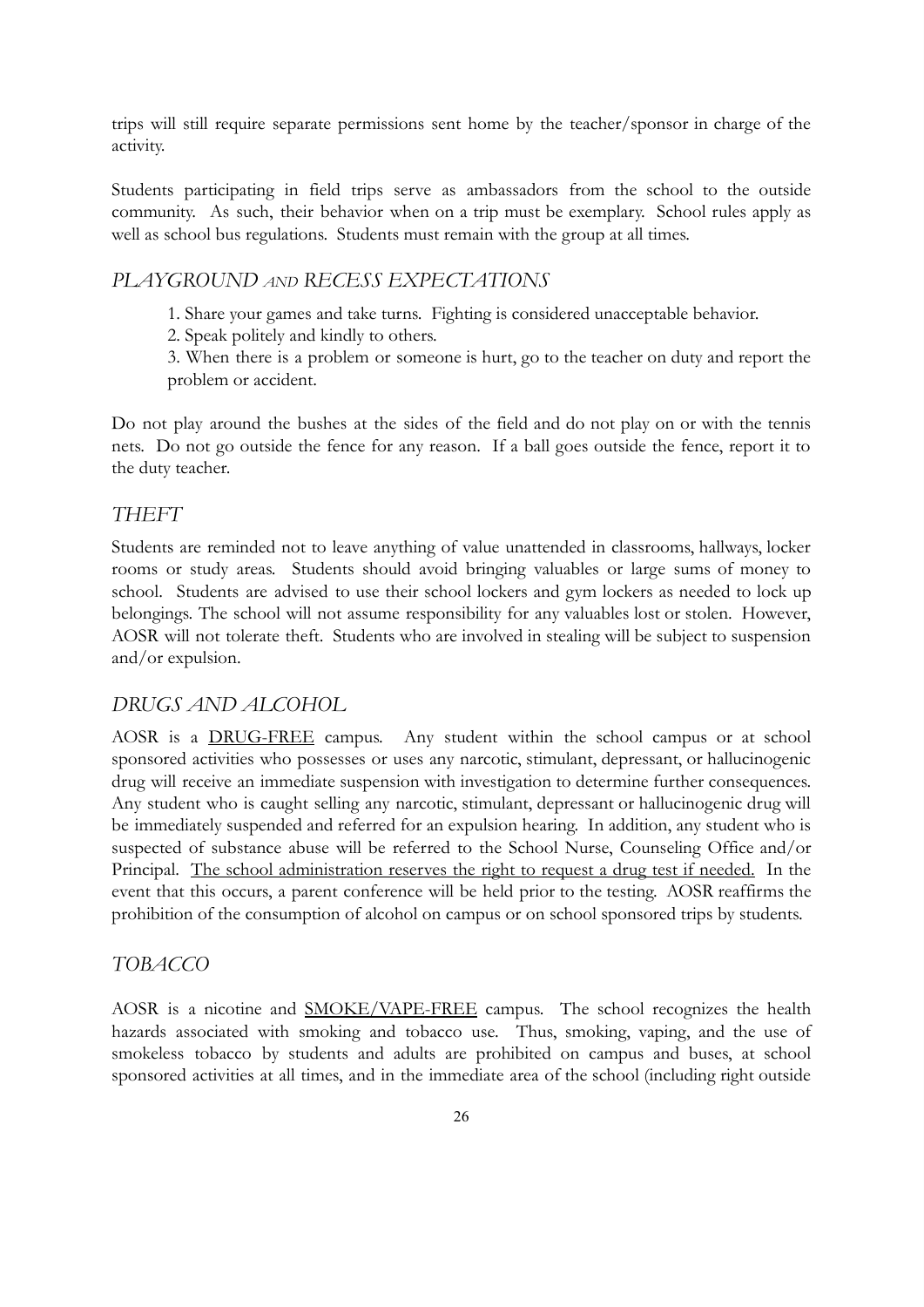the gates). Students found smoking on or within 50 meters of the gates to campus or on school buses will receive a school consequence. Repeated failure to comply with this policy may result in expulsion.

## <span id="page-27-0"></span>**VII. DISCIPLINE**

#### *PROGRESSIVE DISCIPLINE*

The Secondary School will follow the general steps listed below in dealing with discipline:

- 1. Verbal warning.
- 2. Second verbal warning.
- 3. One-hour detention and possible parent contact (depending on infraction).
- 4. Second hour of detention with letter to parent or parent meeting with principal.
- 5. In-school suspension and letter to parent (signature returned).
- 6. Second in-school suspension and parent meeting with principal.

7. Out-of-school suspension with mandatory parent meeting prior to student return to school.

- 8. Additional out-of-school suspension for up to five days and parent meeting.
- 9. Recommendation for cancellation of matriculation to Head of School.

#### *DETENTION*

One of the disciplinary measures that may be taken by the administration is the assignment of a lunch or after-school detention. Detentions may be assigned for tardiness, dress code violations, habitual disruptive behavior, cutting class and other offenses at the discretion of the administration. Generally students are assigned a detention prior to receiving more serious consequences such as suspensions. Parents will be notified in writing of all suspensions and a parent conference will be scheduled before the child can return to class.

1. After school detention begins promptly 10 minutes after the dismissal bell from school. Students are to be in the detention room and seated by that time. The supervising teacher will be the sole judge as to whether a student is tardy to the detention room. Lunch detention begins five minutes into the lunch period.

2. Tardiness to detention will result in an additional period of detention.

3. There will be no talking, eating, drinking, gum chewing, listening to music, sleeping or moving around the room while serving detention. Students must do their homework or an in-class essay will be assigned.

4. Students who are assigned an after-school detention will not be allowed to attend athletic practices, games or other co-curricular activities if they conflict with the detention.

#### <span id="page-27-1"></span>*PROBATION*

#### Academic Probation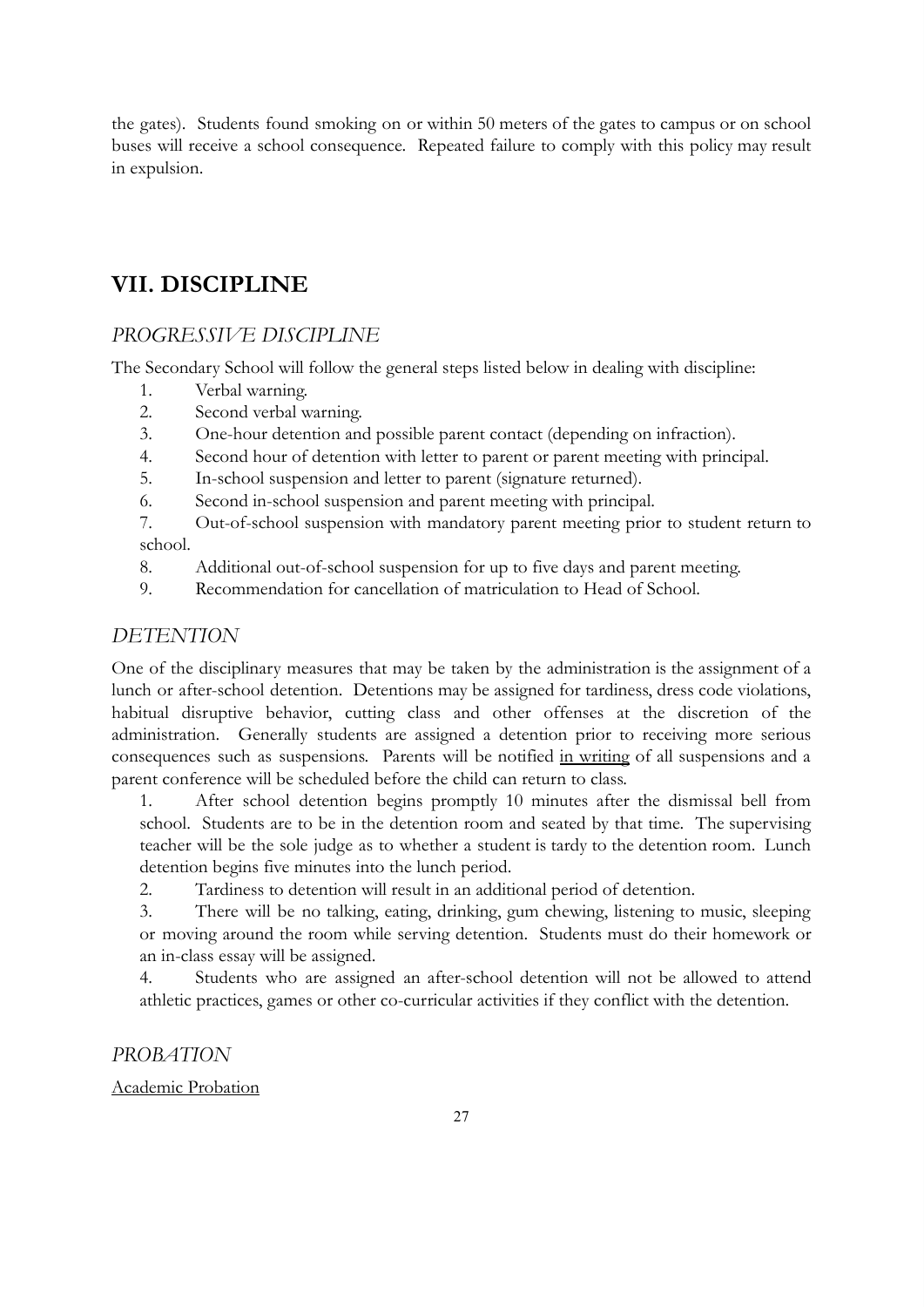A student will be placed on academic probation for a period of one trimester for any of the following academic deficiencies:

- 1. Failure in two subject areas in a given trimester.
- 2. Failure in one subject and grades of D in two or more subjects in a given trimester.

A student who is on academic probation for three trimesters may be recommended for dismissal. In addition, all students failing one or more courses during a trimester will be reported to the Counseling Office and the Principal. The counselor will meet with the student and his/her parents to determine possible reasons for the failure(s) and to make recommendations to the student and his/her teachers on a plan for improvement. Students on academic probation are not allowed to participate in after-school activities.

#### Behavior Probation

Students involved in major rules infractions or consistently in violation of school expectations may be placed on behavior probation. This means that the student may be prohibited from participating in co-curricular activities. Probationary status will be determined on a trimester basis. Students and parents will be informed in writing and through conferences of the terms and reasons for the probation. Students failing to show the necessary improvements will be subject to progressive discipline including cancellation of matriculation.

#### <span id="page-28-0"></span>*SUSPENSION AND EXPULSION*

Suspension and expulsion are considered to be legitimate responses to behaviors, which fall outside school norms. Both suspension and expulsion will be used after other disciplinary methods have been tried, except in the following cases:

- 1. A student who fights will receive an immediate suspension.
- 2. A student who violates the policy on alcohol use will be suspended.
- 3. A student who violates the drug policy will require immediate parental involvement with suspension until further consequences are determined.
- 4. A student who uses a weapon against another student will face expulsion.
- 5. A student who engages in inappropriate social interactions with peers, for instance, repeated harassment of another student(s).

When a student is being considered for expulsion, he/she will be suspended while a written recommendation for expulsion is prepared and presented to the Head of School.

#### <span id="page-28-1"></span>**VIII. COMMUNICATION**

We strive to maintain close communication with students and parents regarding individual students and their classes as well as about school-wide information, events and all things AOSR. Teachers communicate through email, messages in agenda books, PowerSchool, Google Classroom and phone calls. We strive to respond to parent emails in a reasonable time frame,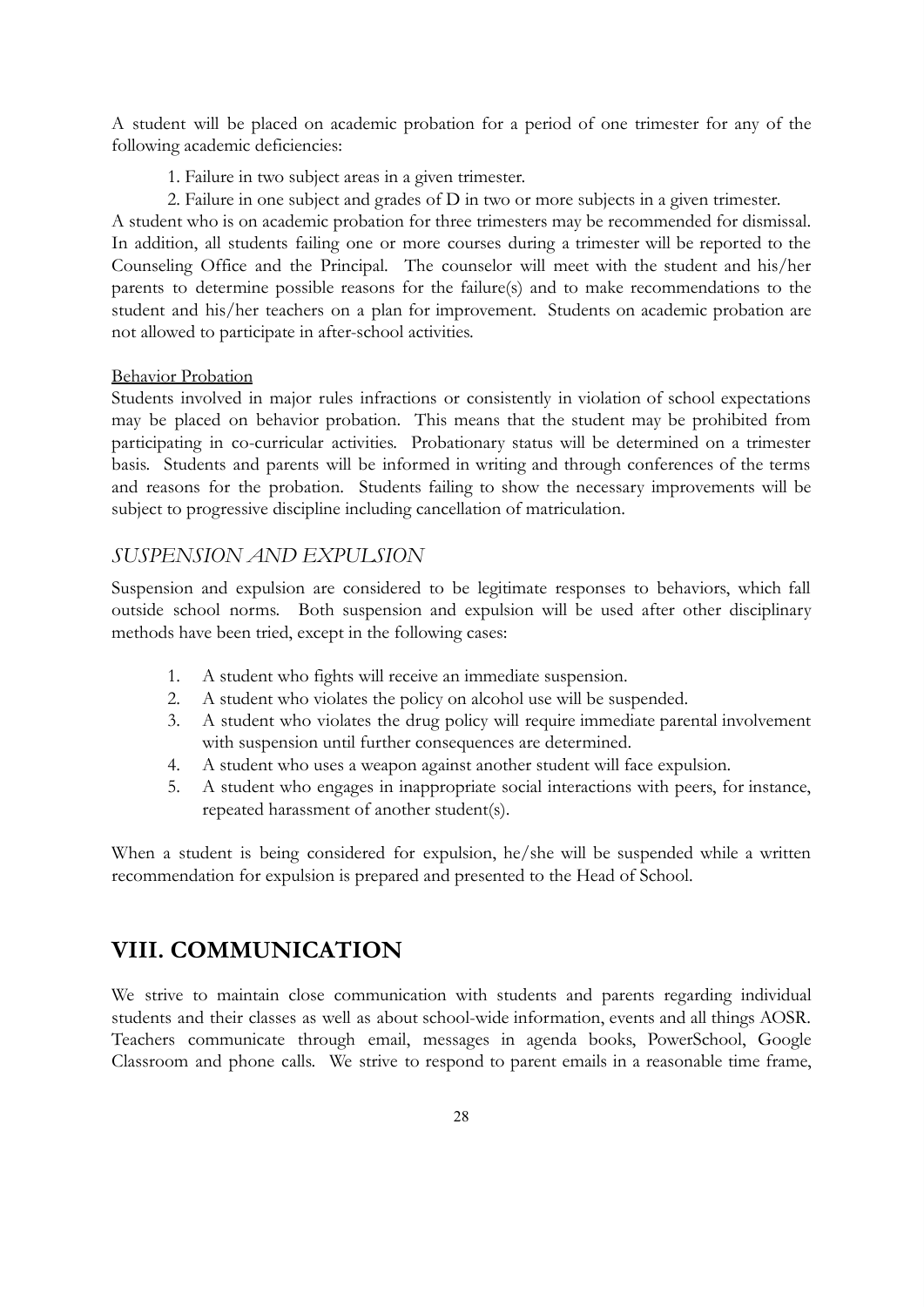usually within 24-48 hours or sooner. Please do not hesitate to contact us whenever needed, using the helpful contacts guide starting on page 9.

We also use the **AOSR** [Middle](https://sites.google.com/aosr.org/aosrmiddleschoolnews/home?authuser=0) School News website and group emails to communicate important and timely information to students and parents as a class, grade or level. In the event of emergency, we will send bulk emails and text messages to keep parents and students informed.

#### *STUDENT PERSONAL INFORMATION UPDATE*

It is essential for the school to have each family's home, mobile and emergency telephone numbers and a current address so that the family may be notified immediately in case of an accident, illness or other emergency. Please provide this information and notify the Principal's Secretary as soon as possible when this information changes.

#### *WHAT TO DO IF A STUDENT HAS A PROBLEM*

AOSR prides itself on the positive relationships it has between faculty, administration, students and parents. However, as in all relationships, problems will sometimes arise. Students with problems in specific classes should consider the following:

1. If you feel comfortable talking with your teacher, tell him/her exactly what your problem is and what you think you can do to help resolve it. Your teachers want to help you resolve problems.

2. If you are uncomfortable talking with your teacher, make an appointment to talk to the school counselors or area coordinators. They will help to clarify things between you and your teacher.

3. It is also a good idea to involve your parents. Your parents are welcome and encouraged to come to the school to meet with your teachers. Please ask them to call the Principal's Office to make an appointment prior to arriving at school.

4. If you have spoken to the person with whom you are having a problem, as well as a counselor, and the problem still is not resolved, then the Principal will become involved to ensure that school policies and procedures are being followed.

#### <span id="page-29-0"></span>*COMPLAINTS AND GRIEVANCES*

Decisions made by AOSR personnel, which students believe to be unfair or which seem to contradict policies or regulations of the school, may be appealed to the Principal. However, in the interest of the safe and orderly management of AOSR, the school expects students to follow directions of the staff member first and follow up afterwards with concerns and questions. While AOSR wishes to emphasize our students' development in self-discipline and intelligent decision, making, it must be clear to students that the school is not a one-person, one-vote democracy. Persons in charge of the school have special responsibilities that can be carried out only if their authority is recognized and respected.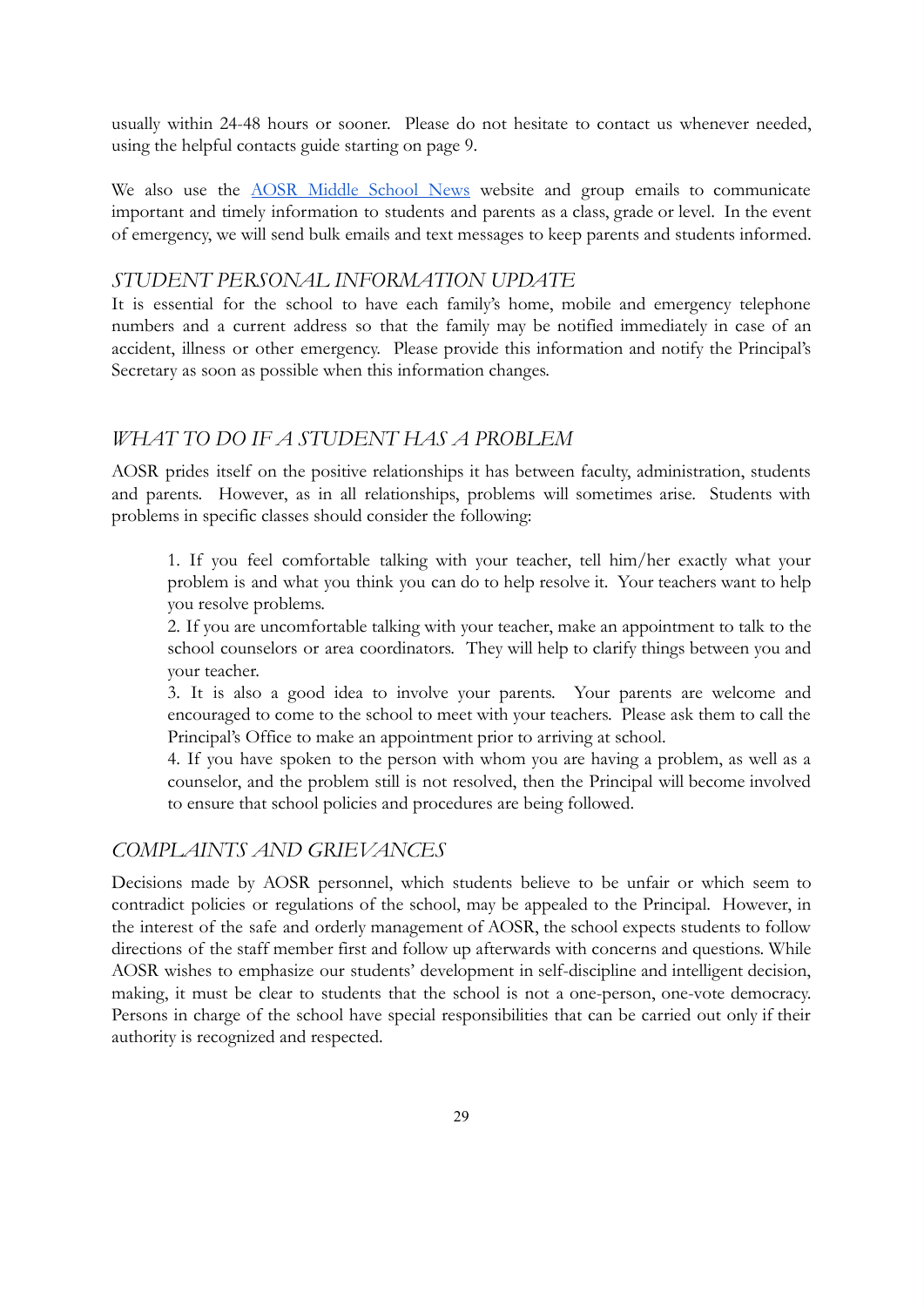This does not mean that students who feel they have been treated unfairly lack recourse. Most complaints and grievances can and should be settled at the level where they occur whether between a student and teacher or other AOSR employee with the assistance of the Counselor or Principal. AOSR administration will address student issues and concerns courteously and promptly.

## <span id="page-30-0"></span>**IX. SUPPORT SERVICES AND MORE…**

#### *BUS SERVICE AND REGULATIONS*

Transportation to and from school is available to all AOSR students. It is expected that students maintain appropriate and safe behavior at all times when riding school buses. If a student uses the school service, he/she must be prompt as the bus cannot wait for individuals. It is suggested that the student arrive at the bus stop a few minutes before its scheduled arrival time. Upon arrival at school, students may not leave campus.

The following is a list of bus regulations. If these regulations are not followed, the bus driver/monitor will report the offense to the appropriate administrator. Parents will be notified of the offending behavior and students may be suspended from riding the bus; at first, temporarily, and if necessary, permanently.

- 1. Students must follow the directions of the bus driver/bus monitor in a respectful manner.
- 2. Students are to use established pick-up points only.
- 3. Students are required to remain in their seats.
- 4. Students must not put their arms, hands, or heads out of the windows.
- 5. Students may talk but should do so quietly. Loud talking, swearing, rough play or fighting will not be tolerated.
- 6. Students are not allowed to eat, drink, or chew gum on the bus.
- 7. Smoking is not allowed at any time.
- 8. Riders are only allowed to get off the bus at their assigned stops. Exceptions to this require prior notification to the bus coordinator (buschanges $(\partial_{\alpha} \text{aosr.org})$ .
- 9. Riders are requested to refrain from any action that may distract the driver. This includes gestures, making loud noise, the use of radios or tape players, throwing balls and inviting attention from pedestrians and motorists. If the bus driver is distracted by students' behavior, he cannot pay strict attention to his driving. This poses a safety problem for all students on the bus.
- 10. Students are required to wear seat belts at all times

All bus rules apply for every school-sponsored activity. Students taking the late bus at 17:15 must be on time for bus departure. **If a MS or HS student misses the late bus, he/she must arrange for his/her own transportation home. This may involve going to the Front**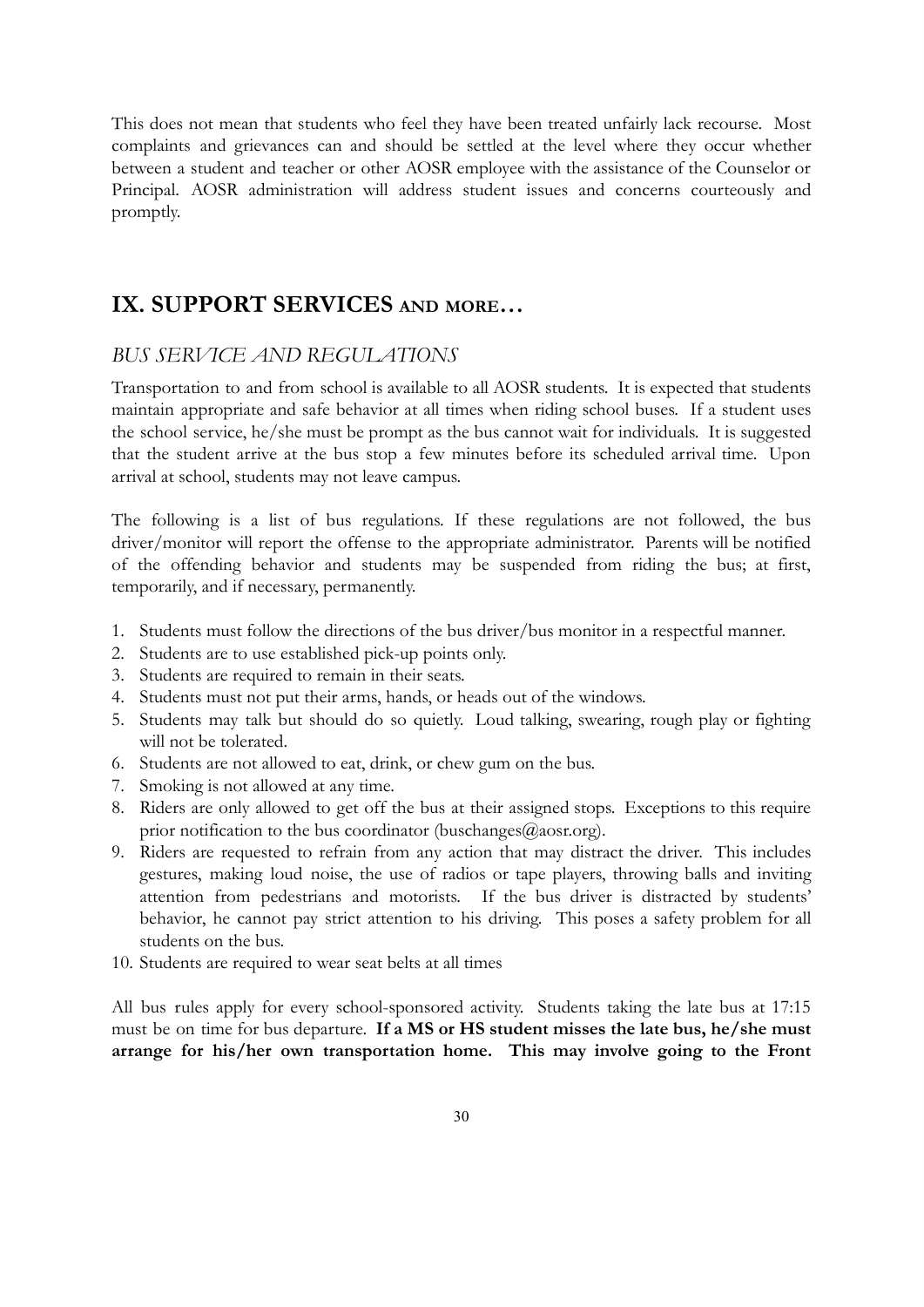**Office and calling home. Younger students should go directly to the Main Office if they miss the bus.**

#### <span id="page-31-0"></span>*FOOD SERVICE*

Elementary, middle and high school students eat during scheduled lunch blocks between 11:00 and 14:00. Middle school students have 50 minutes for lunch and recess beginning at 11:55. Students may bring food from home or elect to purchase hot lunches provided by the cafeteria and Snack Bar. Food may not be eaten in classrooms, nor may students chew gum unless given permission by the classroom teacher. Each day the cafeteria offers two pasta/soup entrees, two meat or fish entrees, usually one egg entrée (vegetarian) and assorted vegetables. There is also a choice of a pizza, fresh salad, dessert, fruit and yogurt. Water and ice tea are the beverages available. The daily menu is posted at the beginning of the lunch line.

Middle school students have the opportunity to purchase coffee, yogurt, sandwiches (panini), fruits, and ice cream during their break times, after lunch and before and after school. The bar is open daily from 08:30 to 14:00 and from 15:00 to 16:00 (except for Fridays when it closes at 15:30).

In order to assure that the lunch line moves as quickly as possible, no cash is tendered at the lunchroom registers during lunch periods. Students purchase lunches by means of a "lunch account." Students have their school ID card scanned each time they purchase a food item. Each student receives a receipt with his/her name on it, and the credit balance remaining. Students may NOT pay with cash as this slows the line down too much. Please make sure that there is money added to your child's account.

Money is put in the student's account at the beginning of the school year (usually around €500). If the account needs to be recharged with money during the school year, students or parents pay the cashier in the cafeteria (not at cashier's office in the Villa) before school, after school or during their breaks.

#### <span id="page-31-1"></span>*LOCKERS*

Each MS student will be assigned a locker and combination lock at the start of the school year. To prevent problems, students should not share lockers, should not give their locker combinations to anyone else and should always make sure that the door of the locker is closed completely and locked. Money should not be left in lockers. Losses or problems with lockers are to be reported to the Principal's Office immediately.

The school administration reserves the right to inspect lockers at any time. Students are not permitted to write or place stickers on lockers – outside or inside. Anyone writing on or vandalizing lockers will receive disciplinary action and will be expected to pay for damages. While contents of lockers will be considered the personal belongings of the student, the school's expectation is that lockers and the locker area will be kept neat. Fines will be assessed for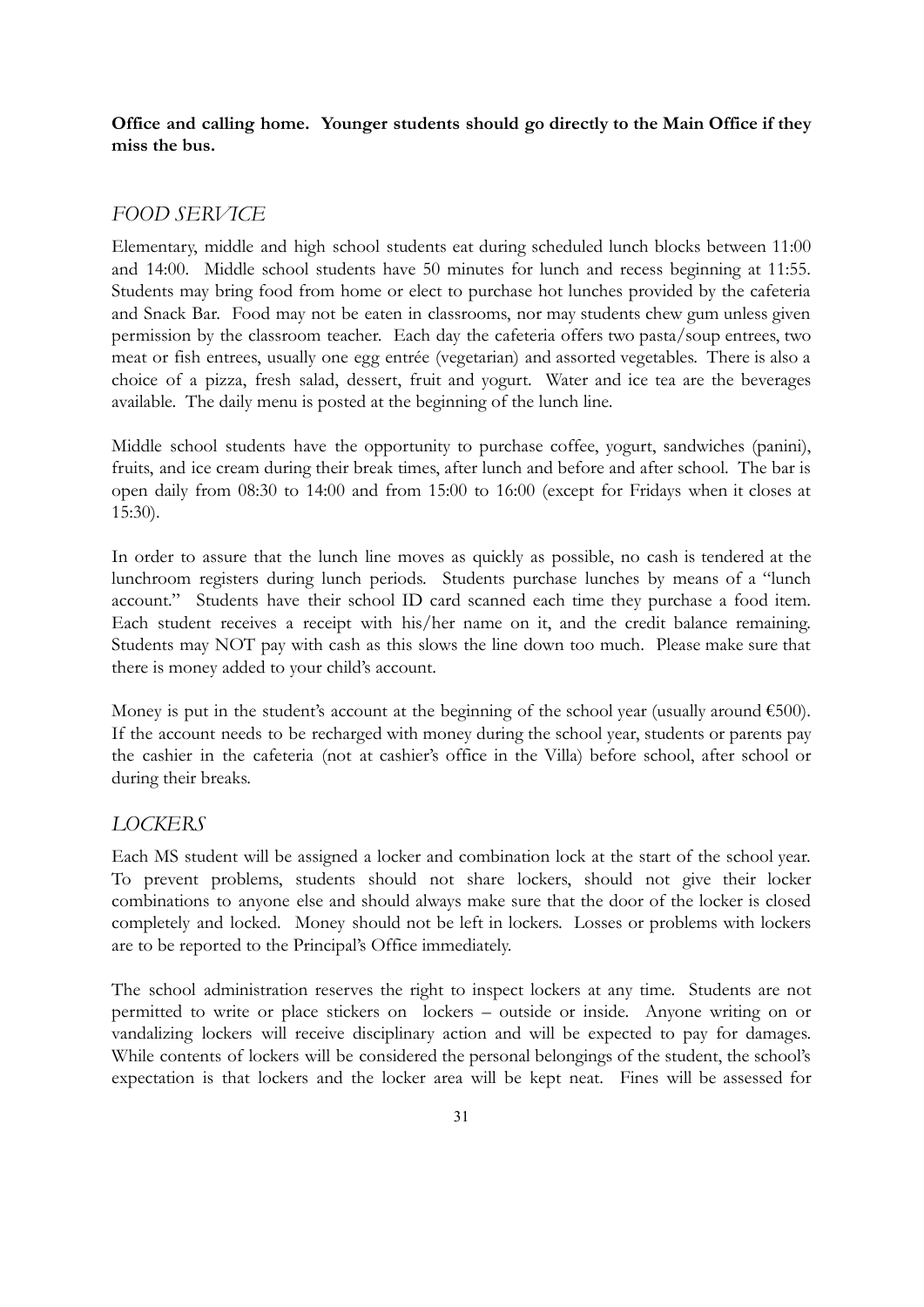damage to lockers during the school year. Additionally, any student with a broken locker or one which requires replacement of parts and/or excessive cleaning will be asked to refund damaged parts.

To prevent loss or theft, students must not leave book bags or personal belongings unattended anywhere on the school campus. All personal belongings are to be kept in lockers. Nothing should be left on the floor, in hallways, in the cafeteria, on playing fields, in the P.E changing room, etc. As a general rule, please avoid bringing valuable electronics or excessive amounts of money to school. Time spent on issues of loss distract from the larger educational purpose.

REMINDER: Locker combinations are private and should NOT be shared with anyone.

#### *LIBRARIES*

Library hours: Monday–Wednesday (8:30 to 16:45), and Thursday-Friday (8:30 to 15:45). The AOSR libraries seek to implement, enrich and support our innovative educational program through access to resources and development of curriculum; and to improve reading and research skills through collaboration and traditional library education practices.

#### About the Secondary Library

Students use the Secondary Library during their lunch period or after school for study, research and pleasure reading. The Secondary Library's collection aims at responding to the needs of our multicultural student population, however, the emphasis is in support of our American curricula. The collection consists of about 10,000 volumes supporting the core programs and pleasure reading interests.

The main goal of the Secondary Library is to facilitate the development of student's research skills. In support of this goal, the Secondary Library subscribes to databases such as EBSCO, Questia and Discovery Education in order to train students in the use of reliable sources and develop citation skills to avoid plagiarism. The Library Media Specialist collaborates with teachers in training students in developing research skills by recognizing reliable information and citing it properly using citation engines such as Noodle Tools.

Students can schedule individual session with the Library Media Specialist during their Open Periods to learn/review research and citations skills.

#### Check out of Library Materials

Books may be checked out for two weeks. Books can be renewed for another two weeks by notifying the Library Media Specialist by email or in person. Failure to return books on time will prevent a student from receiving his report card or transcripts and from checking out other books from the library. Students with overdue books will not be permitted to check out items from the library until their overdues are returned.

#### Equipment

Students are not allowed to check out equipment (cameras, video cameras, etc.) from the library.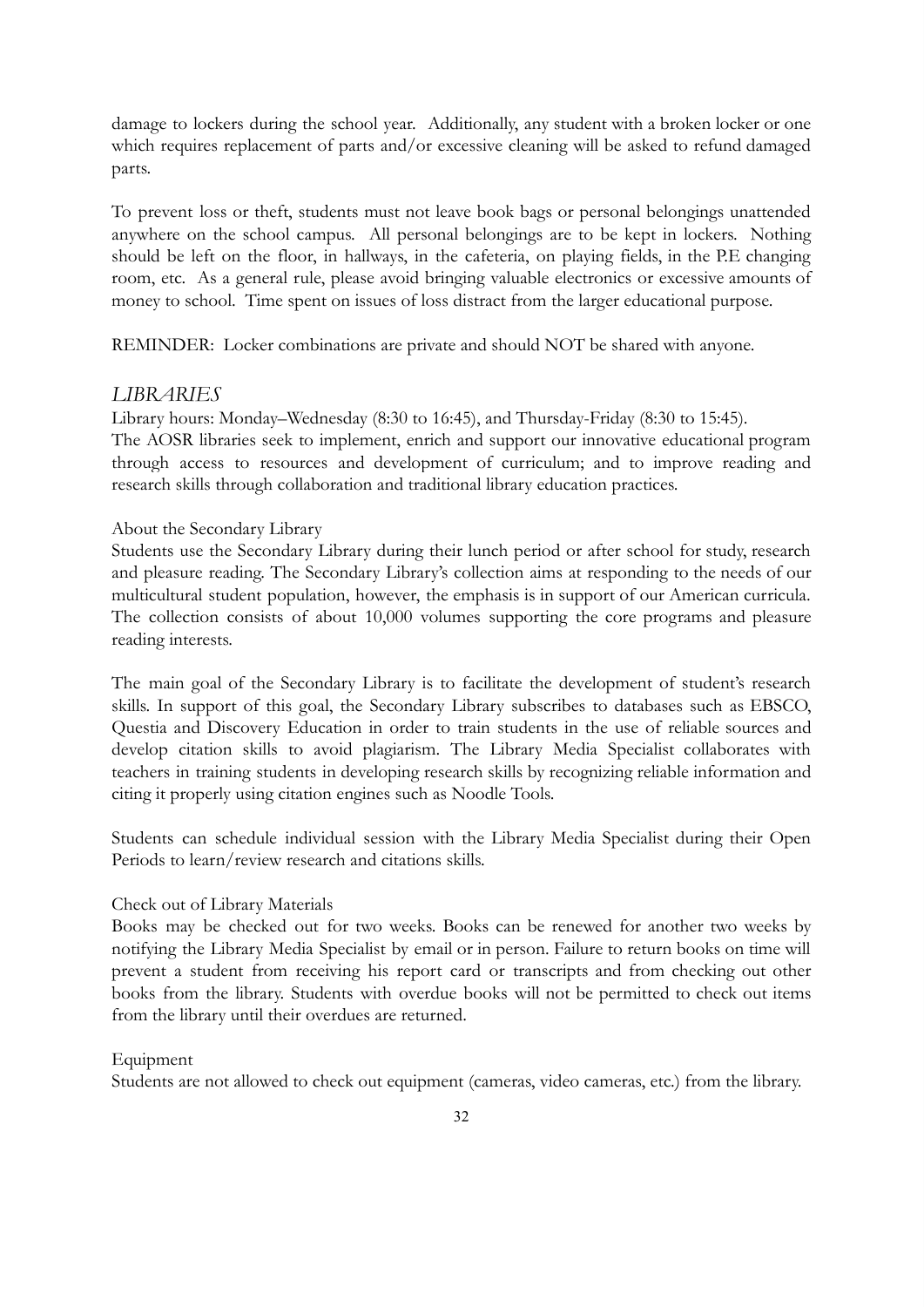Lost or Damaged Books:

Students are responsible for books checked out from the Secondary Library and need to return them in pristine condition. Damaged or lost books need to be replaced at the student's expense. If students have overdue books, the Library Media Specialist will inform them by email. For long-term overdue books, parents will be called by the Library Media Specialist and be informed that the book needs to be promptly returned or replaced. If a book(s) are not returned by the end of the school year, the family will be charge a fee of  $E20$  for each lost book.

#### Use of the Secondary Library

Four computers are available to faculty and students on an Open Period. Students in regularly scheduled classes are not allowed in the library without a note from the teacher and approval of the librarian.

#### Secondary Library's Rules

As in classrooms, cell phones are not allowed without the express approval of the librarian and should be used for work related to classes. Listening to music or streaming videos that are not related to class work is also not allowed.

The Secondary Library provides an environment conducive to learning to both students and faculty. In order to make this a reality it is important to keep voices low, use respectful language. Offensive language is not allowed in the library. The Secondary Library Media Specialist monitors student's use of computer and other electronic devices to assure that what is viewed is appropriate and related to school work.

Behavior that does not conform to what is described above will be reported to the Principal's office and may result in the temporary suspension of library privileges.

Personal belongings such as garments, personal computers etc. should not be left unattended in the library. Found items will be brought to the principal's office. AOSR is not responsible for items left in the Secondary Library.

#### <span id="page-33-0"></span>*GUIDANCE AND COUNSELING*

The AOSR Counseling Department is designed to help all students develop their educational, social, career, and personal strengths in order to become responsible and productive citizens. This program takes into consideration the special needs of the international student, specifically addressing the issues of cultural and language differences as well as students from the host country.

#### *LOST AND FOUND*

Lost and found textbooks will be sent to the appropriate teacher to be reclaimed. All other lost items may be turned in or initially claimed in the Villa 6 Middle School Office or Secondary School Principal's Office. Students should report lost or stolen items immediately to the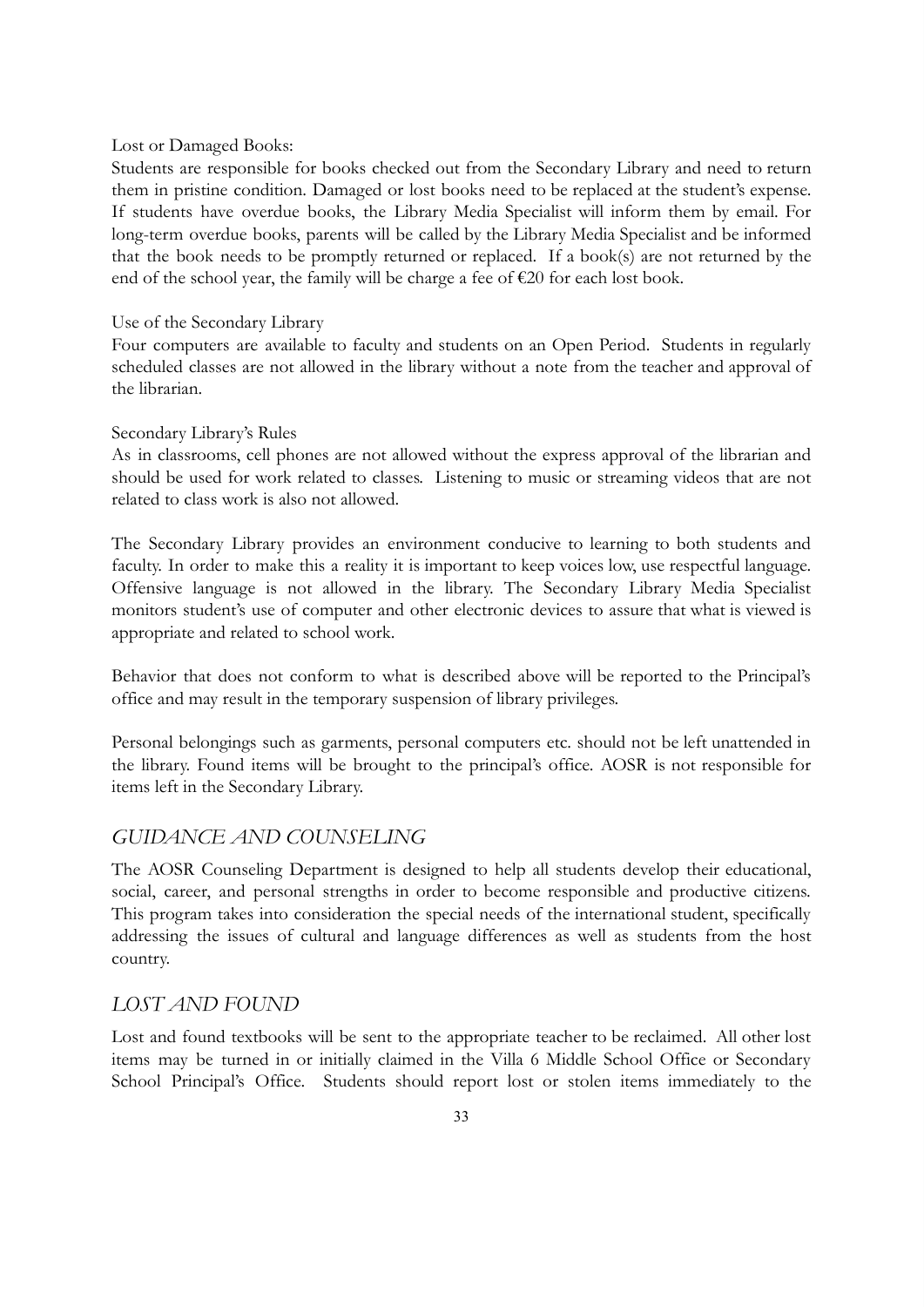Principal's Office. All lost and found items not claimed within 24 hours, will be transferred to a location outside of the elementary school Principal's office. Ultimately, unclaimed items will be donated to charity at the end of the year or donated for sale to the PTO Boutique.

To prevent loss or theft, do not leave books bags or personal belongings unattended anywhere on campus. Personal belongings are to be kept in lockers. Nothing should be left on the floor, in hallways, in the cafeteria, on playing fields, or in the changing rooms. HS students are issued school lockers with combinations to keep their personal items. Locker combinations are private and should NOT be shared with anyone. AOSR is not responsible for loss or theft of personal belonging on campus.

#### *TEXTBOOK LOANS*

Each teacher distributes textbooks for his/her courses. These are to be returned at the end of the course. Fines or replacement costs will be assessed if books are damaged or lost. Any student who loses a textbook during the school year will pay for its replacement before being issued a second text. If the lost book is found, the replacement cost will be reimbursed to the student. Students will not receive their Report Cards at the end of the year if they have not returned school textbooks or paid for lost books.

#### *FOOD IN CLASSROOMS*

As a general rule, food is not allowed in classrooms. The exception to this rule is when a teacher request has been given permission by the office because of a particular lesson on cuisine, not for a special occasion or celebration. The teacher will closely monitor this activity.

#### *ANIMALS ON CAMPUS*

For safety and cleanliness, animals are not allowed on campus at any time.

#### <span id="page-34-0"></span>**X. HEALTH SERVICES**

#### <span id="page-34-1"></span>*SCHOOL NURSE*

The role of the School Nurse is to ensure that students are in optimal health to achieve academic success. The responsibilities of the School Nurse are to promote good health practices, provide first aid for minor injuries or emergencies, monitor illnesses and provide health counseling and information as needed. Students who are sick and unable to function in the classroom will be evaluated by the School Nurse and sent home if too ill to stay in school. Parents will be called and expected to pick up their child in a timely manner. If a parent can't be reached, the emergency contact, as designated on the **Annual Health Form** by the parent, will be contacted and arrangements made for the student.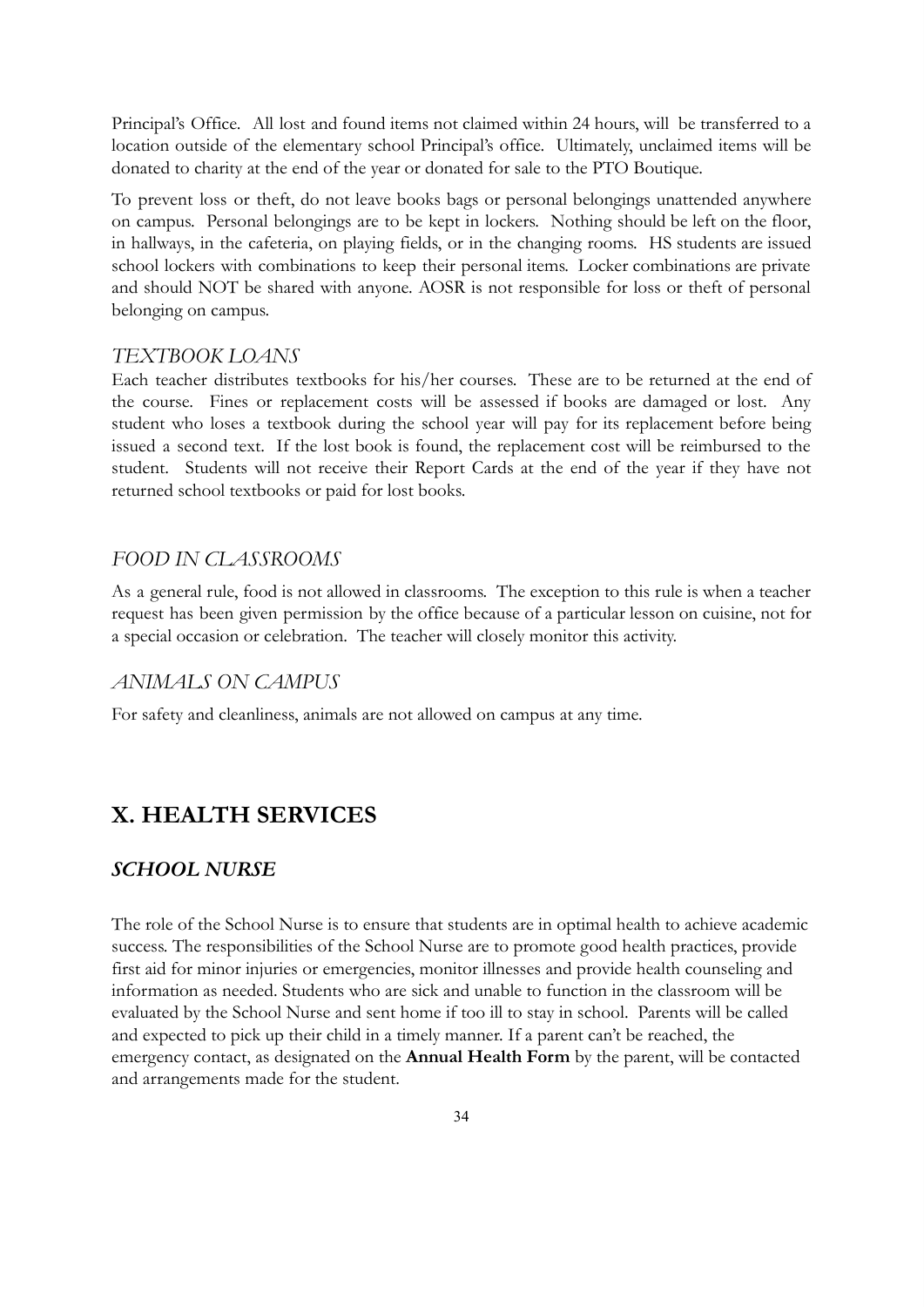#### **Please note the following guidelines:**

- 1. Students must have a **pass** to go to the health office which they can obtain from their teacher.
- 2. **A note is required from the parent or guardian if a student is to be excused from physical education.** Any student wearing a cast, brace, splint or using crutches will not be permitted to participate in physical education classes. **A written note from a physician is required to resume normal activities.**
- 3. If a student has an elevated temperature above ~99.5 F or 37.5 C, has a generalized rash indicative of a communicable disease, persistent cough, has vomited more than once, or has diarrhea, he/she will be sent home.
- 4. A student returning from an absence due to an infection or contagious disease i.e. strep throat, scarlet fever, pneumonia, impetigo skin infection, pink eye etc. is required to have a doctor's note.
- 5. If a student is absent for more than **5 consecutive days** due to illness. This certificate must be turned into the principal's office on the first day that the student returns to school.
- 6. If an illness or emergency arises serious enough for further medical attention, parents will be notified to pick up their child. Depending on the severity of the situation, the student may be immediately transported to the closest hospital by school personnel or ambulance while the school contacts the parents to make them aware of the situation.
- 7. Students with significant health needs may need special arrangements for overnight trips. If there is a reasonable expectation of a need for overnight monitoring or interventions, if the student may have needs that might take them away from the trip itinerary, or if a lack of immediate intervention may have serious health consequences, the nurse may require a parent or personal attendant to accompany the student on overnight field trips. Please see the school nurse well in advance of any trips to make appropriate plans.

#### <span id="page-35-0"></span>*MEDICATION AT SCHOOL*

All medications must be kept in the nurse's office. The administration of medications by the school nurse requires a signed form that can be provided by the school nurse or can be obtained going on the *Official American Overseas School of Rome*'s website under "Student Life-School Nurse". For **Prescription Medications**, the form must be filled out by the health care provider and a written parent/guardian consent is necessary.

Remember that any medication sent in must be in its original container and clearly marked with the student's name. Parents will be notified to pick up any medication that is left at the end of the school year.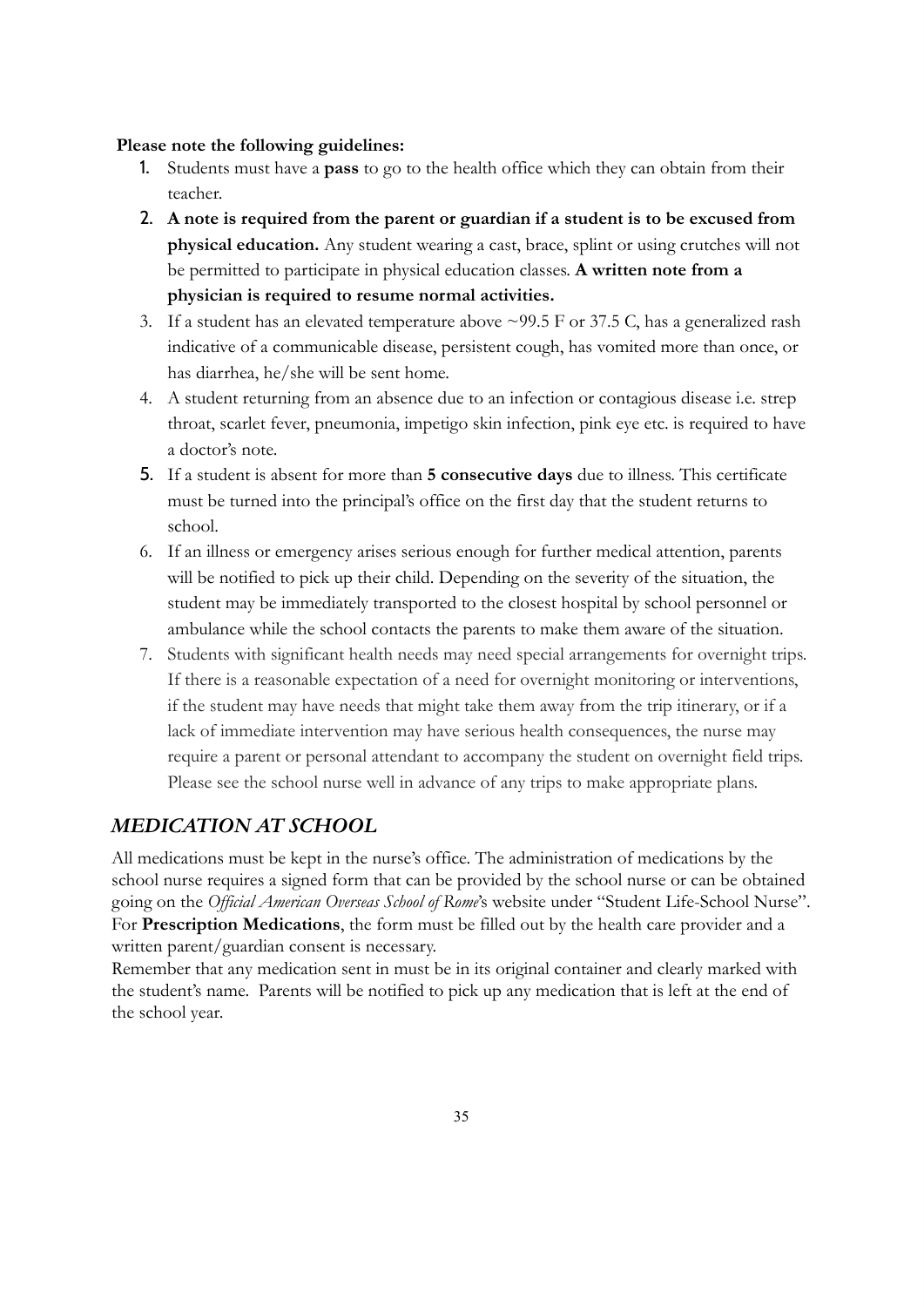For the administration of **Non-Prescription Medications/Over the Counter (OTC) Medications**, on campus, the specific form must be filled out and returned to the Nurse's Office.

Medication that a student takes frequently such as for migraine headaches, seasonal allergies, severe menstrual cramps, etc., should be provided by the parents for their student's needs to insure that the student receives his/her appropriate medication in a timely fashion. The Health Office has a very **limited** supply of over-the-counter medication for an occasional common headache, fever or stomachache that is only given with parental permission. In the event that a student needs to carry his/her medication for any reason, such as an inhaler for asthma or an Epipen for allergic reactions, please consult with the school nurse so she is aware.

#### <span id="page-36-0"></span>*IMMUNIZATIONS AND ANNUAL HEALTH INFORMATION*

A photocopy of your child's **immunization records** must be placed on file in the Health Office. An **annual physical exam** is mandatory for participation in after school activities or sports. By law, the health office is required to have a copy of current immunization records that follow the Italian immunization schedule. Please consult with your physician to ensure that your child is up-to-date with his/her immunizations and to be aware of other recommended vaccines such as Meningitis and HPV.

10 vaccines are currently mandatory in Italy:

- **● POLIOMYELITIS (IPV)**
- **● DIPHTHERIA-TETANUS- PERTUSSIS (DTP)**
- **● HEPATITIS B (HEP B)**
- **● HAEMOPHILUS INFLUENZAE (HIB)**
- **● MEASLES- MUMPS- RUBELLA (MMR)**
- **VARICELLA** (for those born 2017 onward)

Parents are asked to fill out an **Annual Health Information Form** at the beginning of each school year for each of their students.

This will help the School Nurse stay abreast of any health concerns and provide her with current emergency contact numbers which are important for the health and safety of your child while at school.

#### **Pediculosis (Lice) Policy**

The management of head lice within the school setting has been changing over the last few years due to evidence based practice that states: 1) head lice should not disrupt the educational process as there is no contagious disease associated with it and 2) classroom wide screenings have not led to a reduction of the incidence of head lice in the school setting. If a teacher notices that a student is scratching their head a lot, they will be sent to the nurse who will evaluate for the presence of head lice and/or the presence of nits (eggs). If a child has lice, the parent will be notified and the student will go home at the end of the day, receive treatment that evening and return to school the next day. It is essential that the child be treated with the lice shampoo and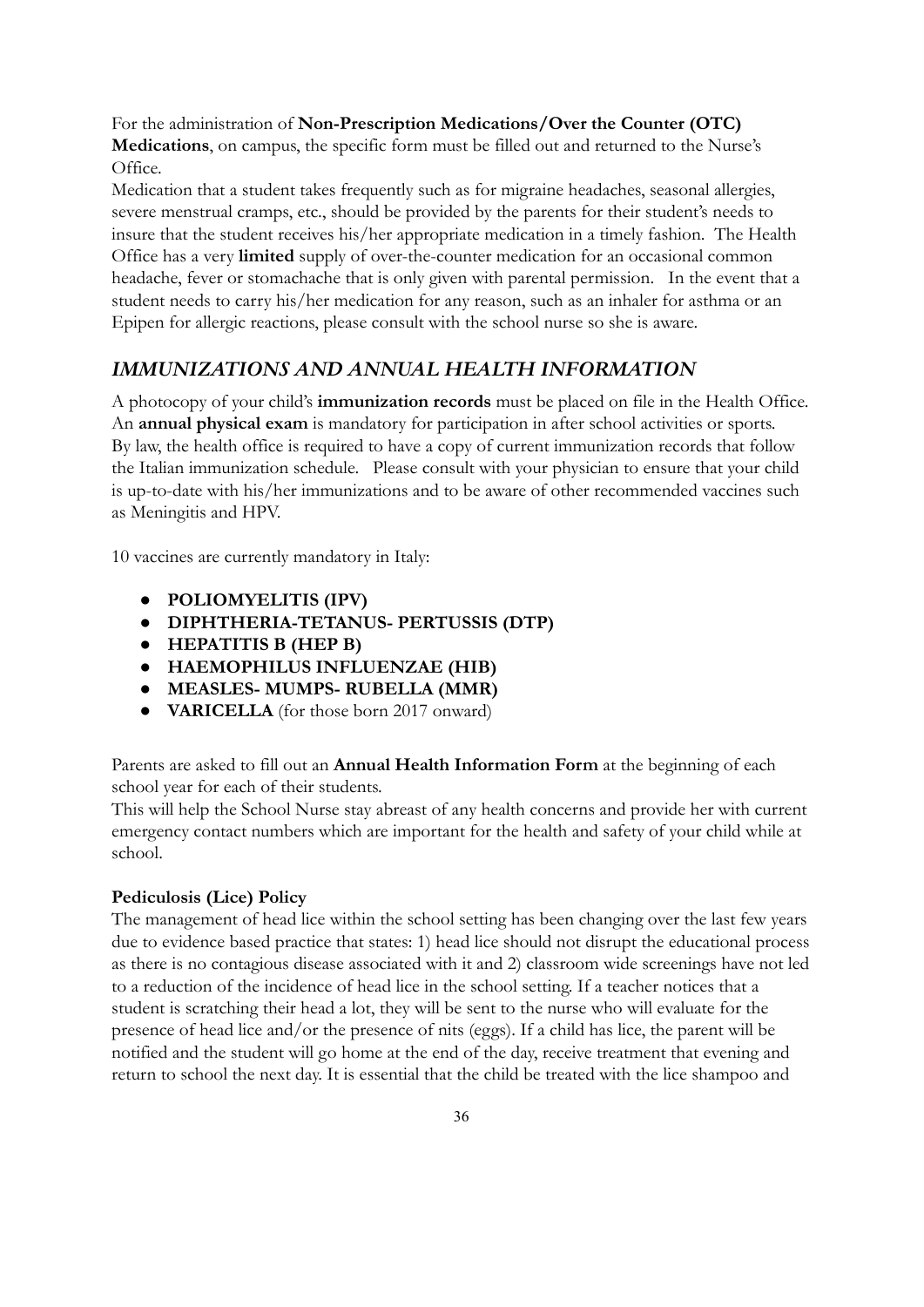nit-combing at home that evening, and a second re-treatment be done in 7-10 days to kill any newly hatched lice. Parents might consider treating siblings at the same time, particularly if they are in close contact. It is very important to also wash and treat bedding at home at the same time. For further inquiries regarding AOSR's lice policy, feel free to stop by the health office.

#### <span id="page-37-0"></span>**XI. EMERGENCY PROCEDURES**

Fire and emergency evacuation drills are scheduled regularly. Classroom teachers will give students specific instructions. All staff members have copies of the AOSR Emergency Procedures Handbook. Details of the procedures are not made available to parents or the public for reasons of security. A parent on campus at the time of a drill or actual emergency is required to follow the directions from school personnel.

Intermittent Wailing Siren indicates an Evacuation:

Immediately evacuate classrooms closely following the teacher's instructions. ES/MS/HS teachers will guide students to designated areas: MS and HS on the tennis courts and ES on the soccer field.

Steady Tone Siren indicates a **LOCKDOWN** Procedure:

If the Head of School or principal receives an indication of a likely or actual intruder with the potential to threaten the safety of students, faculty and staff she or he will initiate a Lockdown Procedure.

Students are to stay in their classrooms. Teachers will immediately lock their doors, pull all blinds and shades and ask students to move away from windows and doors. Once the doors are locked no one should be admitted and the door will be opened only after the Head of School or Principal comes to the door and clearly identifies him or herself and gives the all clear code.

Any student not in class anywhere on campus should immediately proceed to the nearest classroom or office.

All students in the gym should sit on the main floor against the wall under the balcony and all doors to the gym, including those in the weight room, will be locked and secured.

#### <span id="page-37-1"></span>**XII. AOSR TECHNOLOGY ACCEPTABLE USE POLICY**

AOSR uses technology to support the school mission. This policy is intended to ensure we are all safe, responsible, and ethical digital citizens.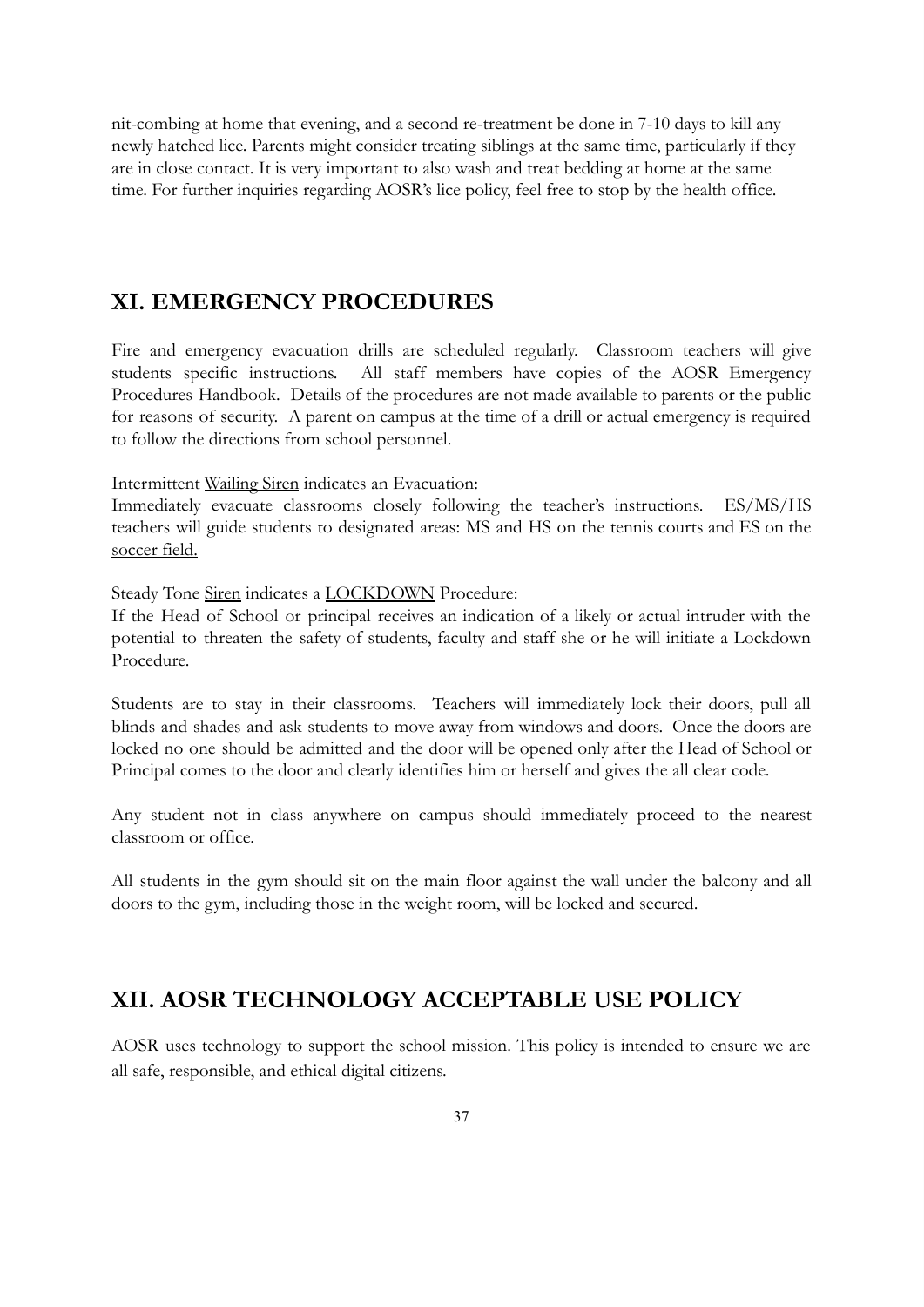Privacy and Safety. Personal information should not be shared without consent. Sharing student personal information requires parent/adult consent. Students should not share personal information (address, telephone numbers, etc) online. Users should never agree to meet someone they have met online without adult supervision and appropriate safety precautions.

Bullying and Harassment. Users are not to send email, post to social media, distribute images or video or any other content that denigrates, insults, humiliates or shames anyone. Engaging in these behaviors is unethical and completely contrary to AOSR's mission and beliefs. Engaging in these behaviors will result in consequences outlined in the student/faculty handbook.

Usage. All technologies (including internet connectivity) are intended for educational and professional purposes and your use of them should reflect coursework, our mission, and specific projects. AOSR does not support the use of the school's bandwidth for personal entertainment or commercial use.

Fair Use & Plagiarism. Users are expected to observe and respect copyright in all of their work. Only original work should be presented as a user's own, and all sources and collaborators (AOSR users or otherwise) must always be acknowledged and cited. Users are expected to demonstrate academic honesty and integrity at all times.

Downloads. Users may not download files (music, video, images, documents) unless directly related to their work or classes. Users may not share files via torrent sites. Students may not download apps, updates or other software onto school devices unless specifically directed by a teacher or AOSR tech staff.

E-mail. AOSR supplies users with email addresses (\*@aosr.org). Users should use these email accounts carefully, including avoiding downloading files (as above) and following [AOSR](https://docs.google.com/document/d/1KZ9WryA9GYjgtSPqSIG01zV2Rv9D3AAyZFhmcV9L6Ao/edit#heading=h.kva1i460e9ga) Email [Guidelines.](https://docs.google.com/document/d/1KZ9WryA9GYjgtSPqSIG01zV2Rv9D3AAyZFhmcV9L6Ao/edit#heading=h.kva1i460e9ga) All communication should be respectful and safe. In most cases, AOSR accounts will be removed 60-90 days after a person leaves our community.

Web. All sites and content accessed via school bandwidth and or equipment should be appropriate for a respectful and safe environment. Internet access at school may be monitored or blocked with that end in mind.

Equipment. Users are expected to use computers, tablets, cameras and all other equipment carefully and responsibly. Equipment is loaned to users individually and users are responsible for its safe and timely return as well as any damage that may occur. This responsibility includes repair or replacement cost as needed.

Personal Devices. Users assume all risk (including loss or theft) for personal devices used at school and are expected to follow the AOSR Technology Use Policy. Use of personal devices may be limited during certain courses, times, projects, or locations.

Venues. Other expectations and guidelines may be in effect for particular locations, such as the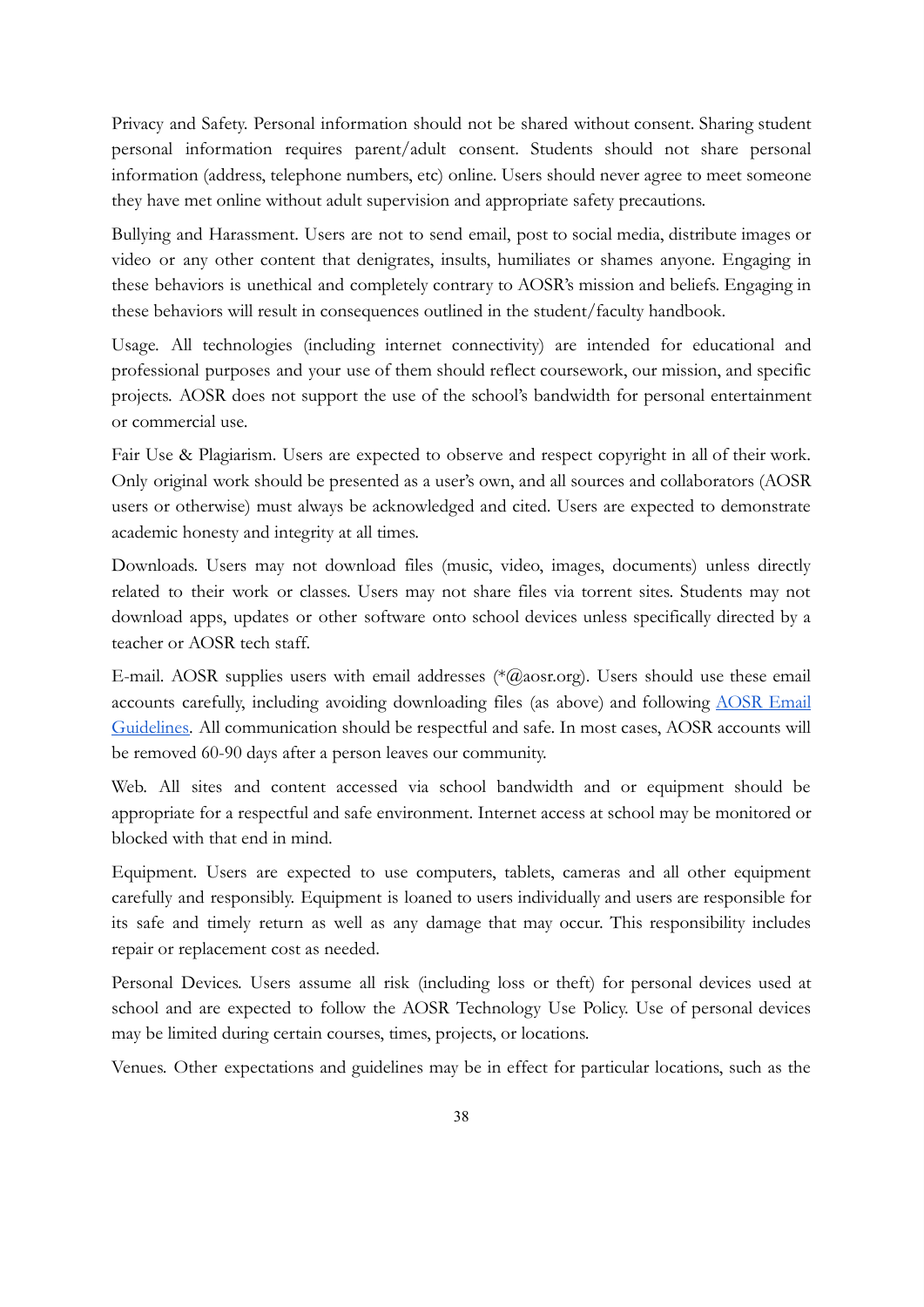classrooms, libraries, field trips, sports events, presentations, etc. Users are expected to follow these at all times and ask questions if they are uncertain.

Taking Responsibility. Mistakes will be made. Users are expected to acknowledge their mistakes, report any problems or issues to staff and to make changes in their behavior and use of technology to meet these expectations. Openness, not secrecy, is the expectation.

Consequences. AOSR endeavors to help users learn to use technology safely, responsibly, and ethically. We expect that users will act responsibly at all times both on and off campus. Users will ask for guidance if they are unsure about any aspect of acceptable use. Failure by users to observe the policies above will result in loss of privileges and/or other disciplinary actions outlined in the student/faculty handbooks.

#### CONSEQUENCES FOR INAPPROPRIATE USE CAN INCLUDE:

Students who violate the AOSR Technology Acceptable Use Policy will face consequences that may include, but are not limited to:

- Detention
- Verbal warning
- Revocation of network privileges
- Alternative Learning Program
- Suspension
- Expulsion
- Report to police

## <span id="page-39-0"></span>**XIII. ACCIDENT INSURANCE POLICY**

In the unlikely event that your child is injured during the school day (9.00 -15.30), after school (15.30-17.00) or during school and sport trips, AOSR's accident insurance policy, signed by the school with SAI insurance company, covers the following:

1. Hospitalization:  $\epsilon$  50,00 per day

2. Plaster/Cast:  $\epsilon$  20,00 per day (starting from the 8<sup>th</sup> day and for a maximum of 40 days)

3. Medical expenses (doctor's and surgeon's fees, diagnostic exams, medication, and hospitalization): up to a maximum of  $\epsilon$  5.000,00 less  $\epsilon$  50,00 deductible.

- 4. Dental treatment: up to  $\text{\textsterling} 1.000,00$
- 5. Vision treatment: up to  $\text{\textsterling} 1.000,00$
- 6. Purchase of lenses: up to  $\epsilon$  250,00

7. Loss of school year because of extended absence due to injury, as specified above: up to € 2.000,00